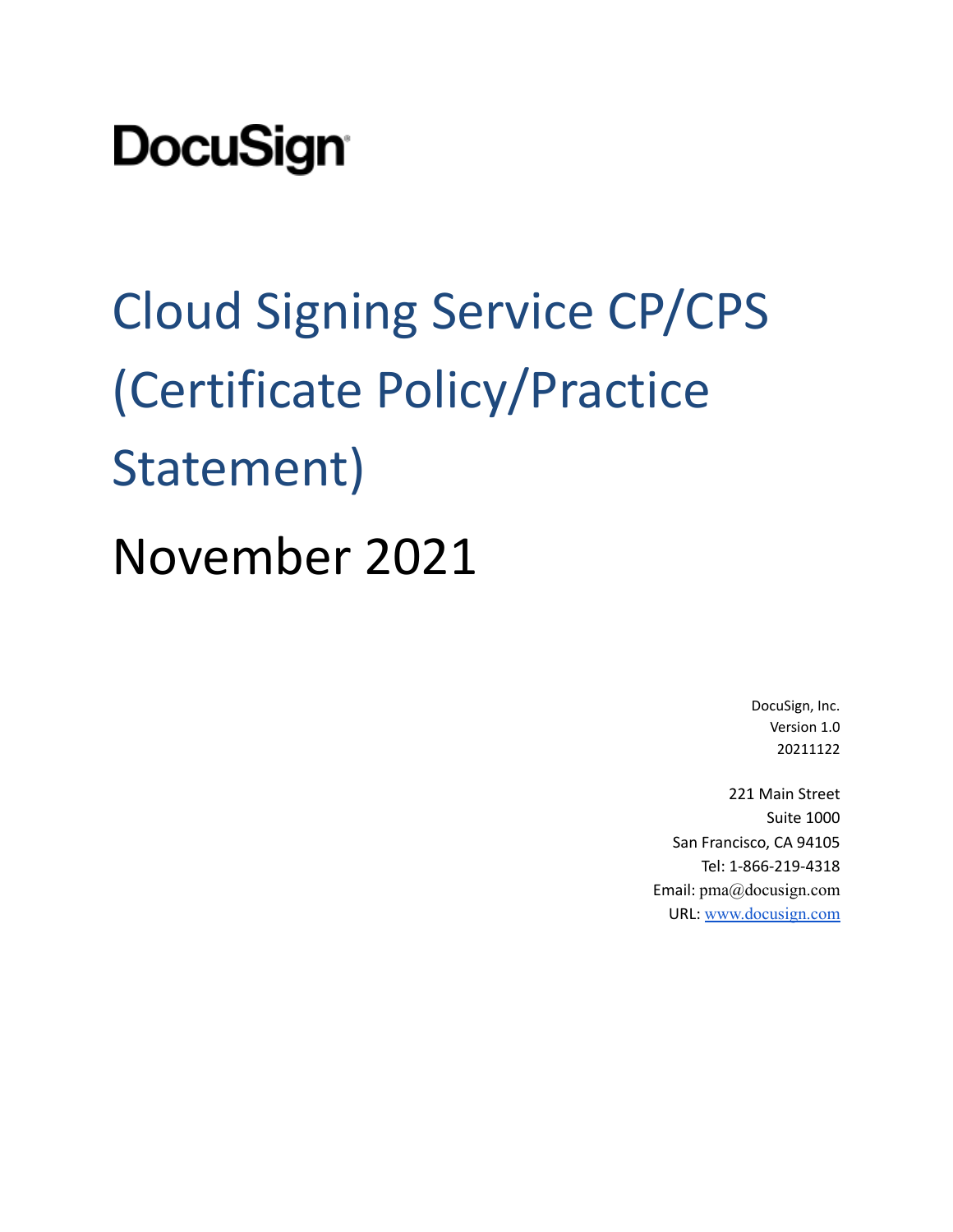| Version | Release Date    | Author     | <b>Status + Description</b>                                                                                                                                                                                                                                    |
|---------|-----------------|------------|----------------------------------------------------------------------------------------------------------------------------------------------------------------------------------------------------------------------------------------------------------------|
| V.0.9   | April 13, 2021  | JN         | Initial version, published to the DocuSign Repository in<br>February 2021. This initial version of the DocuSign CP/CPS<br>was authored in support of the DocuSign Cloud Signing<br>Digital Signature functionality, due for commercial release in<br>mid 2021. |
| V1.0    | May 20, 2021    | JN, EF, PA | Updated version with input from the DS-IL Product<br>Development team.                                                                                                                                                                                         |
| V.1.1   | June 30th, 2021 | JN,DP      | Updated version with final input from Legal, ready for<br>sign-of by DocuSign Policy Management Authority                                                                                                                                                      |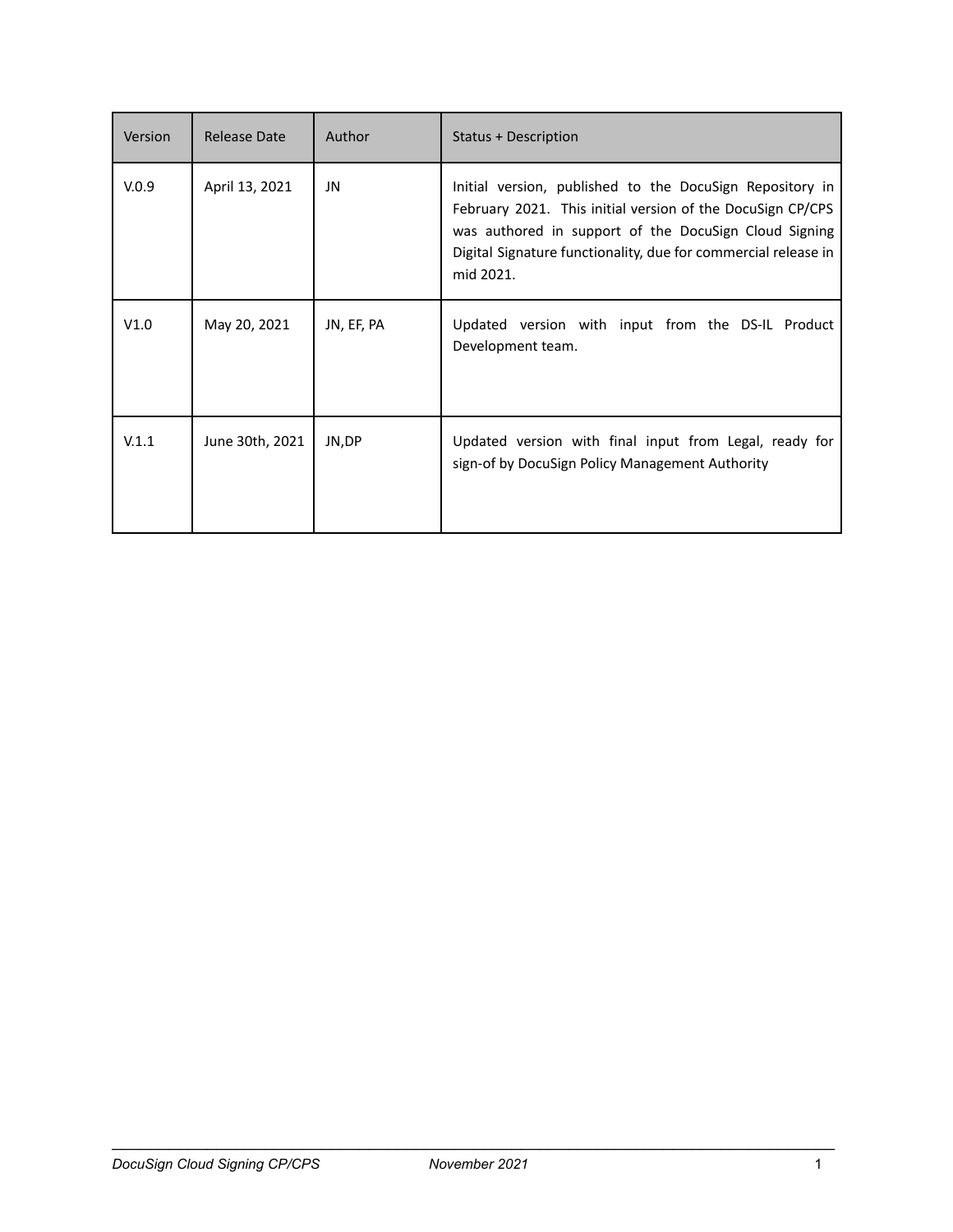| 1           | Introduction                                                 | 9                |
|-------------|--------------------------------------------------------------|------------------|
|             | 1.1<br>Overview                                              | 9                |
|             | 1.2<br>Document Name and Identification                      | $9\,$            |
|             | 1.3<br><b>PKI Participants</b>                               | $\boldsymbol{9}$ |
|             | <b>Policy Management Authority</b><br>1.3.1                  | $9\,$            |
|             | <b>Certification Authority</b><br>1.3.2                      | 9                |
|             | 1.3.3 Registration Authority                                 | 10               |
|             | 1.3.4 Subscriber                                             | 10               |
|             | 1.3.5 Relying Party                                          | 10               |
|             | 1.3.6 Certificate Applicant                                  | 10               |
|             | 1.3.7 Other Participants                                     | 10               |
|             | Certificate Usage<br>1.4                                     | 10               |
|             | <b>Policy Administration</b><br>1.5                          | 15               |
|             | Organization Administering the Policy<br>1.5.1               | 15               |
|             | 1.5.2 Contact Person                                         | 15               |
|             | 1.5.3 Person Determining CP/CPS Suitability for the Policy   | 15               |
|             | 1.5.4 CP/CPS Approval Procedures                             | 15               |
|             | Definitions and Acronyms<br>1.6                              | 15               |
| $\mathbf 2$ | <b>Publication and Repository Responsibilities</b>           | 17               |
|             | 2.1<br>Repositories                                          | 17               |
|             | Publication of certification information<br>$2.2\phantom{0}$ | 17               |
|             | 2.3<br>Time or Frequency of Publication                      | 17               |
|             | 2.4<br><b>Access Controls on Repositories</b>                | 18               |
| 3           | <b>Identification and Authentication</b>                     | 18               |
|             | 3.1<br>Naming                                                | 18               |
|             | <b>Types of Names</b><br>3.1.1                               | 18               |
|             | Meaningfulness<br>3.1.2                                      | 19               |
|             | 3.1.3 Anonymity or Pseudonymity of Certificate Subjects      | 19               |
|             | Rules for Interpreting Various Name Forms<br>3.1.4           | 19               |
|             | 3.1.5<br><b>Uniqueness of Names</b>                          | 19               |
|             | 3.1.6<br>Recognition, Authentication, and Role of Trademarks | 19               |
|             | <b>Initial Identity Validation</b><br>3.2                    | 19               |
|             | 3.2.1<br>Method to Prove Possession of Private Key           | 19               |
|             | Authentication of Organization Identity<br>3.2.2             | 19               |
|             | 3.2.3<br>Authentication of Subject Identity                  | 20               |
|             | Non-verified Certificate Subject Information<br>3.2.4        | 20               |
|             | 3.2.5<br><b>Validation of Authority</b>                      | 20               |
|             | Criteria for Interoperation<br>3.2.6                         | 20               |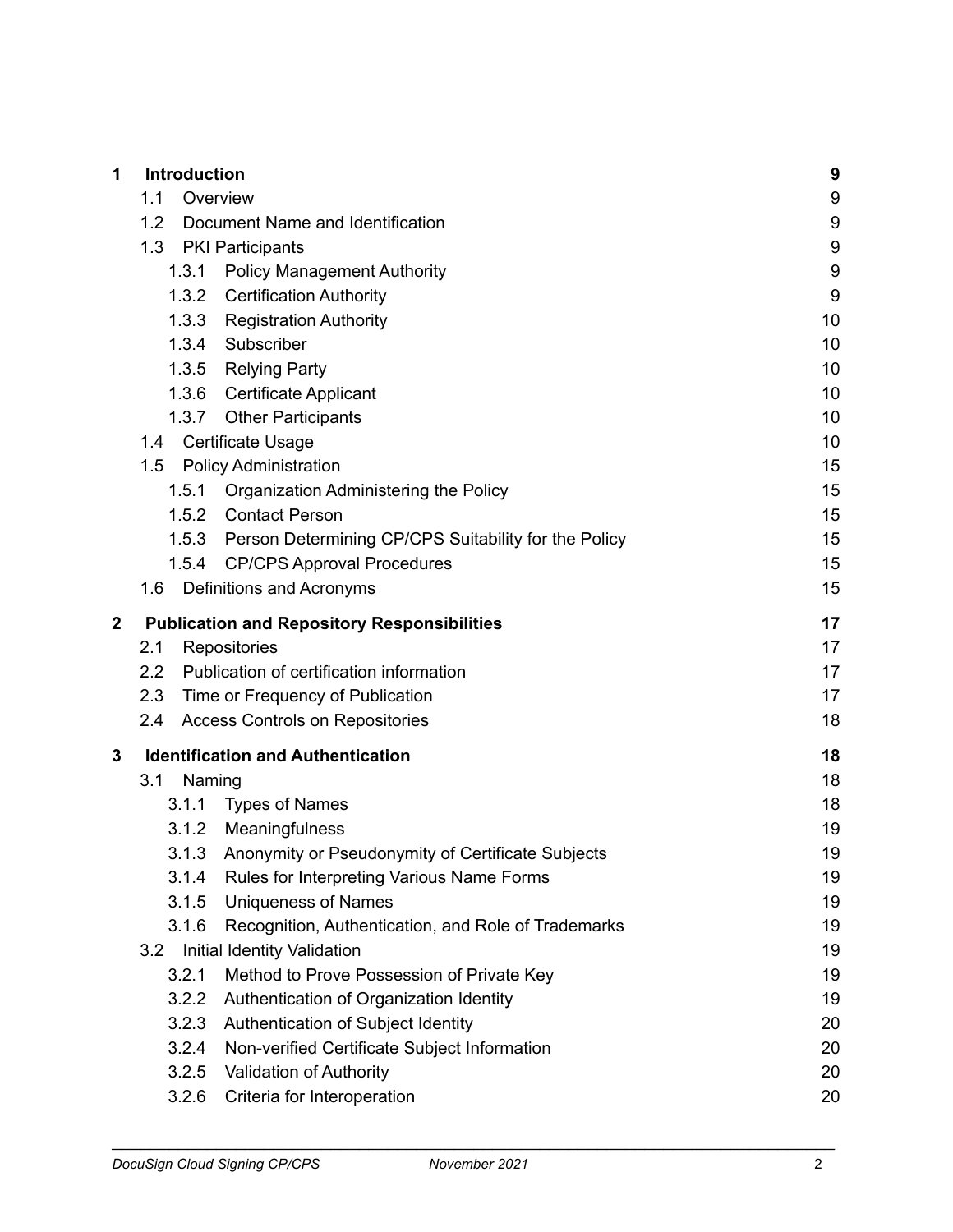|   | Identification and Authentication for Re-key Requests<br>3.3                      | 20 |
|---|-----------------------------------------------------------------------------------|----|
|   | Identification and Authentication of Re-Key and Renewal Requests<br>3.3.1         | 20 |
|   | Identification and Authentication of Re-Key and Renewal After Revocation<br>3.3.2 | 20 |
|   | Identification and Authentication for Revocation Request<br>3.4                   | 20 |
| 4 | <b>Certificate Life-Cycle</b>                                                     | 20 |
|   | 4.1 Certificate Application                                                       | 21 |
|   | Who Can Submit a Certificate Application<br>4.1.1                                 | 21 |
|   | <b>Enrollment Process and Responsibilities</b><br>4.1.2                           | 21 |
|   | 4.2 Certificate Application Processing                                            | 21 |
|   | Performing Identification and Authentication Functions<br>4.2.1                   | 21 |
|   | 4.2.2 Approval or Rejection of Certificate Applications                           | 21 |
|   | 4.2.3 Time to Process Certificate Applications                                    | 21 |
|   | 4.3 Certificate Issuance                                                          | 21 |
|   | 4.3.1<br>RA Actions During Certificate Issuance                                   | 21 |
|   | <b>CA Actions During Certificate Issuance</b><br>4.3.2                            | 22 |
|   | 4.3.3<br>Notification to Certificate Subject of Certificate Issuance              | 22 |
|   | 4.4 Certificate Acceptance                                                        | 22 |
|   | <b>Conduct Constituting Certificate Acceptance</b><br>4.4.1                       | 22 |
|   | Publication of the Certificate by the CA<br>4.4.2                                 | 22 |
|   | Notification of Certificate Issuance by the CA to Other Entities<br>4.4.3         | 22 |
|   | 4.5 Key Pair and Certificate Usage                                                | 22 |
|   | Certificate Subject Private Key and Certificate Usage<br>4.5.1                    | 22 |
|   | Relying Party Public Key and Certificate Usage<br>4.5.2                           | 22 |
|   | <b>Certificate Renewal</b><br>4.6                                                 | 23 |
|   | <b>Circumstance for Certificate Renewal</b><br>4.6.1                              | 23 |
|   | 4.6.2<br>Who May Request Renewal                                                  | 23 |
|   | <b>Processing Certificate Renewal Requests</b><br>4.6.3                           | 23 |
|   | Notification of New Certificate Issuance to Certificate Subject<br>4.6.4          | 23 |
|   | Conduct Constituting Acceptance of a Renewal Certificate<br>4.6.5                 | 23 |
|   | Publication of the Renewal Certificate by the CA<br>4.6.6                         | 23 |
|   | 4.6.7<br>Notification of Certificate Issuance by the CA to Other Entities         | 23 |
|   | Certificate Re-Key<br>4.7                                                         | 23 |
|   | 4.7.1<br>Circumstance for Certificate Re-key                                      | 23 |
|   | Who May Request Certification of a New Public Key<br>4.7.2                        | 23 |
|   | 4.7.3<br>Circumstance for Certificate Re-key                                      | 24 |
|   | 4.7.4<br>Who May Request Certification of a New Public Key                        | 24 |
|   | 4.7.5<br><b>Processing Certificate Re-keying Requests</b>                         | 24 |
|   | 4.7.6<br>Notification of New Certificate Issuance to Certificate Subject          | 24 |
|   | 4.7.7<br>Conduct Constituting Acceptance of a Re-keyed Certificate                | 24 |
|   | 4.7.8<br>Publication of the Re-keyed Certificate by the CA                        | 24 |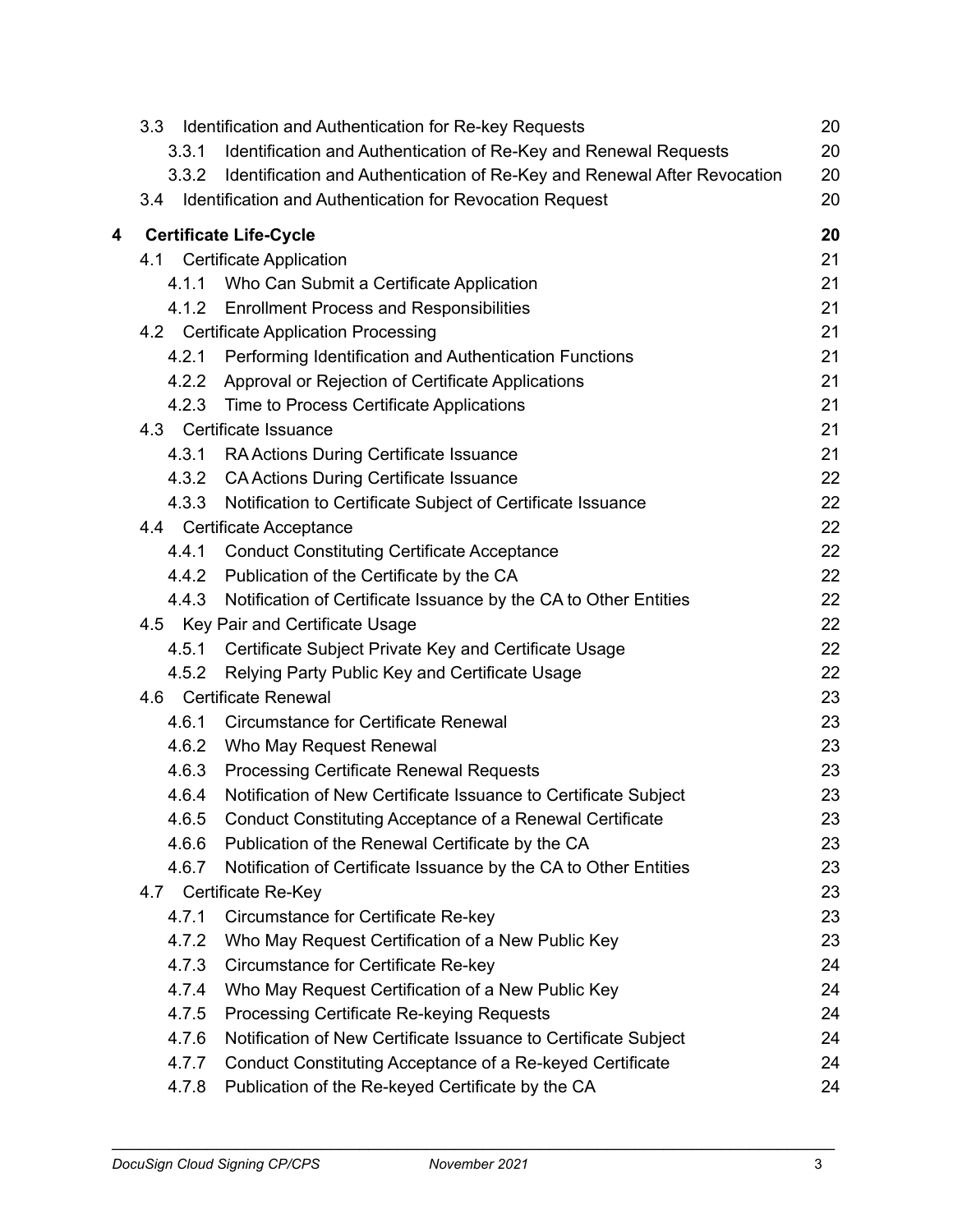|   | 4.7.9 | Notification of Certificate Issuance by the CA to Other Entities   | 24 |
|---|-------|--------------------------------------------------------------------|----|
|   | 4.8   | Modification                                                       | 24 |
|   | 4.8.1 | Circumstance for Certificate Modification                          | 24 |
|   | 4.8.2 | Who May Request Certificate Modification                           | 24 |
|   | 4.8.3 | <b>Processing Certificate Modification Requests</b>                | 24 |
|   | 4.8.4 | Notification of New Certificate Issuance to Certificate Subject    | 24 |
|   | 4.8.5 | <b>Conduct Constituting Acceptance of Modified Certificate</b>     | 24 |
|   | 4.8.6 | Publication of the Modified Certificate by the CA                  | 24 |
|   | 4.8.7 | Notification of Certificate Issuance by the CA to Other Entities   | 25 |
|   | 4.9   | <b>Certificate Revocation and Suspension</b>                       | 25 |
|   | 4.9.1 | <b>Circumstances for Revocation</b>                                | 25 |
|   | 4.9.2 | Who Can Request Revocation                                         | 25 |
|   | 4.9.3 | <b>Procedure for Revocation Request</b>                            | 25 |
|   | 4.9.4 | <b>Revocation Request Grace Period</b>                             | 25 |
|   | 4.9.5 | Time within which CA Must Process the Revocation Request           | 25 |
|   | 4.9.6 | <b>Revocation Checking Requirements for Relying Parties</b>        | 25 |
|   | 4.9.7 | <b>CRL Issuance Frequency</b>                                      | 25 |
|   | 4.9.8 | Maximum Latency for CRLs                                           | 25 |
|   | 4.9.9 | On-line Revocation/Status Checking Availability                    | 25 |
|   |       | 4.9.10 On-line Revocation Checking Requirements                    | 26 |
|   |       | 4.9.11 Other Forms of Revocation Advertisements Available          | 26 |
|   |       | 4.9.12 Special Requirements Re Key Compromise                      | 26 |
|   |       | 4.10 Certificate Status Services                                   | 26 |
|   |       | 4.10.1 Operational Characteristics                                 | 26 |
|   |       | 4.10.2 Service Availability                                        | 26 |
|   |       | 4.10.3 Optional Features                                           | 26 |
|   |       | 4.11 End of Subscription                                           | 26 |
|   |       | 4.12 Key Escrow and Recovery                                       | 26 |
|   |       | 4.12.1 Key Escrow and Recovery Policy and Practices                | 26 |
|   |       | 4.12.2 Session Key Encapsulation and Recovery Policy and Practices | 26 |
| 5 |       | <b>Management, Operational, and Physical Controls</b>              | 26 |
|   | 5.1   | <b>Physical Controls</b>                                           | 26 |
|   | 5.1.1 | Site Location and Construction                                     | 26 |
|   | 5.1.2 | <b>Physical Access</b>                                             | 27 |
|   |       | 5.1.3 Power and Air Conditioning                                   | 27 |
|   | 5.1.4 | <b>Water Exposures</b>                                             | 27 |
|   | 5.1.5 | Fire Prevention and Protection                                     | 27 |
|   | 5.1.6 | Media Storage                                                      | 27 |
|   | 5.1.7 | <b>Waste Disposal</b>                                              | 27 |
|   | 5.2   | <b>Procedural Controls</b>                                         | 28 |
|   |       |                                                                    |    |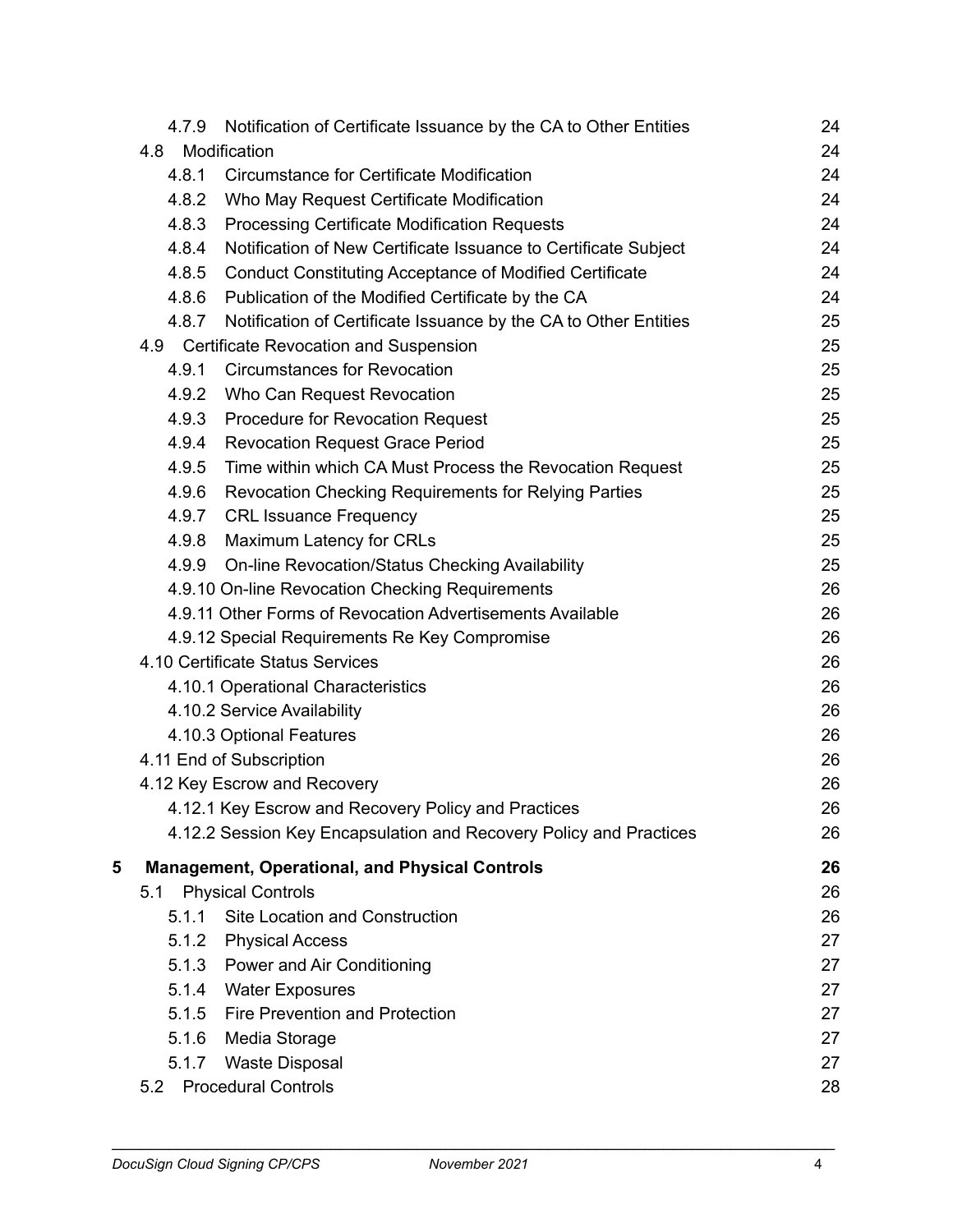|   | 5.2.1 | <b>Trusted Roles</b>                                     | 28 |
|---|-------|----------------------------------------------------------|----|
|   | 5.2.2 | Identification and Authentication for Each Role          | 28 |
|   | 5.2.3 | Roles Requiring Separation of Duties                     | 28 |
|   |       | 5.3 Personnel Controls                                   | 28 |
|   | 5.3.1 | Qualifications and Experience Requirements               | 28 |
|   | 5.3.2 | <b>Background Check Procedures</b>                       | 28 |
|   | 5.3.3 | <b>Training Requirements</b>                             | 28 |
|   | 5.3.4 | Retraining Frequency and Requirements                    | 28 |
|   | 5.3.5 | Job Rotation Frequency and Sequence                      | 29 |
|   | 5.3.6 | <b>Sanctions for Unauthorized Actions</b>                | 29 |
|   | 5.3.7 | <b>Independent Contractor Requirements</b>               | 29 |
|   | 5.3.8 | Documentation Supplied to Personnel                      | 29 |
|   |       | 5.4 Audit Logging Procedures                             | 29 |
|   | 5.4.1 | <b>Types of Events Recorded</b>                          | 29 |
|   | 5.4.2 | Frequency of Processing Log                              | 29 |
|   | 5.4.3 | <b>Retention Period for Audit Log</b>                    | 29 |
|   | 5.4.4 | <b>Protection of Audit Log</b>                           | 29 |
|   | 5.4.5 | Audit Log Backup Procedures                              | 29 |
|   | 5.4.6 | Audit Collection System (Internal vs. External)          | 29 |
|   | 5.4.7 | Notification to Event-Causing Subject                    | 30 |
|   | 5.4.8 | <b>Vulnerability Assessments</b>                         | 30 |
|   | 5.5   | <b>Records Archive</b>                                   | 30 |
|   | 5.5.1 | <b>Types of Events Archived</b>                          | 30 |
|   | 5.5.2 | <b>Retention Period for Archive</b>                      | 30 |
|   | 5.5.3 | <b>Protection of Archive</b>                             | 30 |
|   | 5.5.4 | <b>Archive Backup Procedures</b>                         | 30 |
|   | 5.5.5 | Requirements for Time-Stamping of Records                | 30 |
|   | 5.5.6 | Archive Collection System (Internal or External)         | 30 |
|   | 5.5.7 | Procedures to Obtain and Verify Archive Information      | 30 |
|   | 5.6   | <b>Key Changeover</b>                                    | 30 |
|   | 5.7   | <b>Compromise and Disaster Recovery</b>                  | 30 |
|   | 5.7.1 | Incident and Compromise Handling Procedures              | 30 |
|   | 5.7.2 | Computing Resources, Software, and/or Data Are Corrupted | 31 |
|   | 5.7.3 | CA Private Key Compromise Procedures                     | 31 |
|   | 5.7.4 | <b>Business Continuity Capabilities After a Disaster</b> | 31 |
|   |       | 5.8 CA and RA Termination                                | 31 |
| 6 |       | <b>Technical Security Controls</b>                       | 31 |
|   | 6.1   | Key Pair Generation and Installation                     | 31 |
|   | 6.1.1 | <b>Key Pair Generation</b>                               | 31 |
|   | 6.1.2 | Private Key Delivery to Certificate Subject              | 31 |
|   |       |                                                          |    |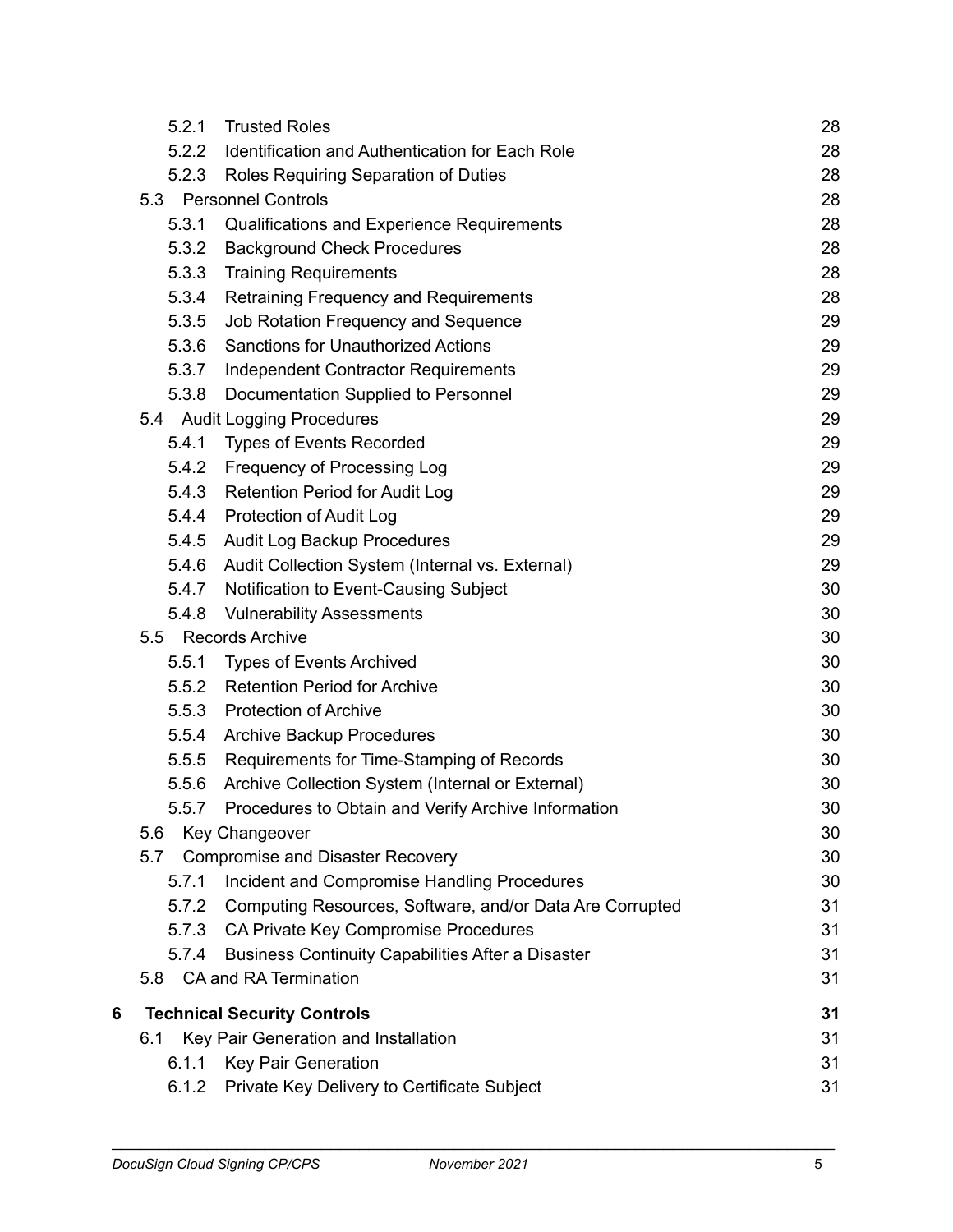|   | 6.1.3           | Public Key Delivery to Certificate Issuer                                | 31 |
|---|-----------------|--------------------------------------------------------------------------|----|
|   | 6.1.4           | CA Public Key Delivery to Relying Parties                                | 32 |
|   | 6.1.5           | <b>Key Sizes</b>                                                         | 32 |
|   | 6.1.6           | Public Key Parameters Generation and Quality Checking                    | 32 |
|   | 6.1.7           | Key Usage Purposes (as per X.509v3 key usage field)                      | 32 |
|   |                 | 6.2 Private Key Protection and Cryptographic Module Engineering Controls | 32 |
|   | 6.2.1           | <b>Cryptographic Module Standards and Controls</b>                       | 32 |
|   | 6.2.2           | Private Key Multi-Person Control                                         | 32 |
|   | 6.2.3           | <b>Private Key Escrow</b>                                                | 32 |
|   | 6.2.4           | Private Key Backup                                                       | 32 |
|   | 6.2.5           | Private Key Archival                                                     | 32 |
|   | 6.2.6           | Private Key Transfer into or from a Cryptographic Module                 | 32 |
|   | 6.2.7           | Private Key Storage on Cryptographic Module                              | 32 |
|   | 6.2.8           | Method of Activating Private Keys                                        | 33 |
|   | 6.2.9           | Methods of Deactivating Private Keys                                     | 33 |
|   |                 | 6.2.10 Method of Destroying Private Key                                  | 33 |
|   |                 | 6.2.11 Cryptographic Module Rating                                       | 33 |
|   |                 | 6.3 Other Aspects of Key Management                                      | 33 |
|   | 6.3.1           | <b>Public Key Archival</b>                                               | 33 |
|   | 6.3.2           | Certificate Operational Periods/Key Usage Periods                        | 33 |
|   |                 | 6.4 Activation Data                                                      | 33 |
|   | 6.4.1           | <b>Activation Data Generation and Installation</b>                       | 33 |
|   | 6.4.2           | <b>Activation Data Protection</b>                                        | 33 |
|   |                 | 6.4.3 Other Aspects of Activation Data                                   | 34 |
|   |                 | 6.5 Computer Security Controls                                           | 34 |
|   | 6.5.1           | <b>Specific Computer Security Technical Requirements</b>                 | 34 |
|   | 6.5.2           | <b>Computer Security Rating</b>                                          | 34 |
|   |                 | 6.6 Life-Cycle Security Controls                                         | 34 |
|   | 6.6.1           | <b>System Development Controls</b>                                       | 34 |
|   | 6.6.2           | <b>Security Management Controls</b>                                      | 34 |
|   | 6.6.3           | <b>Life Cycle Security Ratings</b>                                       | 35 |
|   | 6.7             | <b>Network Security Controls</b>                                         | 35 |
|   | 6.8             | <b>Time Stamping</b>                                                     | 35 |
| 7 |                 | <b>Certificate Profiles Format</b>                                       | 35 |
|   | 7.1             | <b>Certificate Profile</b>                                               | 35 |
|   | 7.1.1           | <b>Root CA Certificate Profile</b>                                       | 35 |
|   | 7.1.2           | <b>Sub-CA Certificate Profile</b>                                        | 36 |
|   | 7.1.3           | DocuSign Subscriber Certificate Profile                                  | 37 |
|   | 7.2 CRL Profile |                                                                          | 38 |
|   | 7.2.1           | DocuSign Root CRL Profile                                                | 39 |
|   |                 |                                                                          |    |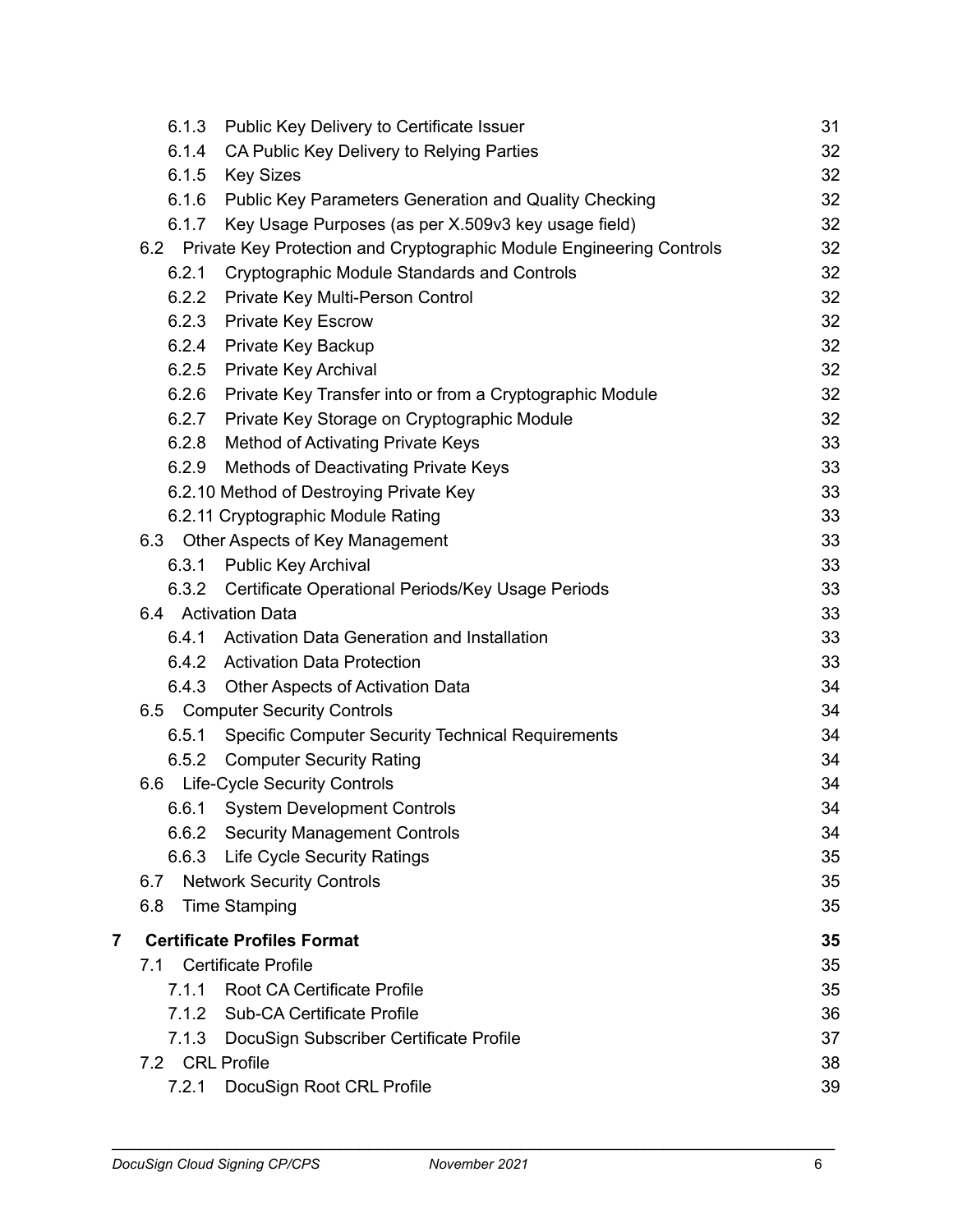|   | 7.2.2          | DocuSign Sub-CA CRL Profile<br>SubCA CRL publication                       | 39<br>40 |
|---|----------------|----------------------------------------------------------------------------|----------|
|   |                |                                                                            |          |
| 8 |                | <b>Compliance Audit and Other Assessments</b>                              | 40       |
|   | 8.1            | <b>Frequency of Audit or Assessments</b>                                   | 40       |
|   | 8.2            | <b>Identity and Qualifications of Assessor</b>                             | 40       |
|   | 8.3            | Assessor's Relationship to Assessed Entity                                 | 40       |
|   | 8.4            | <b>Topics Covered By Assessment</b>                                        | 40       |
|   | 8.5            | Actions Taken As A Result of Deficiency<br><b>Communication of Results</b> | 40       |
|   | 8.6            |                                                                            | 40       |
| 9 |                | <b>Other Business and Legal Matters</b>                                    | 40       |
|   | 9.1 Fees       |                                                                            | 41       |
|   | 9.1.1          | Certificate Issuance/Renewal Fees                                          | 41       |
|   | 9.1.2          | <b>Certificate Access Fees</b>                                             | 41       |
|   | 9.1.3          | <b>Revocation or Status Information Access Fee</b>                         | 41       |
|   | 9.1.4          | Fees for other Services                                                    | 41       |
|   |                | 9.1.5 Refund Policy                                                        | 41       |
|   |                | 9.2 Financial Responsibility                                               | 41       |
|   | 9.2.1          | <b>Insurance Coverage</b>                                                  | 41       |
|   |                | 9.2.2 Other Assets                                                         | 41       |
|   | 9.2.3          | Insurance/warranty Coverage for End-Entities                               | 41       |
|   |                | 9.3 Confidentiality of Business Information                                | 41       |
|   | 9.3.1          | Scope of Confidential Information                                          | 41       |
|   | 9.3.2          | Information Not Within the Scope of Confidential Information               | 42       |
|   | 9.3.3          | Responsibility to Protect Confidential Information                         | 42       |
|   |                | 9.4 Privacy of Personal Information                                        | 42<br>42 |
|   | 9.4.1<br>9.4.2 | <b>Privacy Plan</b><br>Information Treated as Private                      | 42       |
|   | 9.4.3          | <b>Information Not Deemed Private</b>                                      | 42       |
|   | 9.4.4          | Responsibility to Protect Private Information                              | 42       |
|   | 9.4.5          | Notice and Consent to use Private Information                              | 42       |
|   | 9.4.6          | Disclosure Pursuant to Judicial/Administrative Process                     | 42       |
|   | 9.4.7          | <b>Other Information Disclosure Circumstances</b>                          | 43       |
|   | 9.5            | <b>Intellectual Property Rights</b>                                        | 43       |
|   | 9.6            | Representations and Warranties                                             | 43       |
|   | 9.6.1          | <b>PMA</b>                                                                 | 43       |
|   | 9.6.2          | Generally Applicable Representations and Warranties                        | 43       |
|   | 9.6.3          | CA Representations and Warranties                                          | 43       |
|   | 9.6.4          | RA Representations and Warranties                                          | 43       |
|   | 9.6.5          | Certificate Subject Representations and Warranties                         | 43       |
|   | 9.6.6          | Relying Parties Representations and Warranties                             | 44       |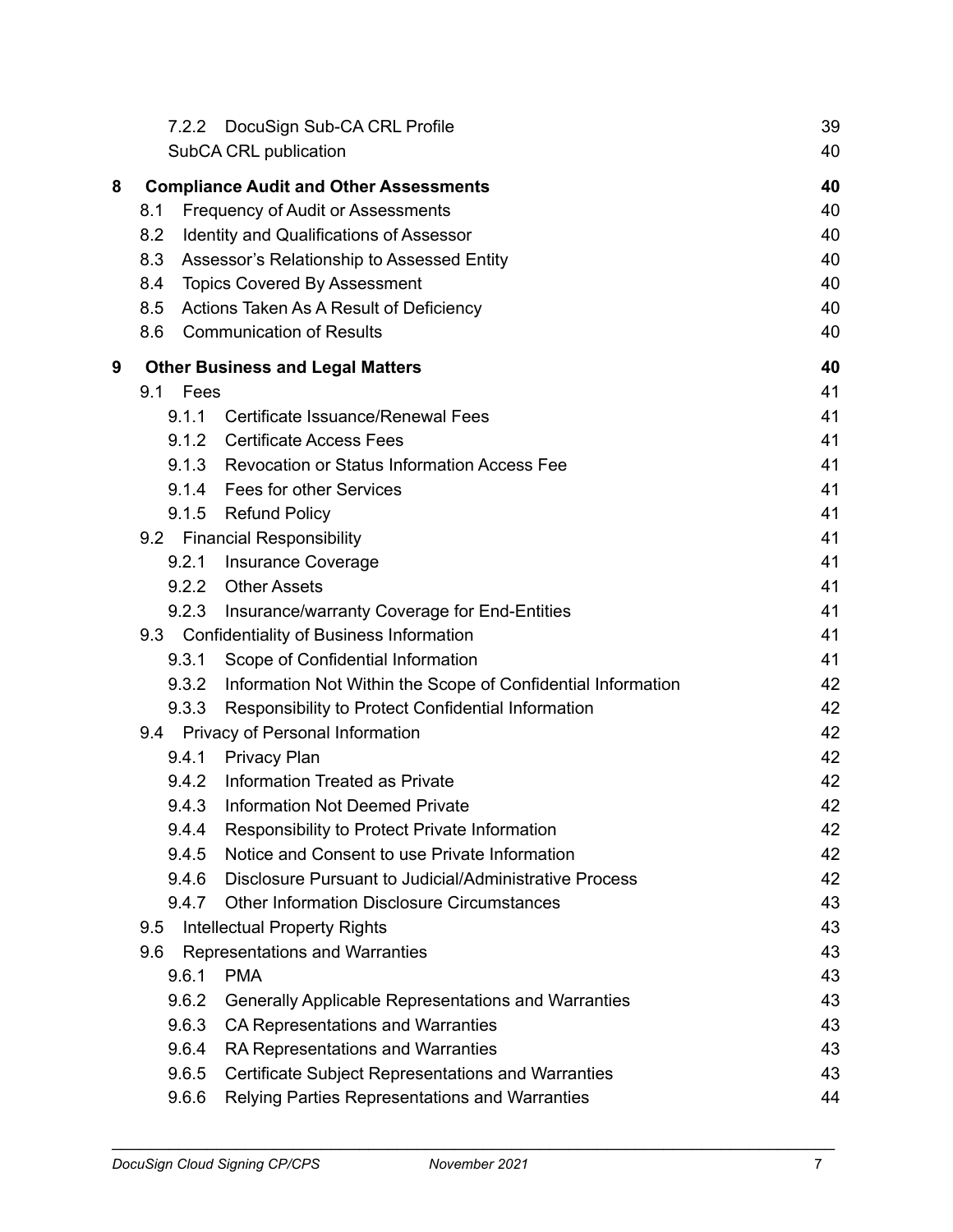| <b>Subscriber Representation and Warranties</b><br>9.6.7      | 44 |
|---------------------------------------------------------------|----|
| Representations and Warranties of Other Participants<br>9.6.8 | 44 |
| <b>Disclaimers of Warranties</b><br>9.7                       | 44 |
| 9.8 Limitations of Liability                                  | 44 |
| 9.8.1 PMA                                                     | 44 |
| 9.8.2 Other Participants.                                     | 45 |
| 9.9 Indemnities                                               | 45 |
| 9.9.1 PMA                                                     | 45 |
| 9.9.2 Other Participants                                      | 45 |
| 9.10 Term and Termination                                     | 45 |
| 9.10.1 Term                                                   | 45 |
| 9.10.1.1 CP/CPS Term                                          | 45 |
| 9.10.1.2 Other Agreements                                     | 45 |
| 9.10.2 Termination                                            | 46 |
| 9.10.2.1 CP/CPS Termination                                   | 46 |
| 9.10.2.2 Other Agreements                                     | 46 |
| 9.10.3 Effect of Termination and Survival                     | 46 |
| 9.10.3.1 CP/CPS                                               | 46 |
| 9.10.3.2 Other Agreements                                     | 46 |
| 9.11 Individual Notices and Communications With participants  | 46 |
| 9.12 Amendments                                               | 46 |
| 9.12.1 Procedure for Amendment                                | 46 |
| 9.12.1.1 CP/CPS                                               | 46 |
| 9.12.1.2 CP/CPS and Participant Agreements.                   | 46 |
| 9.12.2 Notification Mechanism and Period                      | 46 |
| 9.12.3 Circumstances Under Which OID Must Be Changed          | 47 |
| 9.13 Dispute Resolution Provisions                            | 47 |
| 9.14 Governing Law                                            | 47 |
| 9.15 Compliance with Applicable Law                           | 47 |
| 9.16 Miscellaneous Provisions                                 | 47 |
| 9.16.1 Document Incorporated into CP/CPS                      | 47 |
| 9.16.2 Entire agreement                                       | 47 |
| 9.16.3 Assignment                                             | 47 |
| 9.16.4 Severability                                           | 48 |
| 9.16.5 Waiver                                                 | 48 |
| 9.16.6 Attorneys' Fees                                        | 48 |
| 9.16.7 Force Majeure                                          | 48 |
| 9.17 Other Provisions                                         | 48 |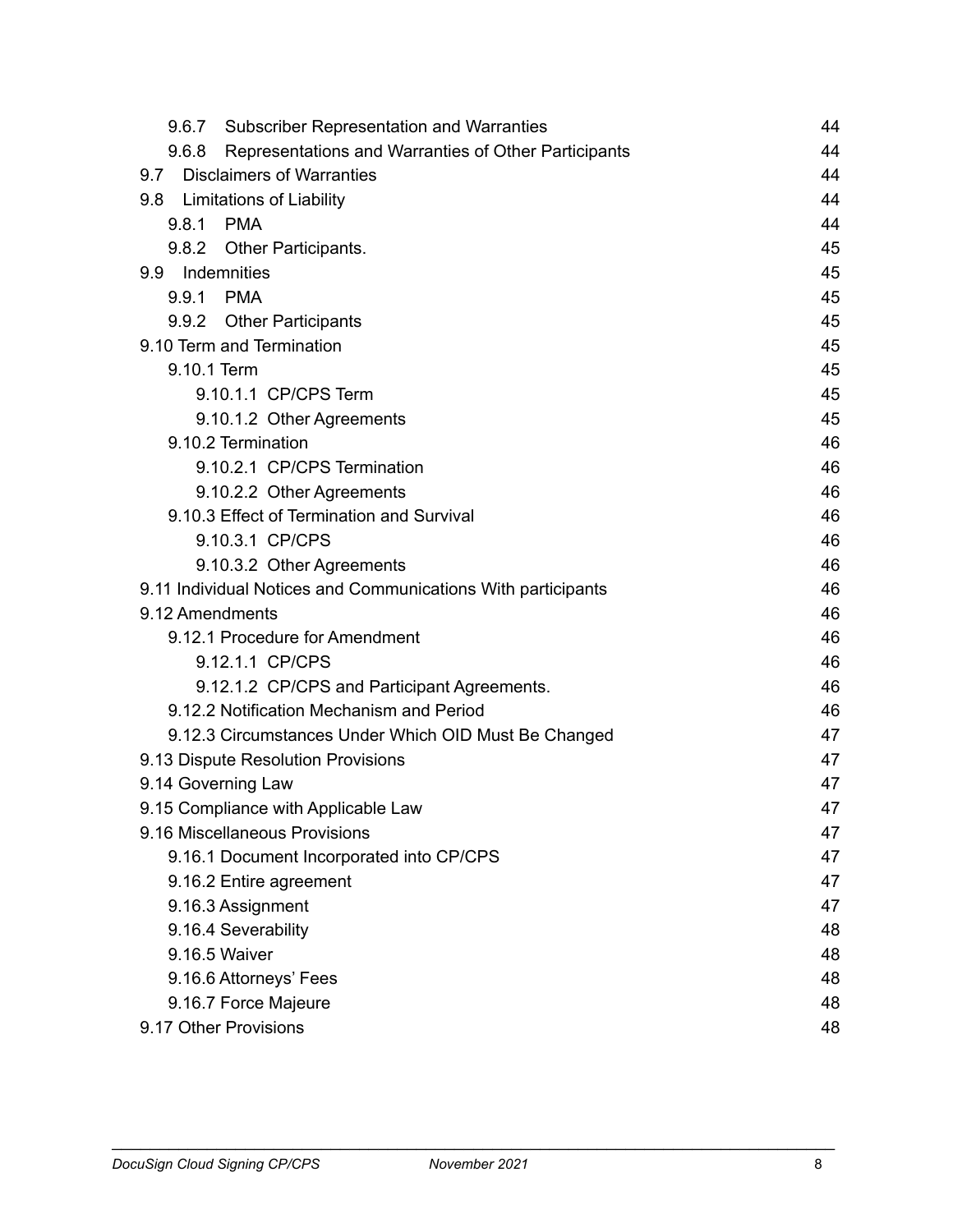# <span id="page-9-0"></span>**1 Introduction**

# <span id="page-9-1"></span>**1.1 Overview**

The DocuSign® CP/CPS (Certificate Policy/Practice Statement) defines the policies, procedures, and requirements that DocuSign requires participants (see Section 1.3) to comply with when issuing and managing Digital Certificates. This CP/CPS is under the control by the DocuSign PMA (Policy Management Authority) (see Section 1.5). It complies with the content, layout, and format of the IETF (Internet Engineering Task Force) PKIX (Public Key Infrastructure X.509) Certificate Policy and Certification Practices Framework described in RFC 3647, as per industry standards.

# <span id="page-9-2"></span>**1.2 Document Name and Identification**

The official name of this document is the DocuSign Cloud Signing Certificate Policy. The OID (Object Identifier) "1.3.6.1.4.1.42482.1.2.1.1.0" is included in subscriber certificates to indicate that they are issued in accordance with this CP/CPS.

# <span id="page-9-3"></span>**1.3 PKI Participants**

#### **1.3.1 Policy Management Authority**

<span id="page-9-4"></span>The DocuSign PMA (Policy Management Authority) approves the CP/CPS and any changes to it. The PMA comprises the following members:

- At least one member of the DocuSign management team, and;
- At least two authorized agents directly involved in authoring the DocuSign CP/CPS.

The DocuSign PMA also approves all agreements that affect the DocuSign CAs (Certification Authorities) and RAs (Registration Authorities) services including, but not limited to, the following documents:

- SA (Subscriber Agreements)
- RPA (Relying Party Agreements)
- PMA bylaws
- ToU (Terms of Use)

The PMA Charter can be consulted on request.

#### **1.3.2 Certification Authority**

<span id="page-9-5"></span>A DocuSign CA (Certification Authority) is the collection of technology and procedures that issues Digital Certificates in accordance with the DocuSign CP/CPS. A DocuSign CA Operator is the entity ultimately responsible for all aspects of the issuance and management of Digital Certificates: registration, identification and authentication, issuance, rekey, etc.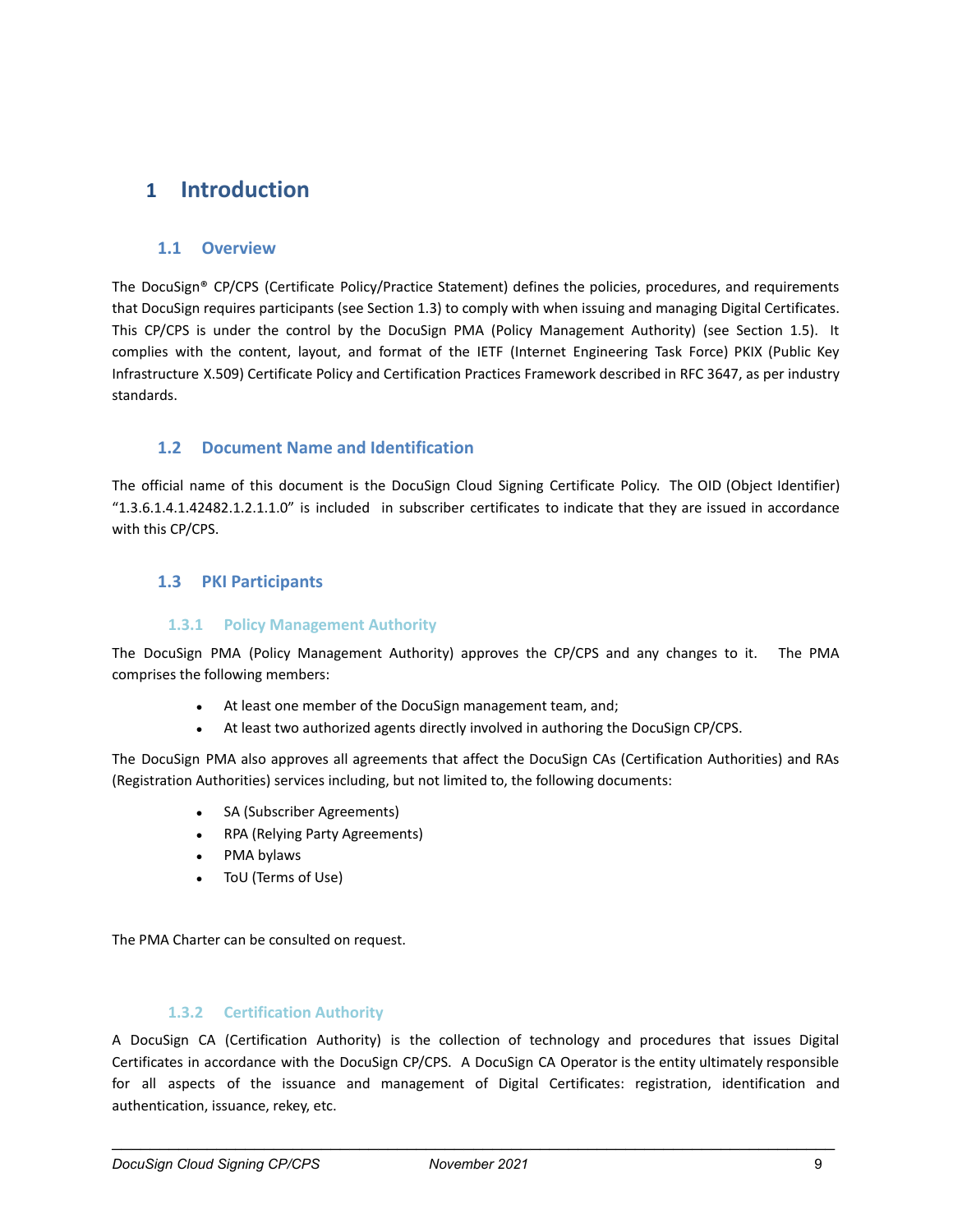There are two types of CAs, the Root CA and one or more Subordinate CAs:

- The offline Root CA is responsible for issuing certificates to Sub-CAs. The Root also publishes status information about the Sub-CAs.
- Sub-CAs are responsible for issuance and management of subscriber certificates; this includes publication of certificate status information.

Unless otherwise noted, or explicitly stated, for the remainder of this document the term CA refers to both Root CA and Sub-CAs.

#### **1.3.3 Registration Authority**

<span id="page-10-0"></span>A DocuSign RA (Registration Authority) is the process that enrolls Certificate Applicants, and performs identification and authentication of Certificate Applicants . There are two pathways to certificate issuance;

- Responding to an email containing a url requesting a signature, and;
- Single-Sign on where the certificate subject's identity is contained in corporate directory

#### **1.3.4 Subscriber**

<span id="page-10-1"></span>A Subscriber is an entity that digitally signs a document at the behest of the Relying Party. The Subscriber is the entity whose name and email address appear in the Digital Certificates' Subject Distinguished Name field, and who uses the DocuSign Cloud Signing Service in accordance with any current DocuSign Subscriber Agreement or any published Terms of Use governing the DocuSign Cloud Signing Service.

<span id="page-10-2"></span>In this document, the term Subscriber never applies to a CA or an RA.

### **1.3.5 Relying Party**

A Relying Party is an entity that requires the Subscriber to digitally sign a document using the DocuSign Cloud Signing Service. The Relying Party uses the Digital Certificate created by the DocuSign Cloud Signing Service to validate the digital signature applied by the Subscriber, and who uses the DocuSign Cloud Signing Service in accordance with any current DocuSign Relying Party Agreement. In this signing scheme, the Sender of the document to be signed is the Relying Party, and the Subscriber is the receiver of the email with the url to the DocuSign

<span id="page-10-3"></span>In this document, the term Relying Party never applies to a CA or an RA.

#### **1.3.6 Certificate Applicant**

A Certificate Applicant is an entity for whom a digital signature has been requested by a Relying Party, but has not yet been issued a Digital Certificate from DocuSign.

#### **1.3.7 Other Participants**

<span id="page-10-5"></span><span id="page-10-4"></span>No stipulation.

### **1.4 Certificate Usage**

DocuSign Digital Certificates SHALL only be used for the following purposes: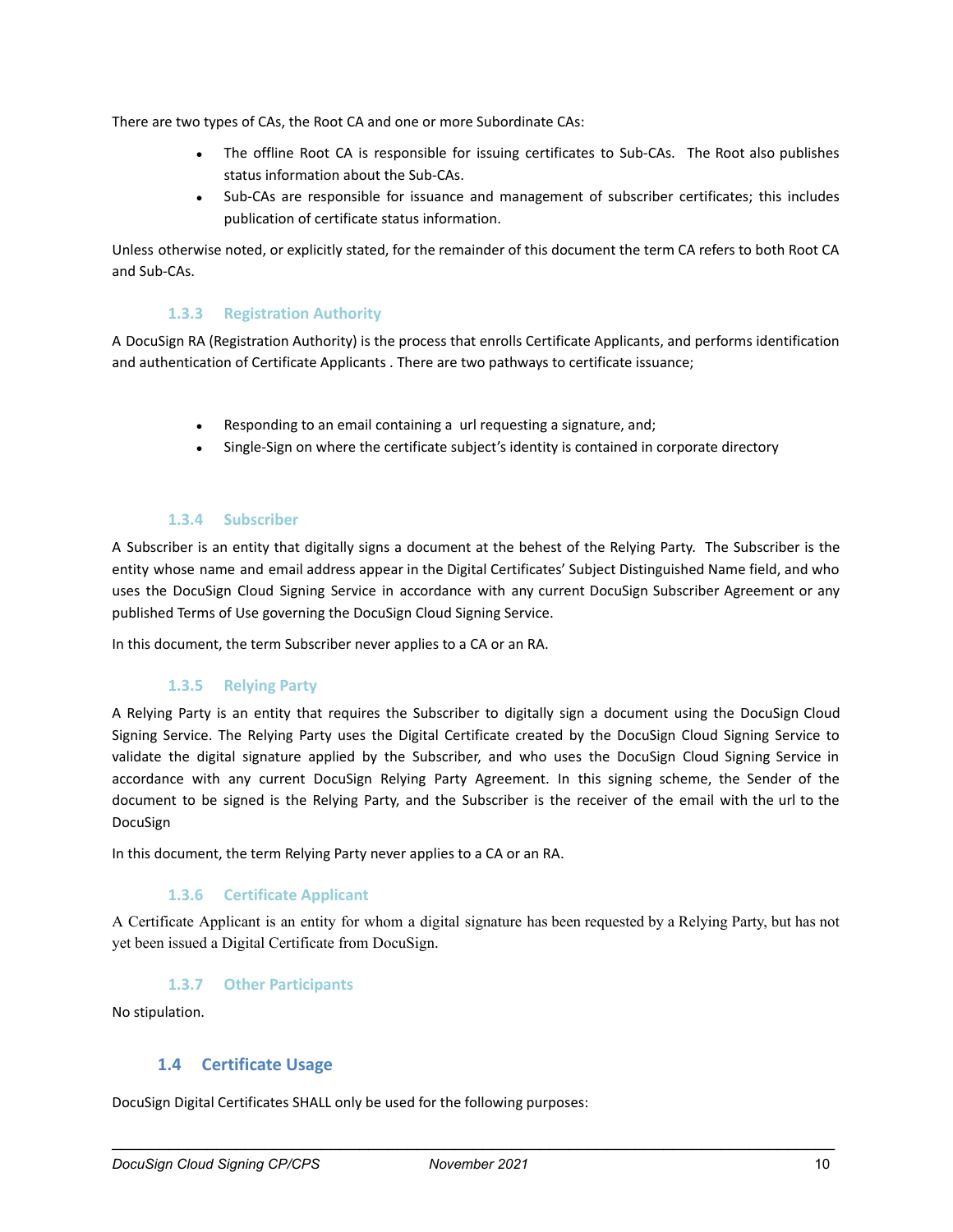- Any Root CA SHALL only issue Digital Certificates and status information in support of DocuSign Sub-CAs. All other uses of the Root CA's Private Key are expressly prohibited.
- Any Subordinate CAs SHALL only issue Digital Certificate and status information in support of DocuSign Subscribers. All other uses of a Subordinate CA's Private Key are expressly prohibited.
- Any Subscriber certificate SHALL only be used in the manner described in the remainder of this section.

The DocuSign Cloud Signing Service Digital Signature service works as depicted in **Figure 1**, and is described below:



**Figure 1** - The DocuSign Cloud Signing Service Digital Signature Service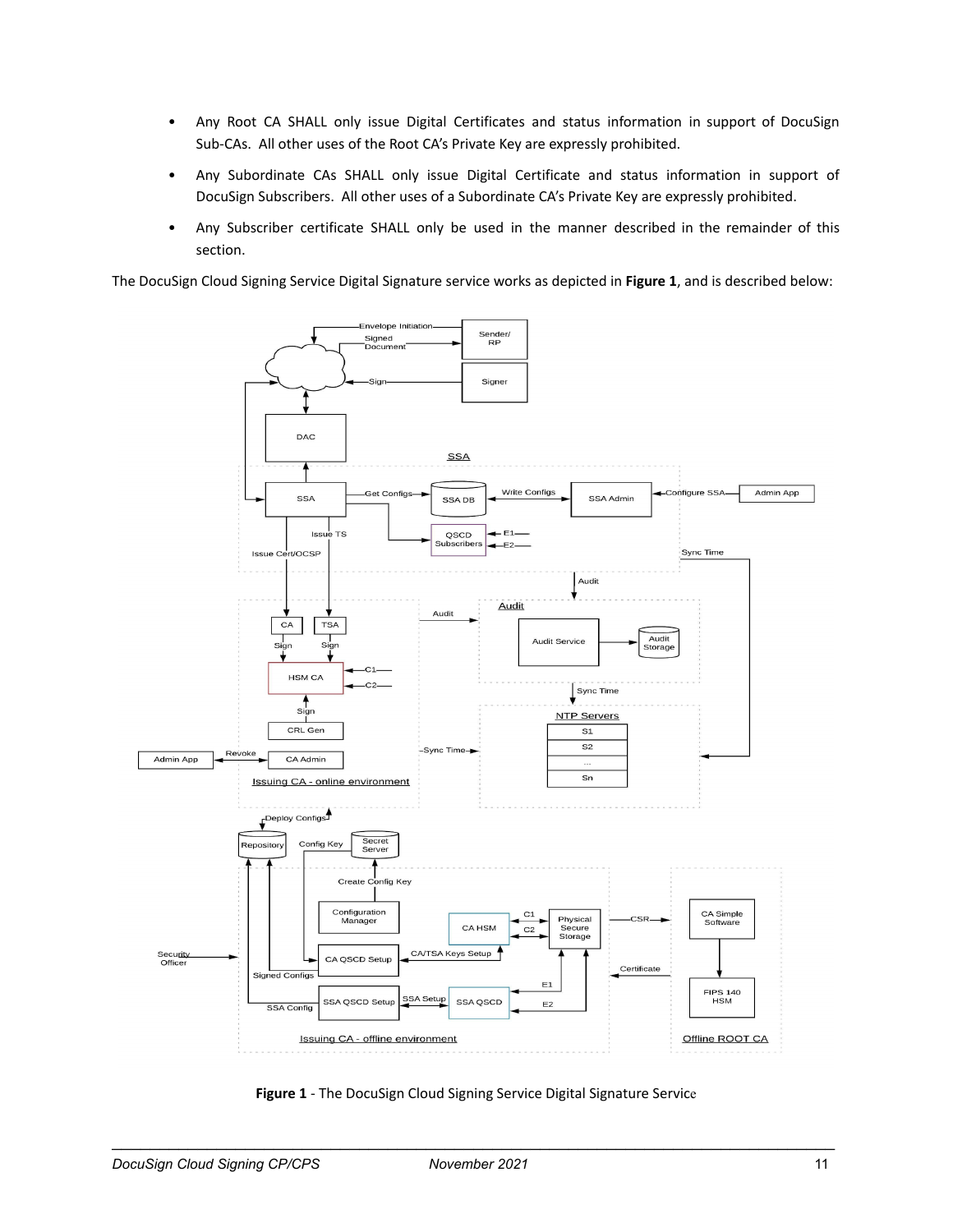- Relying Party [RP]
	- Relying Parties determine the trust required for digital signing transactions managed by the DocuSign Cloud Signing Service. The DocuSign Cloud Signing Service executes against that determination.
	- Relying Parties are commonly referred to as "Senders" within the DocuSign Cloud Signing Service.
	- Relying parties use "local methods" to pre-establish the "locally determined" identity of the Subscribers , which can include:
		- Internal systems like employee directories, customer databases, master contact lists, etc.,
		- Third party systems like LinkedIn, the Internet, etc.,
		- Paid professional databases,
		- Prior interpersonal communications (including emails, phone calls, etc.),
		- Personal connections, and
		- Other means.
	- Relying parties require the Subscriber to digitally sign documents within the DocuSign Cloud Signing Service. Relying Parties engage Subscribers by inserting into the DocuSign Cloud Signing Service the following locally determined Subscriber identification elements:
		- Subject's Email Address, and
		- Subject's Name (i.e., common name).
	- Relying parties may use features found within the DocuSign Cloud Signing Service to help verify the locally determined Subscriber identification elements. Examples of available features are found below. The results of these verification events are stored in the DocuSign Cloud Signing Audit Server as part of the digital signing transaction:
		- None.
		- Access Code (a shared secret known by both Relying Party and Subscriber).
		- SMS Authentication (a randomly generated, One Time Password which is sent to a locally determined mobile phone number, assumed to be controlled by the Subscriber).
		- Phone Authentication (a phone call is placed to a locally determined mobile phone number, assumed to be controlled by the Subscriber).
		- Knowledge-Based Authentication (the Subscriber is required to answer out-of-wallet questions, provided by a third-party service).
	- Relying Parties should expect the following from the DocuSign Cloud Signing Service, when requiring a digital signature transaction:
		- A highly available transaction,
		- A secure transaction,
		- A historical record of the transaction (audit trail, certificate of completion, etc.),
		- A transaction that functions in accordance with the DocuSign CP/CPS,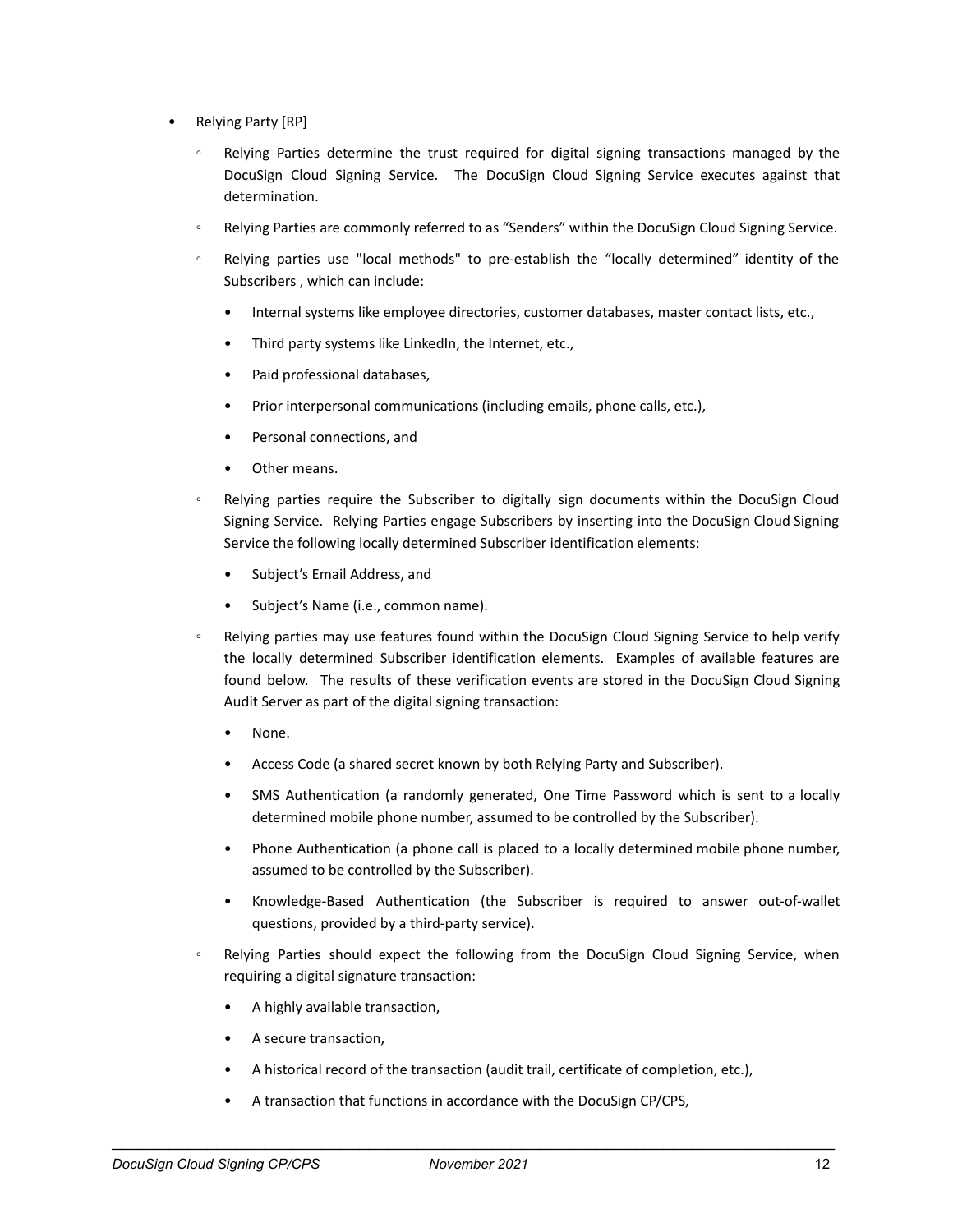- A transaction that is backed by the DocuSign PMA,
- A standards-based digitally signed document, in electronic format, and
- A standards-based manifestation of Subscriber identity for that given transaction (an X.509 Digital Certificate issued by the DocuSign Cloud Signing Service on behalf of the Subscriber).
- Subscriber (SUB)
	- For the DocuSign Cloud Signing Service Digital Signature functionality, Subscribers are required by the Relying Party to digitally sign a document within the DocuSign Cloud Signing Service.
	- Subscribers can receive requests for signing either via email or membership of a directory held by a third-party organisation and accessed via an an authorization server by the Relying Party
	- Subscribers are not required to obtain a signing Digital Certificate prior to transacting with the Relying Party . The DocuSign Cloud Signing Service, as part of the digital signature transaction, issues the Subscriber's Digital Certificate.
	- Subscribers must complete the transaction as defined by the Relying Party, or reject it entirely.
	- Subscribers do not maintain direct control of their Private Key. Control is maintained by DocuSign and used via interactions with the DocuSign Cloud Signing Service.
	- Subscribers will perform the following actions during a transaction:
		- Acknowledge the identity of the Relying Party ,
		- Acknowledge the intent of the Relying Party,
		- Confirm and attest they maintain control of the document,
		- Confirm and attest to their identity, as per the requirements of the Relying Party. Specifically, they confirm the email address and subject name that was locally determined by the Relying Party, and sent within the transaction,
		- Confirm and attest their agreement to digitally sign, and
- DocuSign Cloud Signing Service [DS]
	- The Service controls access to the DocuSign Cloud Signing Service Digital Signature functionality.
	- The Service controls access to the ability to use supported Digital Certificate Types, including the DocuSign Cloud Signing Service certificate, for supported digital signature operations, which are described by this CP/CPS.
	- The Service manages interactions between Relying Party and Subscriber, including Email Notifications, SMS messages, phone calls, etc.
	- The Service consists of the following core components:
		- An Application UI for enabling the DocuSign Cloud Signing Service Digital Signature functionality within the DocuSign Cloud Signing Service.
		- An Application UI that allows the Relying Party to require Subscriber(s) to digitally sign a document, using the Private Key associated with the DocuSign Cloud Signing Service Digital Certificate.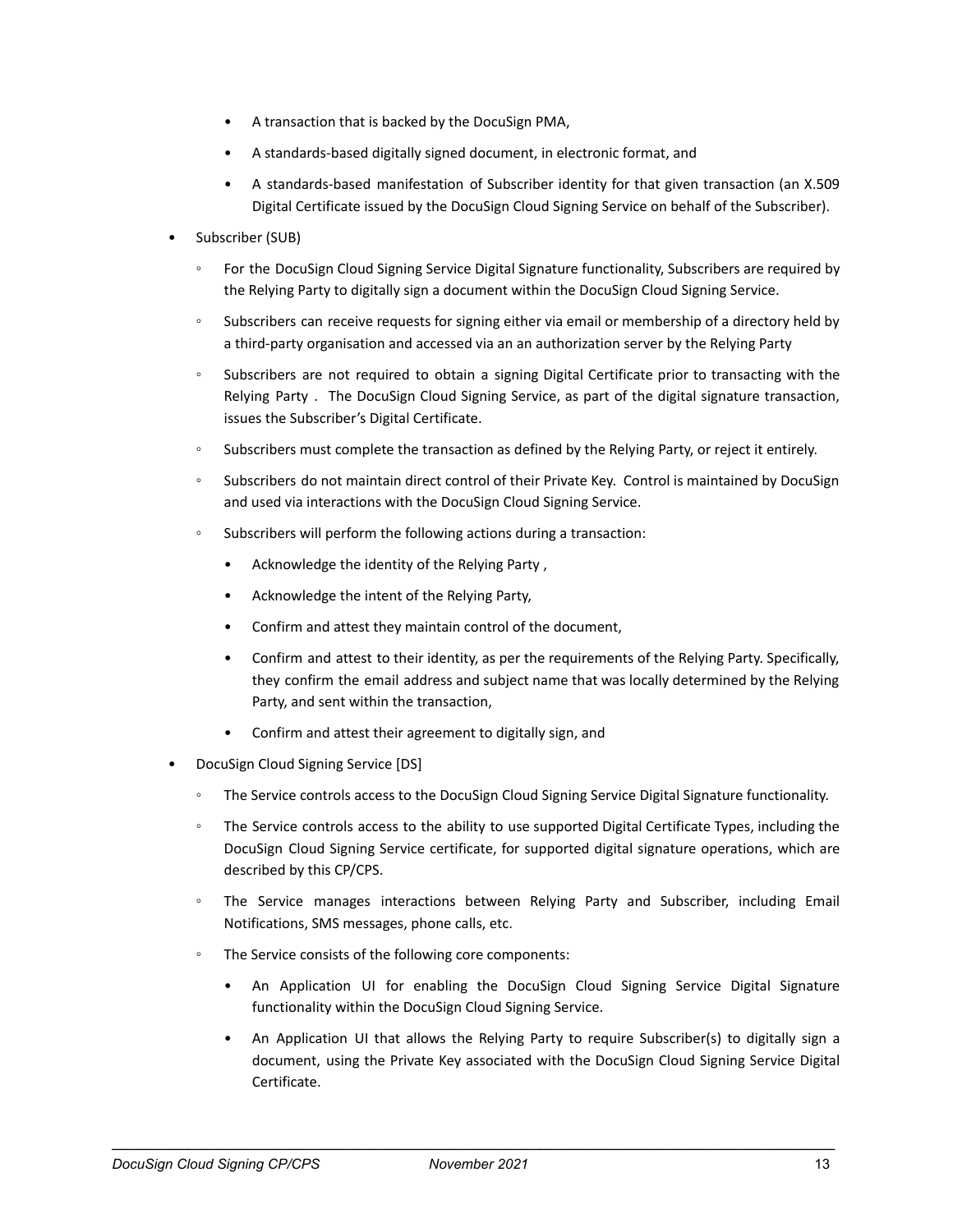- Various Email Notifications that inform the Subscriber of their obligations, and inform the Relying Party of the transaction status.
- An Application UI that guides the Subscriber through the digital signing process.
- Completed and digitally signed documents, which can be exported from the DocuSign Cloud Signing Service. These documents are digitally signed by the Subscriber as per the requirements of the Relying Party, and include the Root, Sub-CA and Subscriber Digital Certificates.
- High-availability Subordinate Certificate Authorities:
	- A sub-cluster of Sub-CAs in distinct geo-locations which are architected for disaster resilience and optimized performance.
	- Each Sub-CA runs on a Signing Engine.
- An Root Certificate Authority:
	- The Root CA resides in a secure location, as described within this CP/CPS.
	- The Root CA is generated using Certification Authority software and the Root CA keys are generated and stored in a secure environment.
- The Service maintains a secure infrastructure that contains information required to manage the transaction, including:
	- A Certificate Type, to distinguish the unique CA being asked to provide the Digital Certificate for a given digital signature transaction.
- The Service controls access to the Certificate Authority, including:
	- The Signing Engines which power the Sub-CAs,
	- The cryptographic operations that run on the Signing Platform, and
- The Audit Server maintains logs of activity related to the transaction.
- The Service will produce evidence of all completed transactions:
	- Documents, digitally signed by the DocuSign Cloud Signing Service, are tamper evident,
	- Documents, digitally signed by the Subscriber, provide identity assurance and compliance with Relying Party requirement,
	- Documents, embedded with a Subscriber's Digital Certificate, contain reliable information about the DocuSign Cloud Signing Service and the Subscriber,
	- An Audit Trail containing standard transaction detail in the DocuSign Cloud Signing Service, and
	- A tamper-evident Certificate of Completion containing additional warranty stipulations and transaction detail.
- DocuSign Certificate Authority [CA]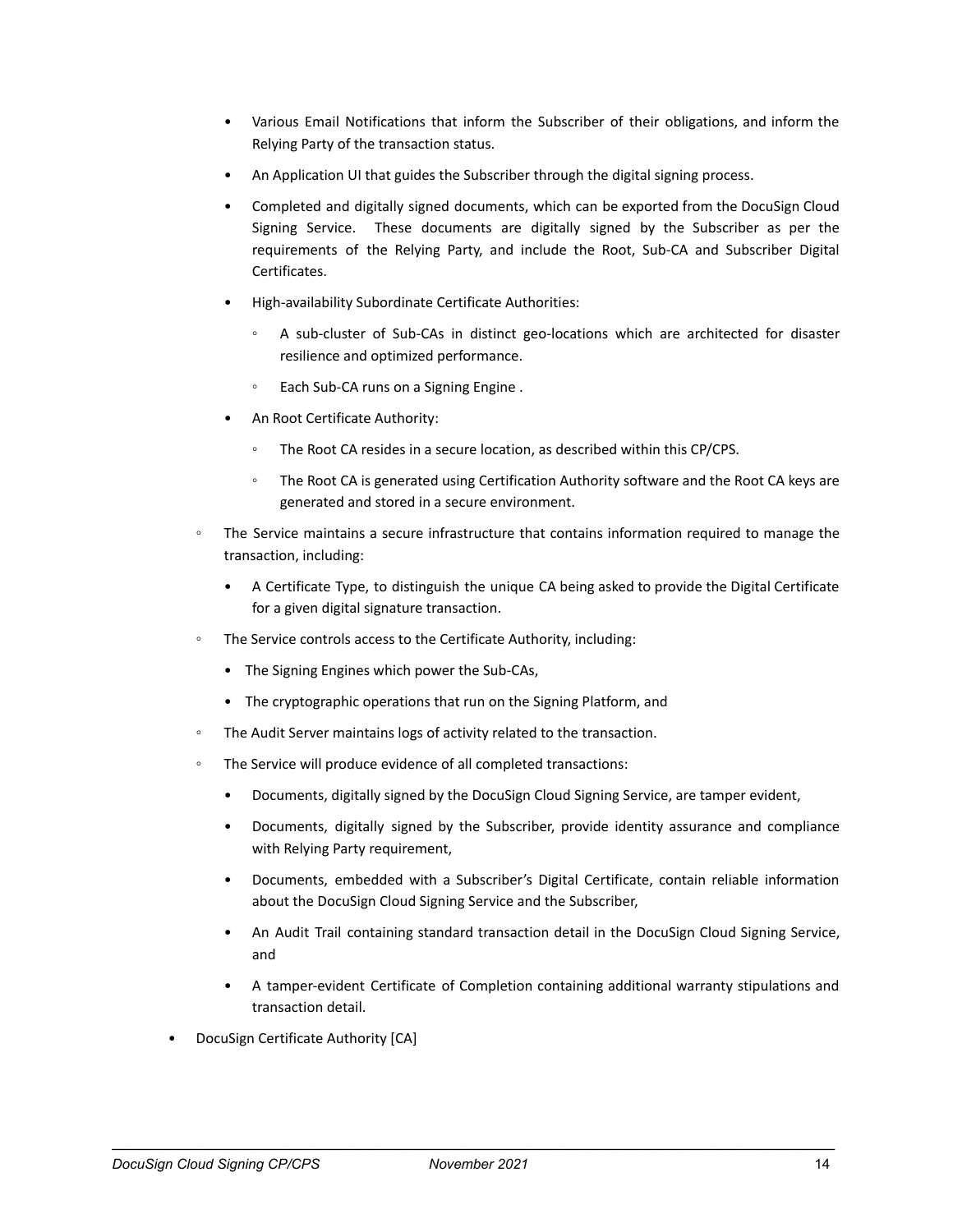- The DocuSign Cloud Signing Service includes the DocuSign Subordinate CAs, which interact with the DocuSign Application as described above, and operate in a manner compliant with the DocuSign CP/CPS and CP/CPS.
- DocuSign Root Certificate Authority [CA]
	- The DocuSign Cloud Signing Service includes the DocuSign Root CA, which interacts with the DocuSign Sub-CAs as described above in this section, and operates in a manner compliant with the DocuSign CP/CPS and CP/CPS.
	- The DocuSign Root CA was created using a documented Key Ceremony, based on public key infrastructure (PKI) best practices and policies.

# <span id="page-15-0"></span>**1.5 Policy Administration**

### **1.5.1 Organization Administering the Policy**

<span id="page-15-1"></span>The DocuSign PMA SHALL be responsible for all aspects of this CP/CPS and approval of all related agreements and amendments.

#### **1.5.2 Contact Person**

<span id="page-15-2"></span>All communications regarding this CP/CPS SHALL be directed to:

DocuSign, Inc. Attn: Security Council / Policy Management Authority 221 Main Street Suite 1000 San Francisco, CA 94101 Tel: 1-866-219-4318 Email: pma@docusign.com

### **1.5.3 Person Determining CP/CPS Suitability for the Policy**

<span id="page-15-4"></span><span id="page-15-3"></span>The DocuSign PMA SHALL be the entity that determines whether a particular CP/CPS conforms to this CP/CPS based on input for auditors. The DocuSign PMA is also responsible for acting upon any findings of the auditors.

### **1.5.4 CP/CPS Approval Procedures**

The DocuSign PMA SHALL approve the CP/CPS and any amendments according to the PMA's bylaws. The DocuSign PMA determines whether an amendment to this CP/CPS requires notice or an OID change (see Section 9.10 and Section 9.12).

# <span id="page-15-5"></span>**1.6 Definitions and Acronyms**

**"CA (Certificate Authority)"** means a certificate authority authorized to issue and revoke Digital Certificates.

**"CP/CPS (Certificate Policy)"** means a document that establishes the requirements for how a CA is to be governed, managed, and operated.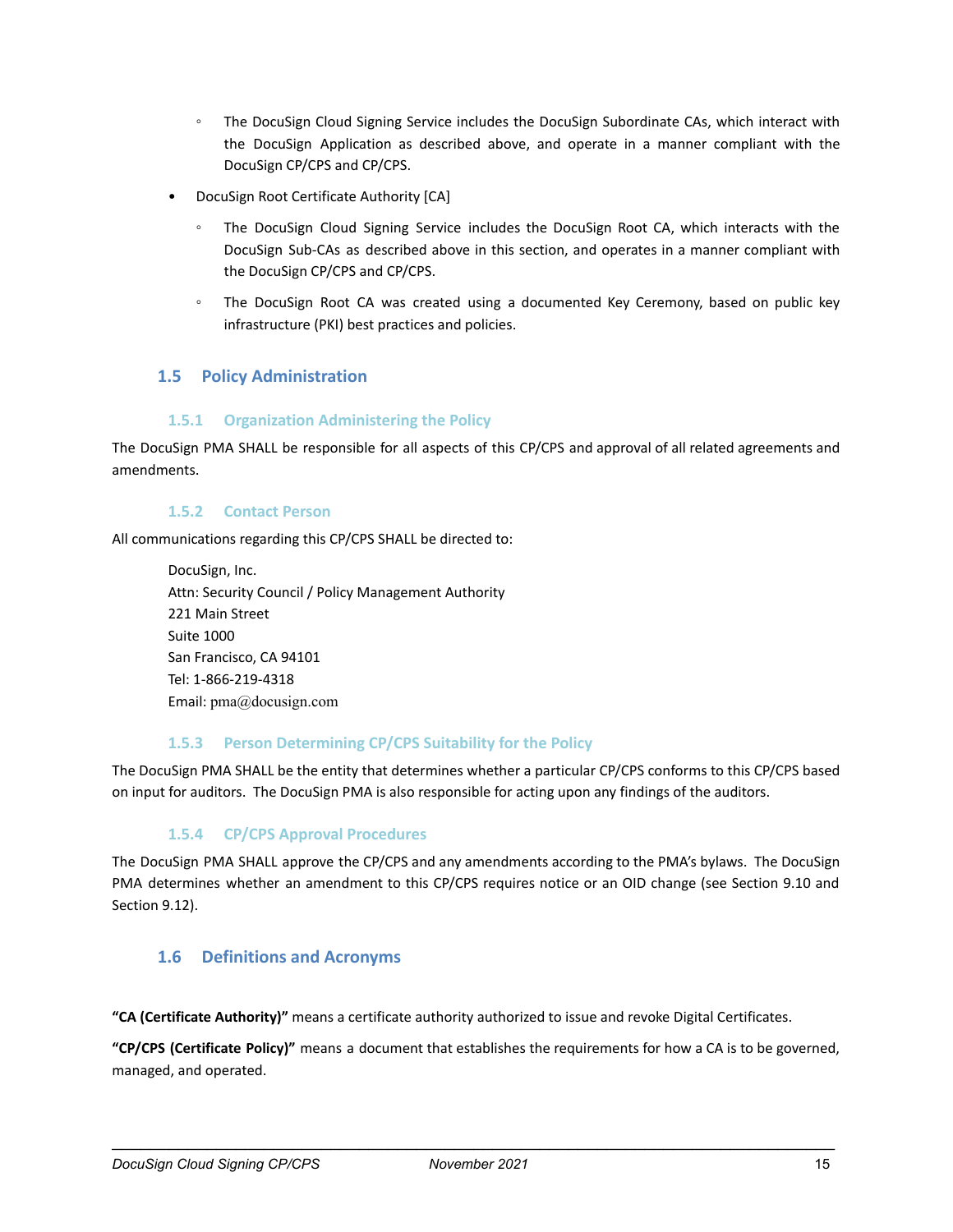**"CP/CPS (Certification Practice Statement)"** means a document that articulates specific procedures and practices that adhere to the CP/CPS-defined requirements for how a CA is to be governed, managed, and operated.

**"Certificate Applicant"** means a person who is applying for a Digital Certificate

**"Certificate Chain"** means the chain of Digital Certificates, which arises due to the issuing of a Digital Certificate by a Root Certification Authority to a Subordinate Certification Authority, and from a Subordinate Certification Authority to a Subscriber.

**"Certificate Path"** means an ordered list of certificates that is used to validate the signature on the document and that is composed of the Subscriber's DocuSign Digital Certificate, a Sub-CA Digital Certificate, and the Root CA Digital Certificate.

**"Cryptography"** means the discipline which embodies principles, means and methods for the transformation of data in order to hide its information content, prevent its undetected modification and/or prevent its unauthorized use; (See ISO 7498-2)

**"CSI" / "CRL" (Certificate Revocation List) / "OCSP" (Online Certificate Status Protocol)** of the Subscriber. For this DocuSign Cloud Signing Service Digital Signature functionality, utilizes CRLs or OCSP to determine DocuSign's certificate status information relied upon to validate the digital signature generated on behalf

**"Digital Certificate"** / **"Certificate"** means an IETF (Internet Engineering Task Force) PKIX (Public Key Infrastructure X.509) RFC 5280 (Request for Comments) digitally formatted data structure that binds a Public Key to an identity.

**"Digital Signature"** means an electronic data file which is attached to or logically associated with other electronic data, and which identifies and is uniquely linked to the signatory of the electronic data. The Digital Signature is created in manner ensuring that control is limited to the signatory, and is linked in a way so as to make any subsequent changes that have been made to the electronic data detectable.

**"DocuSign Cloud Signing Service"** means a SaaS (Software as a Service) offering, hosted and managed by DocuSign, which for the purposes of this document is the sole technology governing interactions between RPs (Relying Parties), SUBs (Subscribers), and CAs (Certificate Authorities).

**"HSM (Hardware Security Module)"** means a physical computing device that safeguards and manages keys and provides cryptographic processing.

**"PMA (Policy Management Authority)"** means an advisory group, comprised of DocuSign staff members, authorized by DocuSign to govern various aspects of the CA as outlined in the CP/CPS and CP/CPS.

**"Private Key"** means a confidential electronic data file designed to interface with a Public Key and which may be used to create Digital Signatures.

**"Public Key"** means a publicly available electronic data file designed to mathematically bind with a Private Key and which may be used to verify Digital Signatures.

**"RA (Registration Authority)"** means a process within the DocuSign Cloud Signing Service that ensures that the Subscriber validates Subscriber identity elements, locally determined and provided to the RA by the Relying Party.

**"RP (Relying Party)"** means a person or business entity that is requiring the Subscriber to digitally sign a document using the DocuSign Cloud Signing Service.

**"Repository"** means a publicly available collection of Digital Certificates and other information relating to Digital Certificates and which may be accessed via DocuSign's website.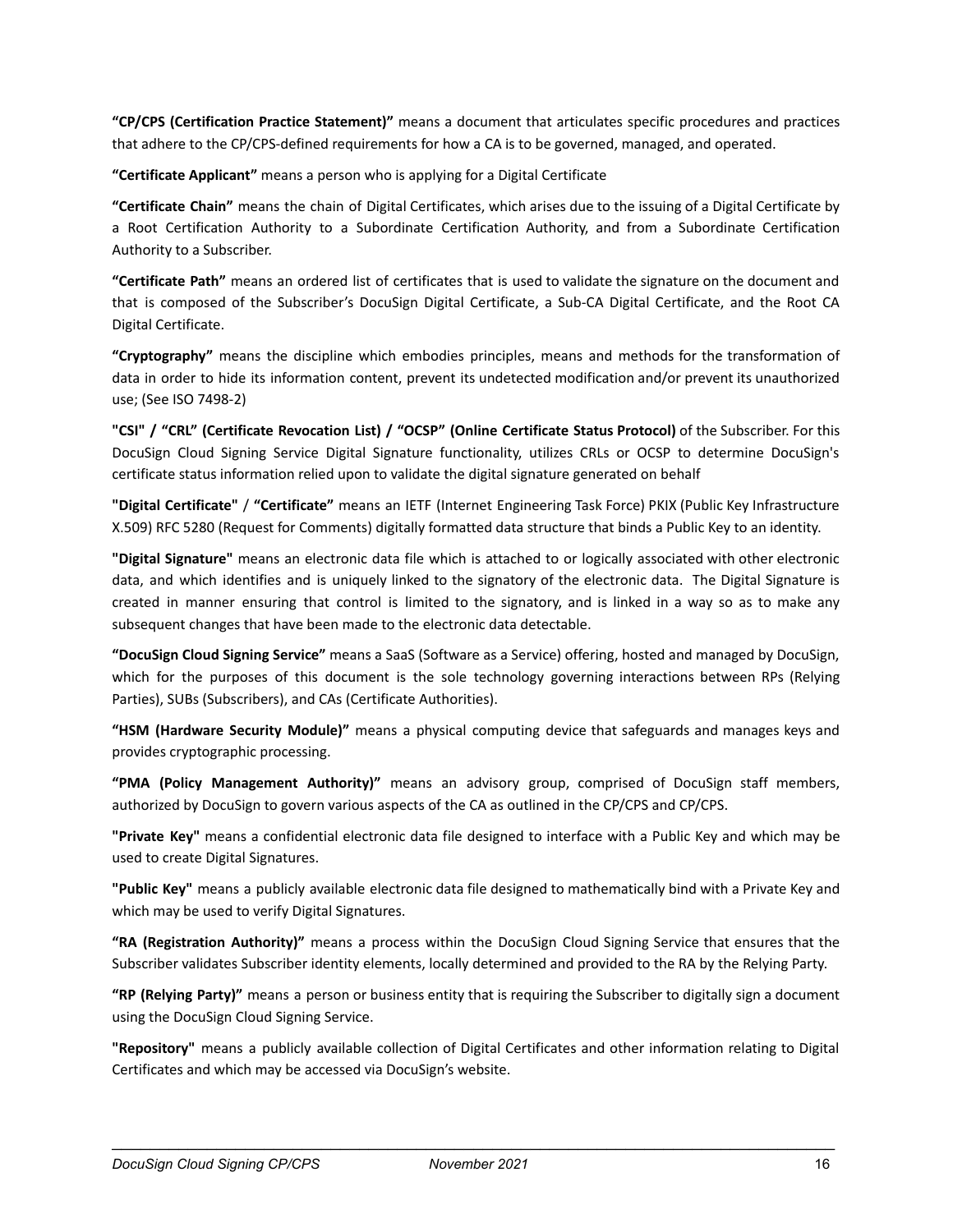**"Root CA (Root Certificate Authority)"** means a certificate authority like DocuSign that issues its own certificate. All certificates chain up to a Root CA, meaning they are issued by a Root CA, or by a CA whose certificate was issued by a Root CA, or by a CA whose certificate was issued by a CA whose certificate was issued by a Root CA, or any number of layers of CA's deep but terminating at a Root CA.

**"RPA (Relying Party Agreement)"** means a document, authored by DocuSign, which defines the legal relationship between DocuSign and all Relying Parties.

**"Secure Container"** means a physical room, a strongbox, a tamper-evident envelope, or password-protected PFX file .

**"Signing Engine"** refers to the infrastructure and components used for the purpose of digitally signing documents. In the case of the DocuSign Cloud Signing Service, the Signing Engine device is a CA, a key manager and associated HSMs that will generate, store and manage Subscriber Private Keys Certificates, and will use Subscriber Private Keys to sign documents .

**"SUB (Subscriber)"** means a person who is issued one or more Digital Certificates signed by DocuSign and who is capable of using, and is authorized to use, the Private Key that corresponds to the Public Key listed in the Digital Certificates at issue.

**"SA (Subscriber Agreement)"** means the agreement entered into between DocuSign and the Subscriber for the provisioning of a Digital Certificate

**"Sub-CA (Subordinate Certificate Authority)"** means a subordinate certificate authority like DocuSign or any third party appointed by DocuSign to act as a certification authority. It is a subordinate because it is issued by a Root CA or another Subordinate CA.

# <span id="page-17-0"></span>**2 Publication and Repository Responsibilities**

# <span id="page-17-1"></span>**2.1 Repositories**

<span id="page-17-2"></span>DocuSign Cloud Signing Service certificates (see Section 1.4) are embedded in the signed document by the DocuSign Cloud Signing Service and not distributed via the repository.

# **2.2 Publication of certification information**

<span id="page-17-3"></span>See Section 2.1.

### **2.3 Time or Frequency of Publication**

For any CA governed by this CP/CPS, DocuSign SHALL generate CRLs produced at a frequency of no less than once every 12 months. If a CA has been compromised, DocuSign SHALL generate a new CRL within five business days being notified of the compromise. The CRLs MUST be made available no later than one business day after they are generated.

For any CA governed by this CP/CPS, Sub-CA certificates SHALL be published within one business day of issuance.

For any CA governed by this CP/CPS, Sub-CA generated CRLs SHALL be produced at a frequency no less than every 7 days.Enforcement is achieved through revocation mechanisms and shall be compliant with IETF 5280.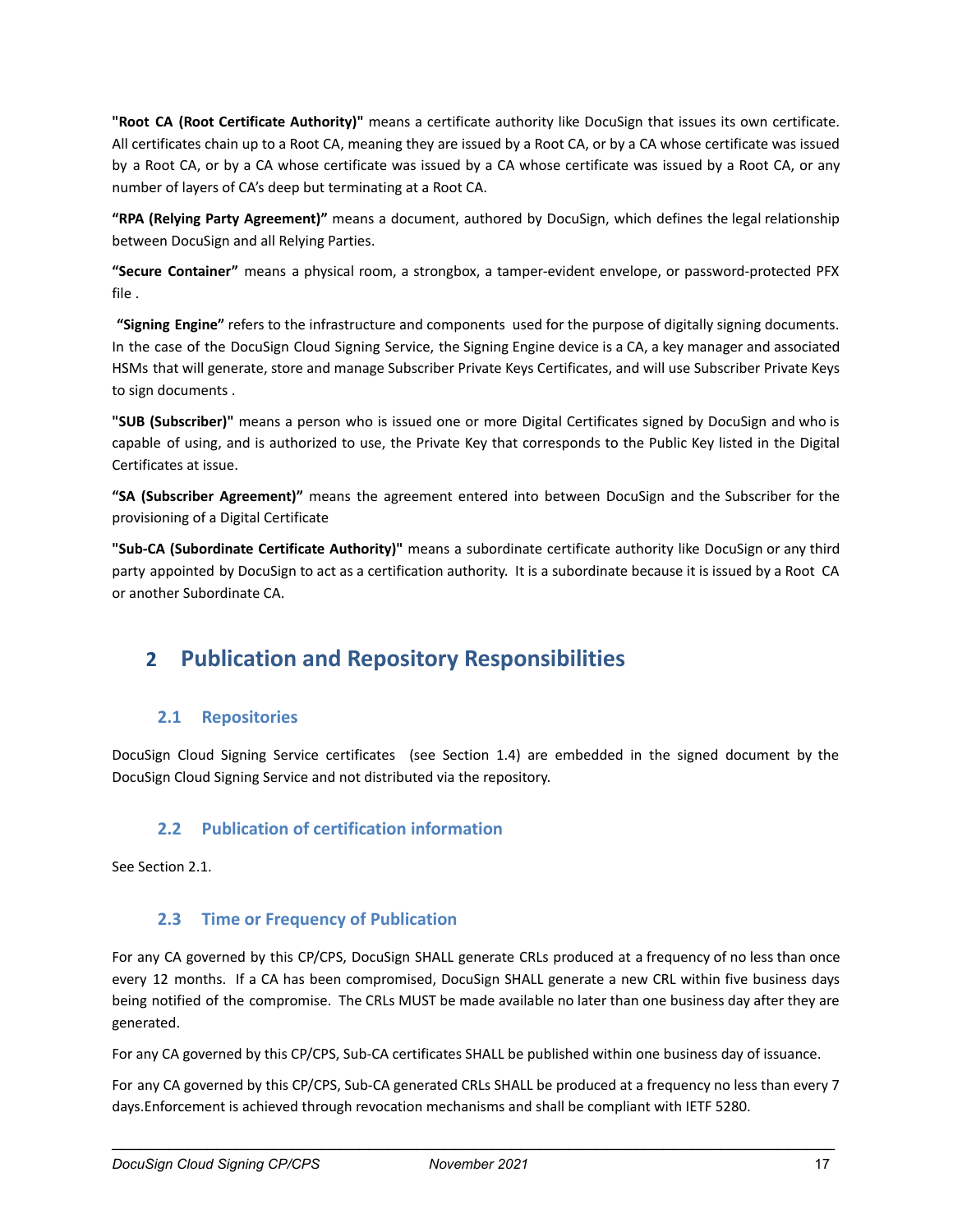DocuSign makes no stipulation for Subscriber Digital Certificates; see Section 2.1.

For any CA governed by this CP/CPS, changes to documentation pertaining to the CA SHALL be published within one business day of approval by the DocuSign PMA. For the DocuSign CA, this includes documentation describing the DocuSign Cloud Signing Service .

# <span id="page-18-0"></span>**2.4 Access Controls on Repositories**

<span id="page-18-1"></span>No stipulation.

# <span id="page-18-2"></span>**3 Identification and Authentication**

### **3.1 Naming**

#### **3.1.1 Types of Names**

<span id="page-18-3"></span>Any CA governed by this CP/CPS, including the DocuSign CA, SHALL issue non-null subject names that are conformant with RFC 5280. Subject Alternative may be included but they must be marked as non-critical. The following forms SHALL be supported:

- Root CA:
	- o cn=DocuSign Inc Root CA
- Subordinate CA:
	- o cn=DocuSign NA# CA#, where # is an integer,
	- o o=DocuSign, Inc.
	- o c=US
- Subscriber (email):
	- o cn=[name provided by RP]
	- o email=[email address provided by RP ]
- Subscriber (SSO):
	- o cn=[name provided by RP]
	- o email=[email address provided by IDP ]
	- o o=name of Organization acting as the Identity Provider (IDP)

When the naming element is DirectoryString (i.e., O=) either PrintableString or UTF8String MUST be used. If the character set is ASCII, then PrintableString shall be used otherwise UTF8String is used.

### **3.1.2 Meaningfulness**

<span id="page-18-4"></span>For any CA governed by this CP/CPS, Subscriber subject name and email address SHALL be meaningful to the Relying Party.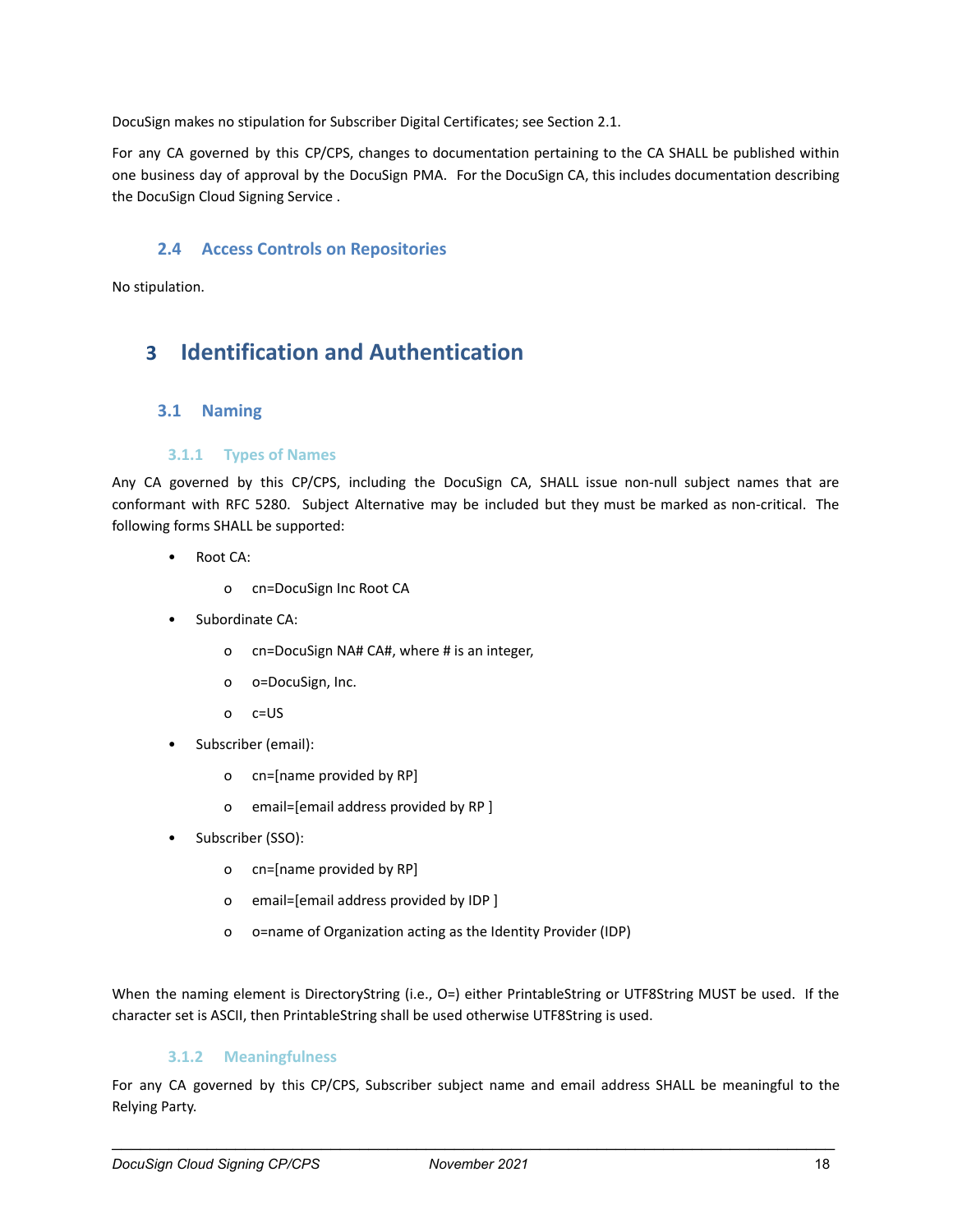For the DocuSign CA, the Subscriber subject name and email address SHALL identify the Subscriber to the Relying Party adequately for the Relying Party's needs.

#### **3.1.3 Anonymity or Pseudonymity of Certificate Subjects**

<span id="page-19-1"></span><span id="page-19-0"></span>No stipulation.

#### **3.1.4 Rules for Interpreting Various Name Forms**

<span id="page-19-2"></span>See Section 3.1.1.

#### **3.1.5 Uniqueness of Names**

For any CA governed by this CP/CPS, CA names SHALL be unique across the whole DocuSign Cloud Signing Service.

<span id="page-19-3"></span>No stipulation for Subscriber names.

#### **3.1.6 Recognition, Authentication, and Role of Trademarks**

For any CA governed by this CP/CPS, the CA SHALL revoke any Digital Certificate containing a Subject Name that a court of competent jurisdiction has determined infringes on the trademark of another.

For any CA governed by this CP/CPS, the CA, RA, and Subscriber Digital Certificates all include the string "DocuSign".

Relying Parties MUST NOT request subject names for Subscribers that infringe upon the Intellectual Property Rights of others. CAs and RAs are under no obligation to ensure that the Subscriber has Intellectual Property Rights in the name appearing in the certificate application or arbitrates, mediate or otherwise resolve any dispute concerning the ownership of any domain name, trademark, trade name or service mark. DocuSign is entitled without liability to any Relying Party or Subscriber, to reject any certificate application or to revoke any issued certificate because of such dispute.

### <span id="page-19-4"></span>**3.2 Initial Identity Validation**

#### **3.2.1 Method to Prove Possession of Private Key**

<span id="page-19-5"></span>For any CA governed by this CP/CPS, the CAs SHALL generate their own keys and they MUST prove to the issuing CA that they possess the Private Key that corresponds to the Public Key in the certification request. PKCS#10 standard certificate requests are preferred.

For the DocuSign CA, Subscriber Private Keys are generated by the DocuSign Cloud Signing Service on behalf of the Subscriber, at the behest of the Relying Party (see Section 1.4).

#### **3.2.2 Authentication of Organization Identity**

<span id="page-19-6"></span>For certificates issued on the basis of membership of a corporate directory (SSO workflow) authentication of the organizational identity shall form part of the process. A defined procedure shall be established to achieve this verification mechanism. The organization attribute in SSO based Subscriber certificates is taken from the name established during the onboarding process of that organization.

#### <span id="page-19-7"></span>**3.2.3 Authentication of Subject Identity**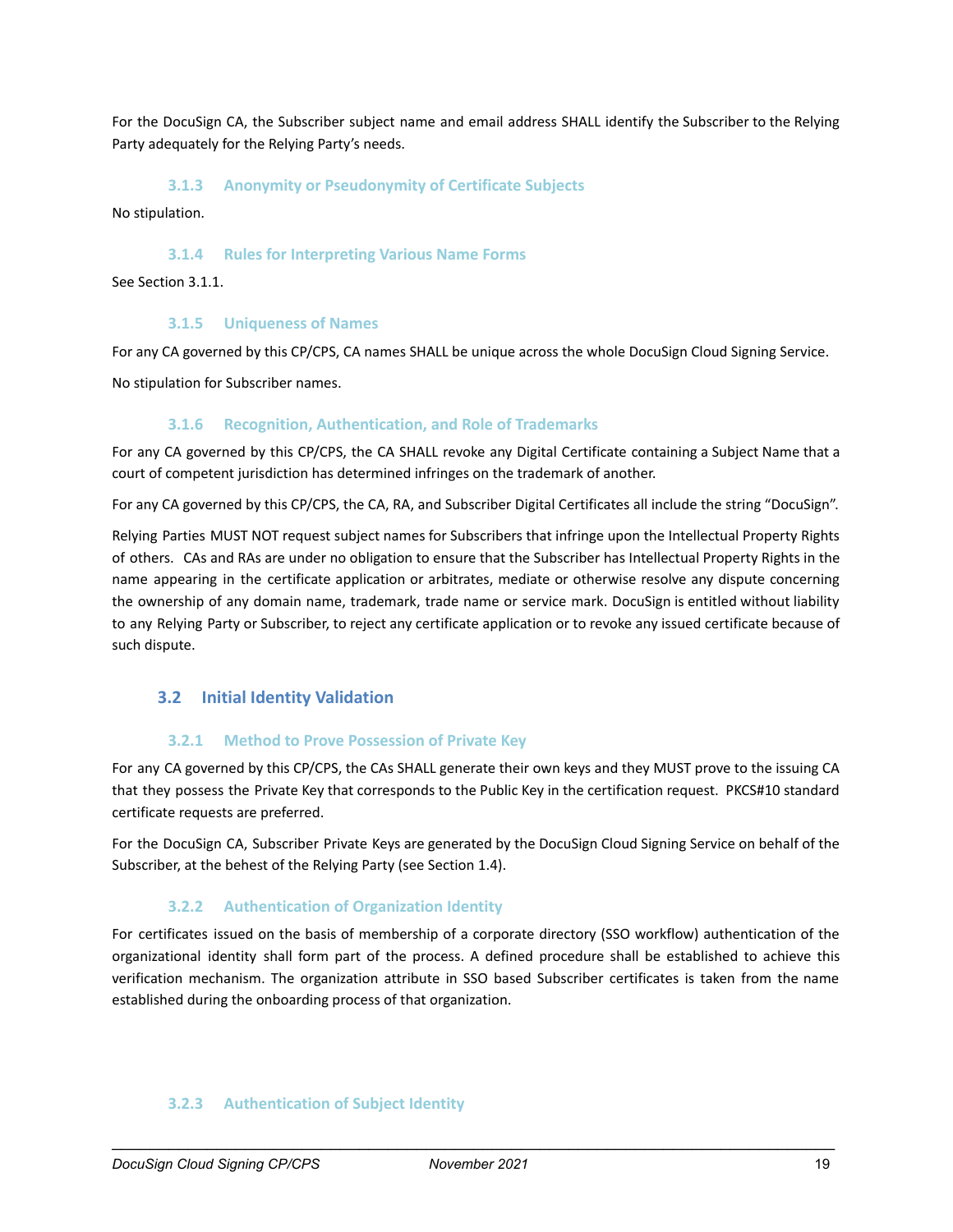For email certificates the level of identity verification shall be restricted to the subject responding to messages and links contained in email sent to the subject's email address.

<span id="page-20-0"></span>For SSO based certificates, the subject identity shall form part of the organizational verification process.

#### **3.2.4 Non-verified Certificate Subject Information**

<span id="page-20-1"></span>No stipulation.

#### **3.2.5 Validation of Authority**

<span id="page-20-2"></span>No stipulation.

#### **3.2.6 Criteria for Interoperation**

For any CA governed by this CP/CPS, the CAs SHALL only issue Digital Certificates or generate status information in support of the DocuSign Cloud Signing Service. All other uses of CA Digital Certificates are expressly prohibited .

For the DocuSign CA, Relying Parties SHALL only request Digital Certificates for Subscribers in connection with the DocuSign Cloud Signing Service. All other uses of a DocuSign Digital Certificate, including the DocuSign Cloud Signing Service Digital Certificate, are expressly prohibited.

# <span id="page-20-3"></span>**3.3 Identification and Authentication for Re-key Requests**

#### **3.3.1 Identification and Authentication of Re-Key and Renewal Requests**

<span id="page-20-4"></span>For any CA governed by this CP/CPS, the Root CA SHALL be responsible for authentication of a Sub-CA's request for re-key. The procedures for CA re-key are the same as those for the original certificate.

#### **3.3.2 Identification and Authentication of Re-Key and Renewal After Revocation**

<span id="page-20-6"></span><span id="page-20-5"></span>No stipulation.

### **3.4 Identification and Authentication for Revocation Request**

For any CA governed by this CP/CPS, DocuSign may revoke the Sub-CA.

For any CA governed by this CP/CPS, the Sub-CA SHALL process requests for revocation of Subscriber Digital Certificates. The following entities are the only entities who may request revocation of DocuSign Subscriber Digital Certificates: Relying Parties, Subscriber, Sub-CA Operator, Root CA Operator, and the DocuSign PMA.

# <span id="page-20-7"></span>**4 Certificate Life-Cycle**

### <span id="page-20-8"></span>**4.1 Certificate Application**

#### **4.1.1 Who Can Submit a Certificate Application**

<span id="page-20-9"></span>DocuSign technical representatives SHALL be the only entities from which certificate applications are accepted for additional Sub-CA Digital Certificates.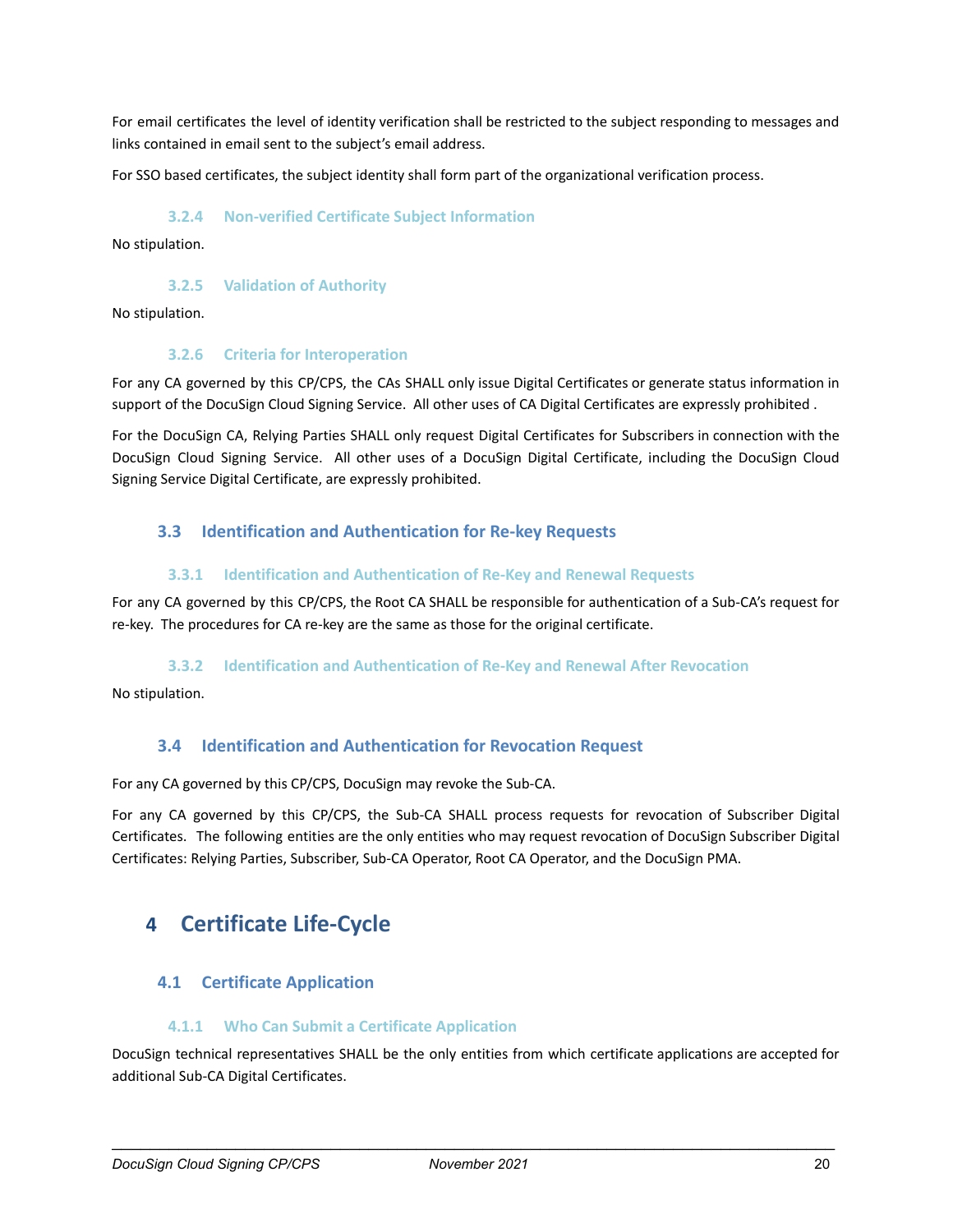Relying Parties begin the certificate application process by requiring that Subscribers digitally sign a document in the DocuSign Cloud Signing Service. The DocuSign Cloud Signing Service generates and digitally signs the certification request on behalf of the Subscriber once the Subscriber confirms the locally determined identity elements provided by the Relying Party.

#### **4.1.2 Enrollment Process and Responsibilities**

<span id="page-21-0"></span>For non-DocuSign CAs, no stipulations at this time.

For the DocuSign CA, Sub-CAs SHALL only issue certificates as part of the DocuSign Cloud Signing Service workflow (see Section 1.4) after the Subscriber confirms the locally determined identity elements provided by the Relying Party.

For the DocuSign CA, a Relying Party SHALL provide the Subscriber's subject name and email address to the RA through the DocuSign Cloud Signing Service.

# <span id="page-21-1"></span>**4.2 Certificate Application Processing**

#### **4.2.1 Performing Identification and Authentication Functions**

<span id="page-21-2"></span>For any CA governed by this CP/CPS, CAs or RAs (which could be Relying Parties or IDPs) SHALL verify and authenticate each Certificate Applicant (including signing requests from operators of issuing/subCAs), as described in Sections 1.4 and 3.2.

#### **4.2.2 Approval or Rejection of Certificate Applications**

<span id="page-21-3"></span>For any CA governed by this CP/CPS, the Sub-CA certificate applications SHALL be approved or rejected based on the outcome of the procedures in Section 4.1.

For the DocuSign CA, the DocuSign Cloud Signing Service SHALL approve applications for DocuSign Digital Certificates when the Subscriber validates the locally determined identity elements provided by the Relying Party, as described in Section 1.4. The Service may deny issuance if the Subscriber fails to pass any additional verification required by the Relying Party, also as described in Section 1.4

#### **4.2.3 Time to Process Certificate Applications**

<span id="page-21-5"></span><span id="page-21-4"></span>For any CA governed by this CP/CPS, Sub-CA certificate applications SHALL be processed in a timely manner.

### **4.3 Certificate Issuance**

#### **4.3.1 RA Actions During Certificate Issuance**

<span id="page-21-6"></span>For any CA governed by this CP/CPS, the RA SHALL verify and authenticate the source of each Subscriber certification request.

For non-DocuSign CAs, no stipulations at this time.

<span id="page-21-7"></span>For the DocuSign CA, see Section 1.4.

#### **4.3.2 CA Actions During Certificate Issuance**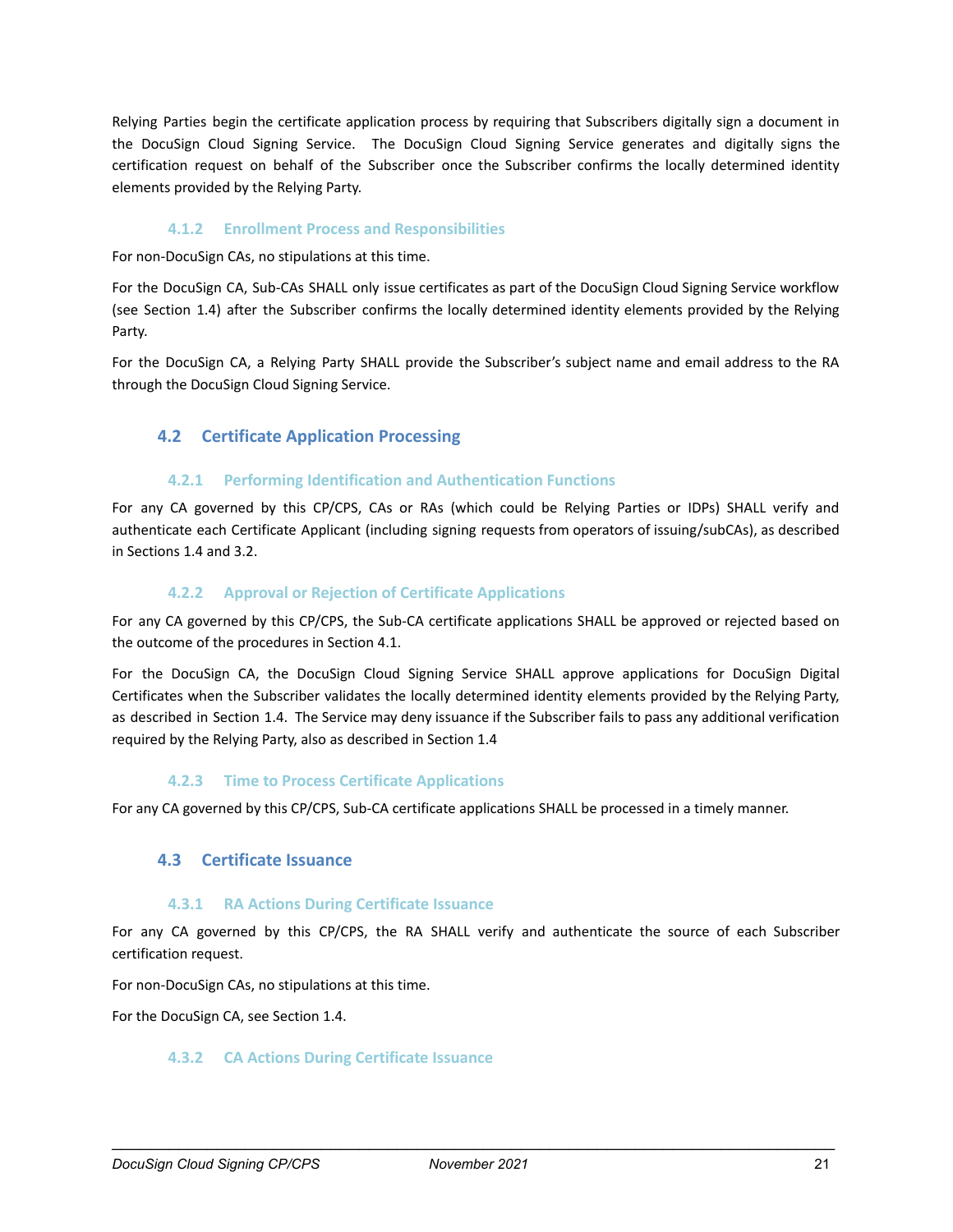For any CA governed by this CP/CPS, the CA SHALL ensure that the public and Private Keys are bound to the correct Certificate Applicant's name, as specified by the Relying Party, as detailed below, and generate a properly formed Digital Certificate.

Issuance:

- Root CAs SHALL issue Sub-CA certificates.
- Sub-CAs SHALL issue Subscriber certificates within Signing Engines. Key generation, key management, certificate requests, and certificate issuance MUST all occur within the Signing Engines.

After Issuance:

- Root CAs SHOULD publish Sub-CA certificates in the repository. Sub-CA certificates SHOULD be provided along with downloaded signed documents. See Section 2.1.
- Subscriber certificates SHALL be stored with signed documents as part of the DocuSign Cloud Signing Service; see Section 1.4.

#### **4.3.3 Notification to Certificate Subject of Certificate Issuance**

<span id="page-22-0"></span>For any CA governed by this CP/CPS, the service will notify the certificate subject that a certificate is being issued on their behalf .

### <span id="page-22-1"></span>**4.4 Certificate Acceptance**

#### **4.4.1 Conduct Constituting Certificate Acceptance**

<span id="page-22-3"></span><span id="page-22-2"></span>No stipulation.

#### **4.4.2 Publication of the Certificate by the CA**

<span id="page-22-4"></span>See Section 2.1.

#### **4.4.3 Notification of Certificate Issuance by the CA to Other Entities**

<span id="page-22-5"></span>For the DocuSign CA, no stipulation for issuance of Subscriber Certificates.

### **4.5 Key Pair and Certificate Usage**

#### **4.5.1 Certificate Subject Private Key and Certificate Usage**

<span id="page-22-6"></span>For any CA governed by this CP/CPS, the CA SHALL protect all Private Keys from unauthorized use by or disclosure to third parties; see Section 6.

<span id="page-22-7"></span>For the DocuSign CA, no stipulation beyond those in Section 1.4.

#### **4.5.2 Relying Party Public Key and Certificate Usage**

For any CA governed by this CP/CPS, Relying Parties SHALL be instructed, via the Relying Party agreement, to ensure that the Public Key in a Digital Certificate is used only for appropriate purposes as identified in critical certificate extensions (See Section 7).

For the DocuSign CA, no stipulation for certificate usage beyond that in Section 1.4.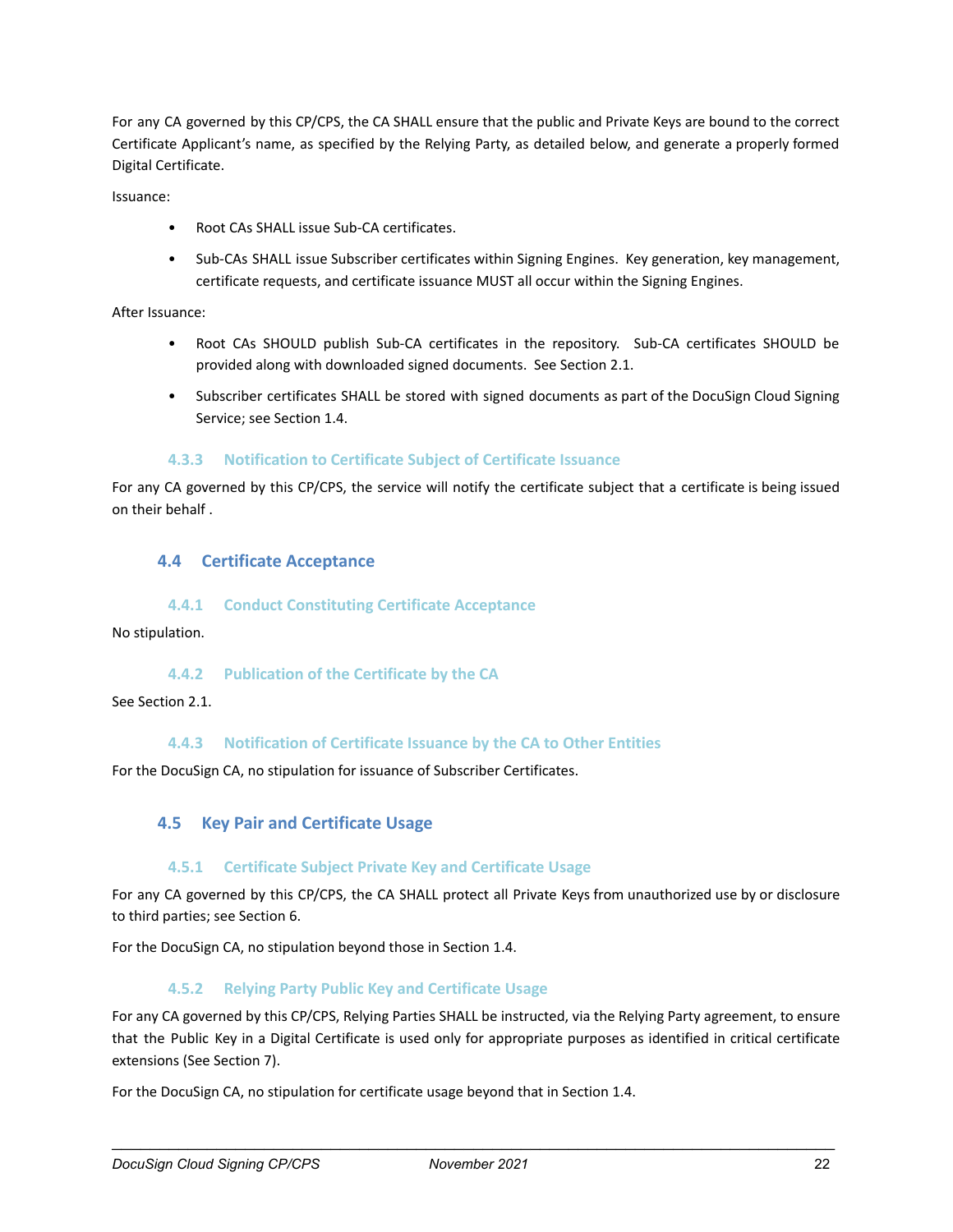# **4.6 Certificate Renewal**

<span id="page-23-1"></span><span id="page-23-0"></span>No stipulation.

#### **4.6.1 Circumstance for Certificate Renewal**

For any CA governed by this CP/CPS, it is necessary for the renewal to take place prior to the expiration of an existing Digital Certificate to maintain continuity. An overlap period is recommended to ensure continuity.

<span id="page-23-2"></span>For the DocuSign CAs, issued Digital Certificates SHALL NOT be renewed after expiration.

#### **4.6.2 Who May Request Renewal**

No stipulation.

<span id="page-23-3"></span>No stipulation for Subscriber certificate renewal requests.

#### **4.6.3 Processing Certificate Renewal Requests**

<span id="page-23-4"></span>In accordance with Section 4.2.

**4.6.4 Notification of New Certificate Issuance to Certificate Subject**

In accordance with Section 4.3.2.

<span id="page-23-5"></span>**4.6.5 Conduct Constituting Acceptance of a Renewal Certificate**

<span id="page-23-6"></span>In accordance with Section 4.4.1.

**4.6.6 Publication of the Renewal Certificate by the CA**

In accordance with Section 4.4.2.

<span id="page-23-7"></span>**4.6.7 Notification of Certificate Issuance by the CA to Other Entities** No stipulation.

#### <span id="page-23-8"></span>**4.7 Certificate Re-Key**

<span id="page-23-9"></span>No stipulation.

#### **4.7.1 Circumstance for Certificate Re-key**

No stipulation.

<span id="page-23-10"></span>For the DocuSign CA, Subordinate CA Digital Certificates SHALL NOT be re-keyed after expiration.

**4.7.2 Who May Request Certification of a New Public Key**

<span id="page-23-11"></span>No stipulation.

**4.7.3 Circumstance for Certificate Re-key**

<span id="page-23-12"></span>No stipulation.

**4.7.4 Who May Request Certification of a New Public Key**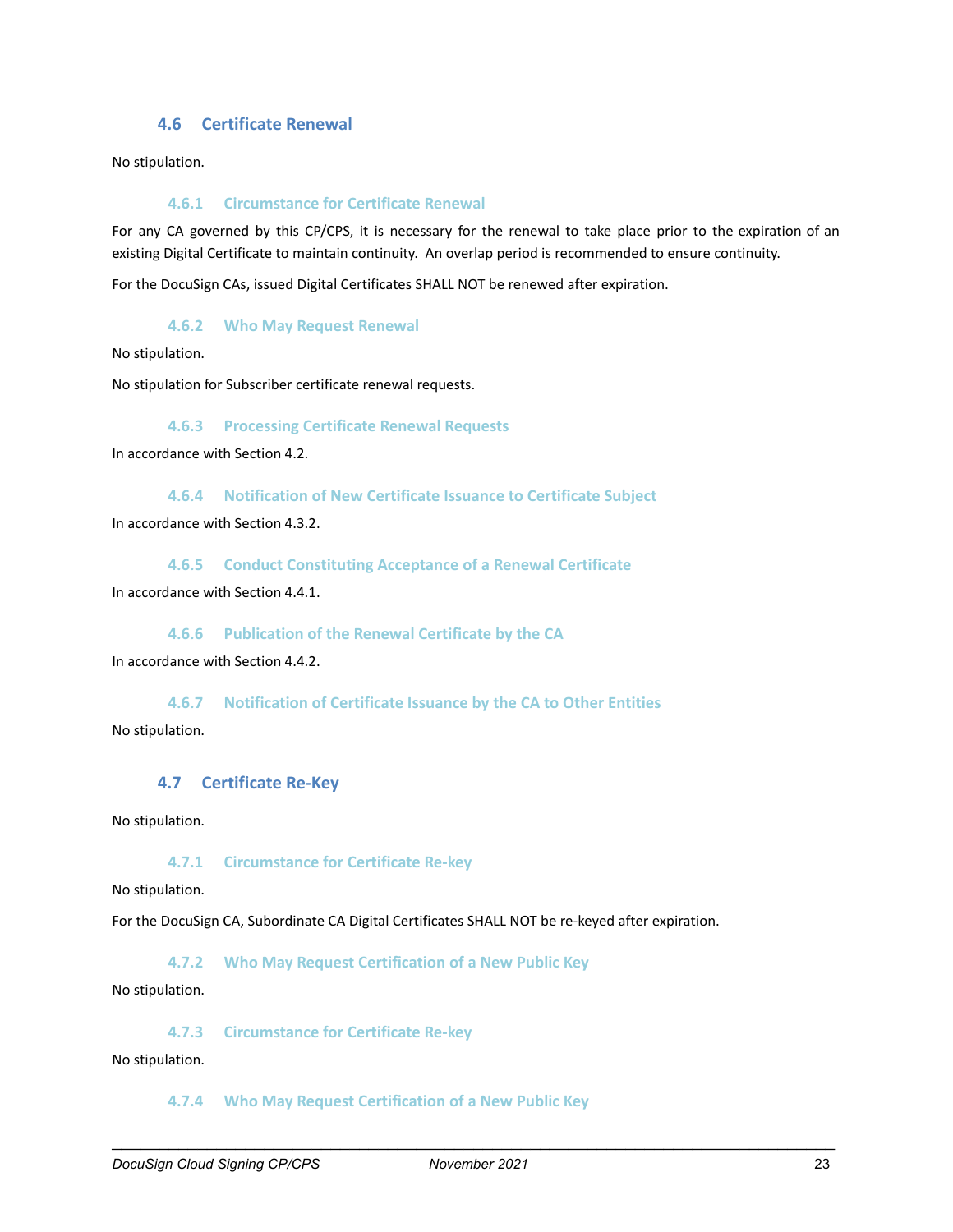#### <span id="page-24-0"></span>No stipulation.

**4.7.5 Processing Certificate Re-keying Requests**

#### No stipulation.

<span id="page-24-1"></span>**4.7.6 Notification of New Certificate Issuance to Certificate Subject** No stipulation.

<span id="page-24-2"></span>**4.7.7 Conduct Constituting Acceptance of a Re-keyed Certificate** No stipulation.

<span id="page-24-3"></span>**4.7.8 Publication of the Re-keyed Certificate by the CA** No stipulation.

<span id="page-24-4"></span>**4.7.9 Notification of Certificate Issuance by the CA to Other Entities** No stipulation.

# <span id="page-24-5"></span>**4.8 Modification**

<span id="page-24-6"></span>DocuSign CAs will not modify Digital Certificates.

**4.8.1 Circumstance for Certificate Modification**

<span id="page-24-7"></span>Digital certificate modification is not to be performed by DocuSign.

**4.8.2 Who May Request Certificate Modification**

<span id="page-24-8"></span>No stipulation.

**4.8.3 Processing Certificate Modification Requests**

<span id="page-24-9"></span>No stipulation.

**4.8.4 Notification of New Certificate Issuance to Certificate Subject**

<span id="page-24-10"></span>No stipulation.

**4.8.5 Conduct Constituting Acceptance of Modified Certificate**

<span id="page-24-11"></span>No stipulation.

**4.8.6 Publication of the Modified Certificate by the CA**

No stipulation.

<span id="page-24-12"></span>**4.8.7 Notification of Certificate Issuance by the CA to Other Entities** No stipulation.

#### <span id="page-24-13"></span>**4.9 Certificate Revocation and Suspension**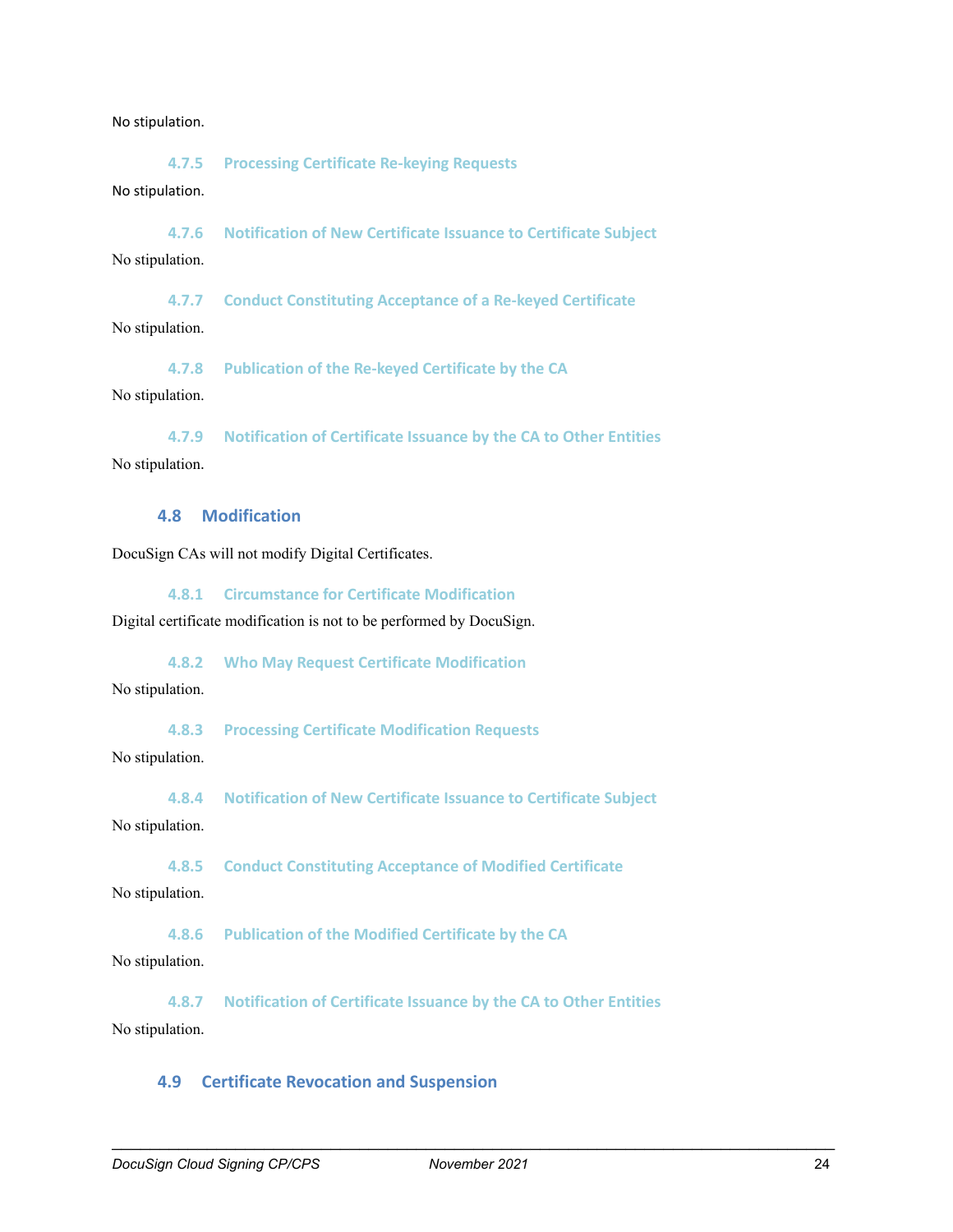<span id="page-25-0"></span>The following specifies formal operational requirements of Digital Certificate revocation procedures.

#### **4.9.1 Circumstances for Revocation**

For any CA governed by this CP/CPS, a Digital Certificate SHALL be revoked when the binding between the subject and the subject's Public Key within the Digital Certificate is no longer considered valid (e.g., loss or comprise of the Private Key) or if it is determined that the Relying Party's locally determined identity elements for the Subscriber (Subject Name and Email) infringe upon a copyright.

#### **4.9.2 Who Can Request Revocation**

<span id="page-25-1"></span>For any CA governed by this CP/CPS, any Digital Certificate issued can be revoked. Additionally, CA operators can request revocation of their Sub-CA's Digital Certificate. Subscriber Digital Certificates may be revoked based on an authenticated request from the Relying Party, Subscriber, Sub-CA operator, Root CA operator, or DocuSign PMA.

#### **4.9.3 Procedure for Revocation Request**

<span id="page-25-2"></span>For any CA governed by this CP/CPS, Digital Certificates SHALL be revoked and included in a CRL upon receipt of sufficient evidence that shows the binding of between the subject and the subject's Public Key within the Digital Certificate is no longer considered valid. Requests to revoke Digital Certificates SHALL identify the Digital Certificate to be revoked, explain the reason for revocation, and allow the request to be authenticated (e.g., manually signed).

#### **4.9.4 Revocation Request Grace Period**

<span id="page-25-3"></span>For any CA governed by this CP/CPS, the revocation request grace period SHALL be the time available to the Subordinate CA within which the Subordinate CA MUST make a revocation request after reasons for revocation have been identified.

#### **4.9.5 Time within which CA Must Process the Revocation Request**

<span id="page-25-5"></span><span id="page-25-4"></span>For any CA governed by this CP/CPS, revocation requests SHALL be processed in a timely manner.

#### **4.9.6 Revocation Checking Requirements for Relying Parties**

<span id="page-25-6"></span>Relying parties are RECOMMENDED to check that certificates are not revoked.

#### **4.9.7 CRL Issuance Frequency**

<span id="page-25-7"></span>For any CA governed by this CP/CPS, CRLs SHALL be issued as described in Section 2.3.

#### **4.9.8 Maximum Latency for CRLs**

<span id="page-25-8"></span>No stipulation.

#### **4.9.9 On-line Revocation/Status Checking Availability**

<span id="page-25-9"></span>No stipulation.

#### **4.9.10 On-line Revocation Checking Requirements**

<span id="page-25-10"></span>No stipulation.

#### **4.9.11 Other Forms of Revocation Advertisements Available**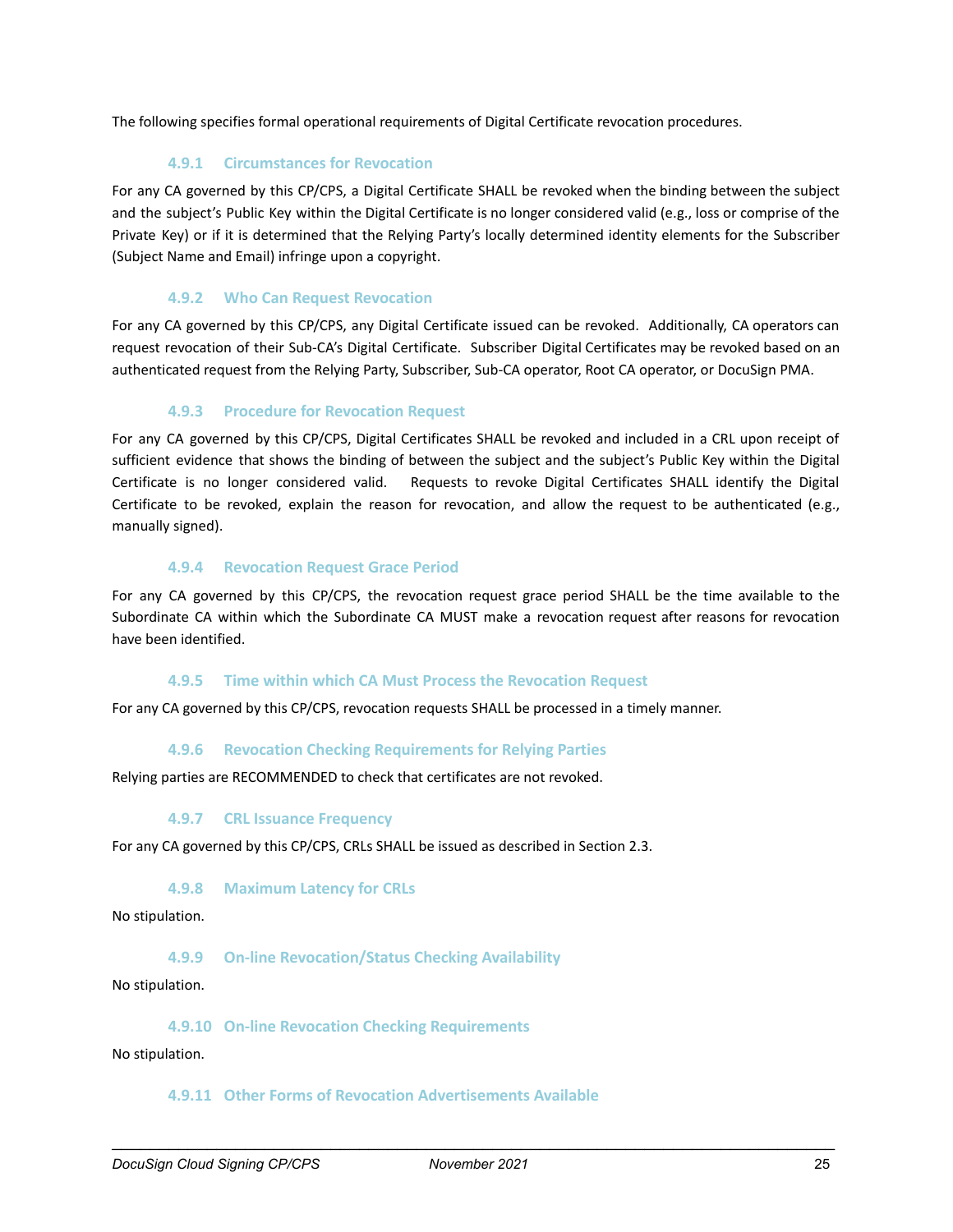<span id="page-26-0"></span>No stipulation.

**4.9.12 Special Requirements Re Key Compromise**

<span id="page-26-1"></span>No stipulation.

#### **4.10 Certificate Status Services**

#### **4.10.1 Operational Characteristics**

<span id="page-26-2"></span>For any CA governed by this CP/CPS, the revocation status of Digital Certificate MUST be made available in a CRL through the online repository.

#### **4.10.2 Service Availability**

<span id="page-26-4"></span><span id="page-26-3"></span>See Section 2.1.1.

**4.10.3 Optional Features**

<span id="page-26-5"></span>No stipulation.

#### **4.11 End of Subscription**

<span id="page-26-6"></span>For any CA governed by this CP/CPS, Subscriptions SHALL end when a Digital Certificate is revoked or the Digital Certificate's expiry time passes.

#### **4.12 Key Escrow and Recovery**

#### **4.12.1 Key Escrow and Recovery Policy and Practices**

<span id="page-26-8"></span><span id="page-26-7"></span>No stipulation.

**4.12.2 Session Key Encapsulation and Recovery Policy and Practices**

<span id="page-26-9"></span>No stipulation.

# **5 Management, Operational, and Physical Controls**

### <span id="page-26-10"></span>**5.1 Physical Controls**

#### **5.1.1 Site Location and Construction**

<span id="page-26-11"></span>For any CA governed by this CP/CPS, CA operations SHALL be conducted within a protected environment that deters, prevents, and detects unauthorized use of, access to, or disclosure of sensitive information and systems.

#### **5.1.2 Physical Access**

<span id="page-26-12"></span>For any CA governed by this CP/CPS, the physical security requirements pertaining to CAs are:

The CA MUST provide manual or electronic monitoring for unauthorized intrusion;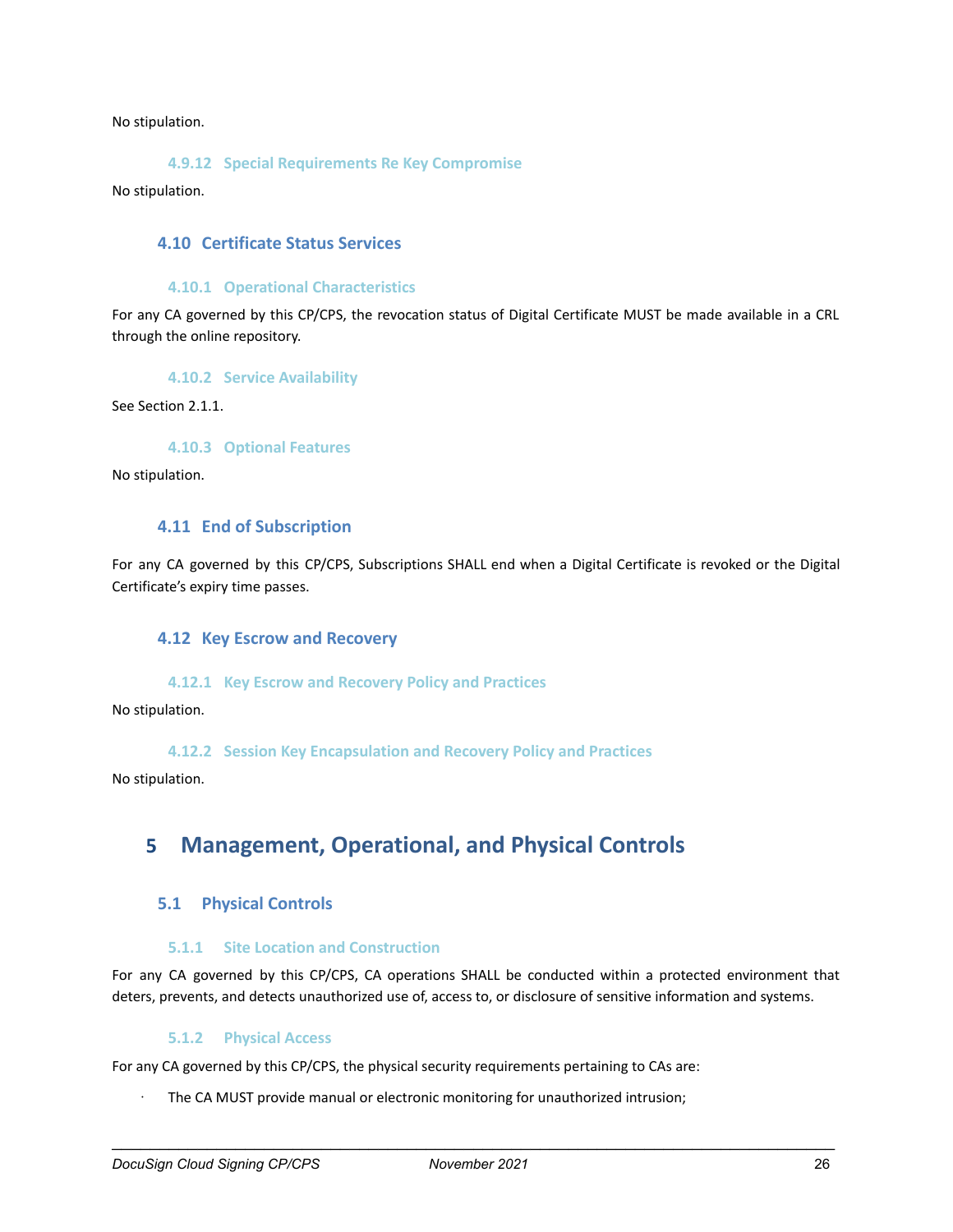- · The CA MUST ensure that a Windows access log is maintained;
- The CA MUST ensure that only authorized personnel can access the CA.

#### When not in use:

- Paper containing sensitive plain-text information SHALL be stored in secure containers;
- The media and the activation information (see Section 6.4) for the Root CA Private Keys SHALL be stored in a secure container. Activation data SHALL either be memorized, or recorded and stored in a secure container and SHALL NOT be stored with the cryptographic module.

If the facility is not continuously attended, a security check of the facility housing the CA equipment SHALL occur to verify the following:

- The equipment is in a state appropriate to the current mode of operation (e.g., that cryptographic modules are in place when "open", and secured when "closed"; and for the CA, that all equipment other than the repository is shut down);
- Any security containers are properly secured;
- Physical security systems (e.g., door locks, vent covers) are functioning properly; and,
- · The area is secured against unauthorized access.

If at any time the HSM containing a CA's Private Key is physically moved from one location to another (i.e., not during normal activation), then the HSM MUST be protected from destruction, unauthorized disclosure, and unauthorized modification.

### **5.1.3 Power and Air Conditioning**

<span id="page-27-0"></span>For any CA governed by this CP/CPS, the facility that houses the CA equipment SHALL be supplied with power and air conditioning sufficient to create a reliable operating environment.

#### **5.1.4 Water Exposures**

<span id="page-27-1"></span>For any CA governed by this CP/CPS, the facilities that house CAs SHALL be installed such that it is not in danger of exposure to water (e.g., on tables or elevated floors).

### **5.1.5 Fire Prevention and Protection**

<span id="page-27-3"></span><span id="page-27-2"></span>For any CA governed by this CP/CPS, the facilities that house CAs SHALL be constructed and equipped, and procedures SHALL be implemented, to prevent and extinguish fires or other damaging exposure to flame or smoke.

#### **5.1.6 Media Storage**

For any CA governed by this CP/CPS, the cryptographic modules storing the Root CA Private Key SHALL be stored in a secure container when not in operation. The Sub-CA Private Key SHALL be stored in a secure room in encrypted form or in a secure container when not in operation.

### **5.1.7 Waste Disposal**

<span id="page-27-4"></span>For any CA governed by this CP/CPS, CAs SHALL implement procedures for the disposal of waste (paper, media, or any other waste) to prevent the unauthorized use of, access to, or disclosure of waste containing Confidential/Private Information .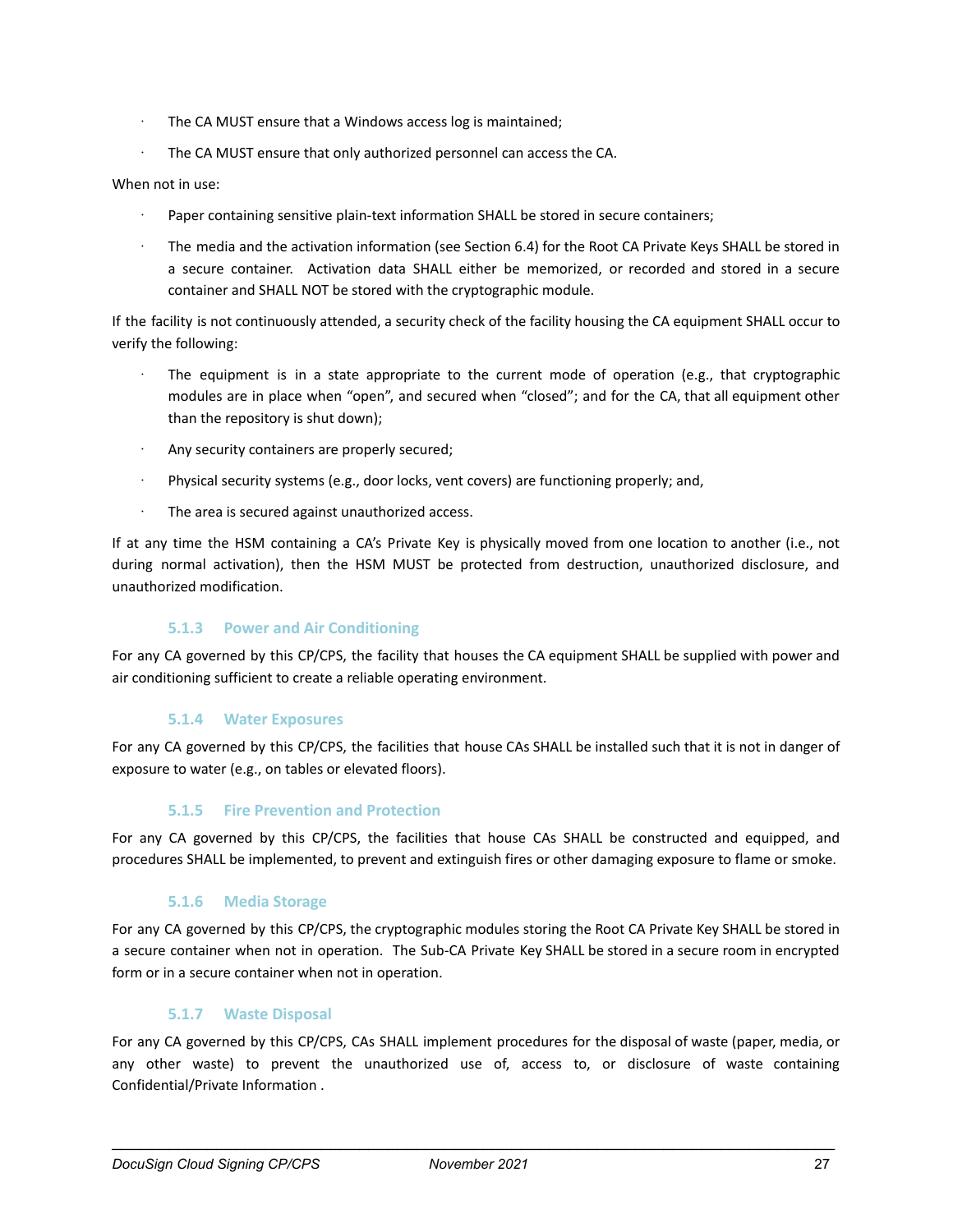# <span id="page-28-0"></span>**5.2 Procedural Controls**

#### **5.2.1 Trusted Roles**

<span id="page-28-1"></span>A trusted role is one who performs functions that can introduce security problems if not carried out properly, whether accidentally or maliciously. For any CA governed by this CP/CPS, the people selected to fill these roles MUST be ordinarily responsible or the integrity of the CA is weakened. The functions performed in these roles form the basis of trust for all uses of the CA Number of Persons Required Per Task

For any CA governed by this CP/CPS, Root CA Private Key actions MAY be performed by a CA Operator. Actions include:

- · Generation of CA keys;
- Access to CA Private Key;

<span id="page-28-2"></span>No stipulation for Sub-CAs.

#### **5.2.2 Identification and Authentication for Each Role**

The roles and responsibilities of CA Personnel shall be defined in accordance with ETSI 419-401 and 319-411-2 and shall include but be restricted to the roles defined in section 5.2.3

### **5.2.3 Roles Requiring Separation of Duties**

<span id="page-28-3"></span>For any CA governed by this CP/CPS, individuals MAY only assume one of the Officer, Administrator, and Auditor roles, but any individual MAY assume the Operator role. The CA software and hardware SHALL identify and authenticate its operators prior to performing any Root CA Private Key actions

# <span id="page-28-4"></span>**5.3 Personnel Controls**

### **5.3.1 Qualifications and Experience Requirements**

<span id="page-28-5"></span>For any CA governed by this CP/CPS, personnel engaged in the PKI SHALL be suitably qualified and experienced. Background checking and credential verification SHALL take place.

### **5.3.2 Background Check Procedures**

<span id="page-28-7"></span><span id="page-28-6"></span>A vetting process is used for personnel engaged in trusted roles.

#### **5.3.3 Training Requirements**

<span id="page-28-8"></span>Training SHALL take place for all personnel as appropriate.

#### **5.3.4 Retraining Frequency and Requirements**

<span id="page-28-9"></span>No stipulation.

#### **5.3.5 Job Rotation Frequency and Sequence**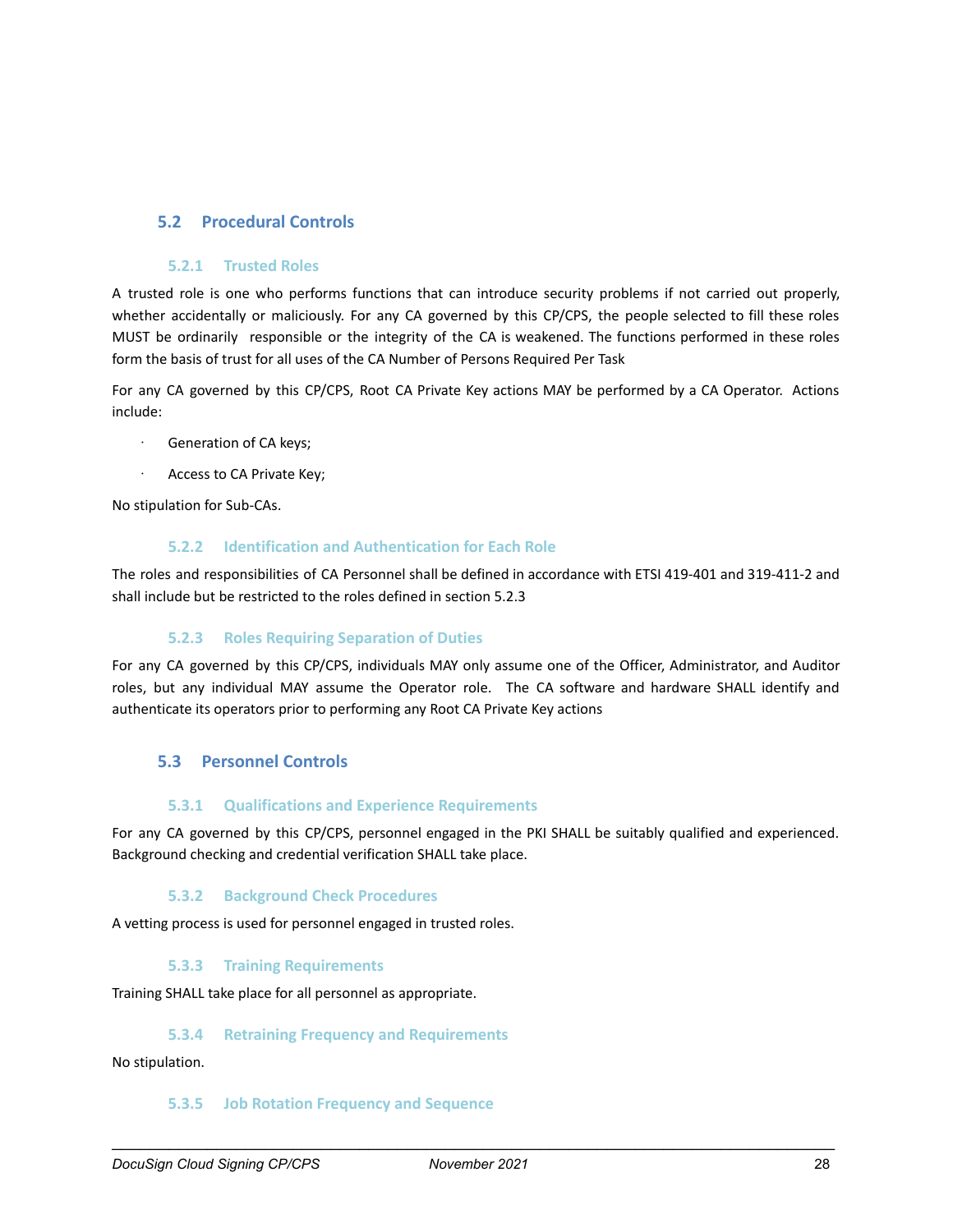<span id="page-29-0"></span>No stipulation.

#### **5.3.6 Sanctions for Unauthorized Actions**

For any CA governed by this CP/CPS, appropriate action SHALL be taken to ensure disciplinary or other appropriate action is taken if an unauthorized action takes place. In cases where an unauthorized action brings into question the security of the system, then recovery procedures will be followed (see Section 5.7).

# **5.3.7 Independent Contractor Requirements**

<span id="page-29-1"></span>For any CA governed by this CP/CPS, contractor personnel employed to perform functions pertaining to the CA SHALL meet the personnel requirements set forth in this CP/CPS.

# **5.3.8 Documentation Supplied to Personnel**

<span id="page-29-2"></span>For any CA governed by this CP/CPS, documentation sufficient to define duties and procedures for each role SHALL be provided to their personnel filling that role.

# <span id="page-29-3"></span>**5.4 Audit Logging Procedures**

The PKI incorporates an audit server which records all key events and which is configured according to a detailed policy governing elements such as event types recorded, frequency of processing and retention periods. Additional IT functions apply to the audit server service in terms of backup procedures, equipment installation, notification, vulnerability assessments, archiving, retention, protection and time stamping. This is not a publicly available document and may be available on request to parties with a legitimate interest.

### **5.4.1 Types of Events Recorded**

<span id="page-29-5"></span><span id="page-29-4"></span>As per the above statement.

### **5.4.2 Frequency of Processing Log**

<span id="page-29-6"></span>As per the above statement.

#### **5.4.3 Retention Period for Audit Log**

<span id="page-29-7"></span>As per the above statement.

#### **5.4.4 Protection of Audit Log**

<span id="page-29-8"></span>As per the above statement.

#### **5.4.5 Audit Log Backup Procedures**

<span id="page-29-9"></span>As per the above statement.

#### **5.4.6 Audit Collection System (Internal vs. External)**

<span id="page-29-10"></span>As per the above statement.

#### **5.4.7 Notification to Event-Causing Subject**

As per the above statement.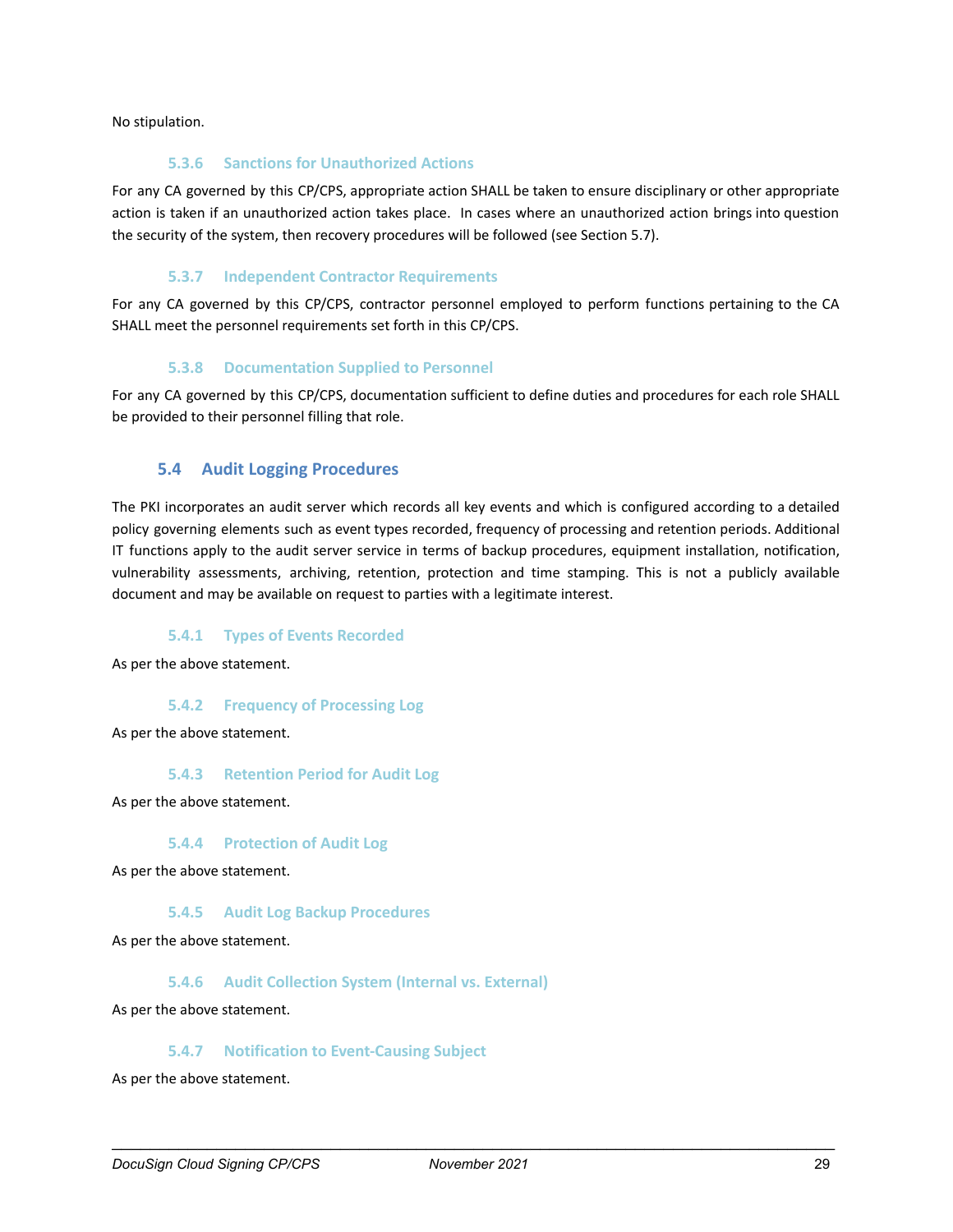#### **5.4.8 Vulnerability Assessments**

<span id="page-30-1"></span><span id="page-30-0"></span>As per the above statement.

#### **5.5 Records Archive**

<span id="page-30-2"></span>Records are archived in accordance with DocuSign policies and applicable legislation where relevant.

**5.5.1 Types of Events Archived**

<span id="page-30-3"></span>No stipulation.

**5.5.2 Retention Period for Archive**

<span id="page-30-4"></span>No stipulation.

**5.5.3 Protection of Archive**

<span id="page-30-5"></span>No stipulation.

**5.5.4 Archive Backup Procedures**

<span id="page-30-6"></span>No stipulation..

**5.5.5 Requirements for Time-Stamping of Records**

<span id="page-30-7"></span>No stipulation.

**5.5.6 Archive Collection System (Internal or External)**

<span id="page-30-8"></span>No stipulation.

**5.5.7 Procedures to Obtain and Verify Archive Information**

<span id="page-30-9"></span>No stipulation .

#### **5.6 Key Changeover**

For any CA governed by this CP/CPS, Root CA keys MAY be re-keyed (see Section 4.7). Sub-CAs MAY be re-keyed (Section 4.7) if the Root CA reconfirms the identity of the Sub-CA, which the Root CA either accepts or rejects.

# <span id="page-30-10"></span>**5.7 Compromise and Disaster Recovery**

#### **5.7.1 Incident and Compromise Handling Procedures**

<span id="page-30-11"></span>In the event of suspected compromise of any CA governed by this CP/CPS, including the DocuSign CA, the CA SHALL be investigated in order to determine the nature and the degree of damage. If the CA is suspected of being compromised (even if unable to be confirmed) or is actually compromised and the CA Digital Certificate is revoked, a new CA Digital Certificate MUST be issued.

Revoked CA Digital Certificates in Relying Party trust stores (Operating Systems, Browsers, Applications, etc.) should be replaced by the Relying Party with the newly issued CA Digital Certificate. Root CA Digital Certificates will be distributed via an online publicly available repository referred to from the Sub-CAs certificate.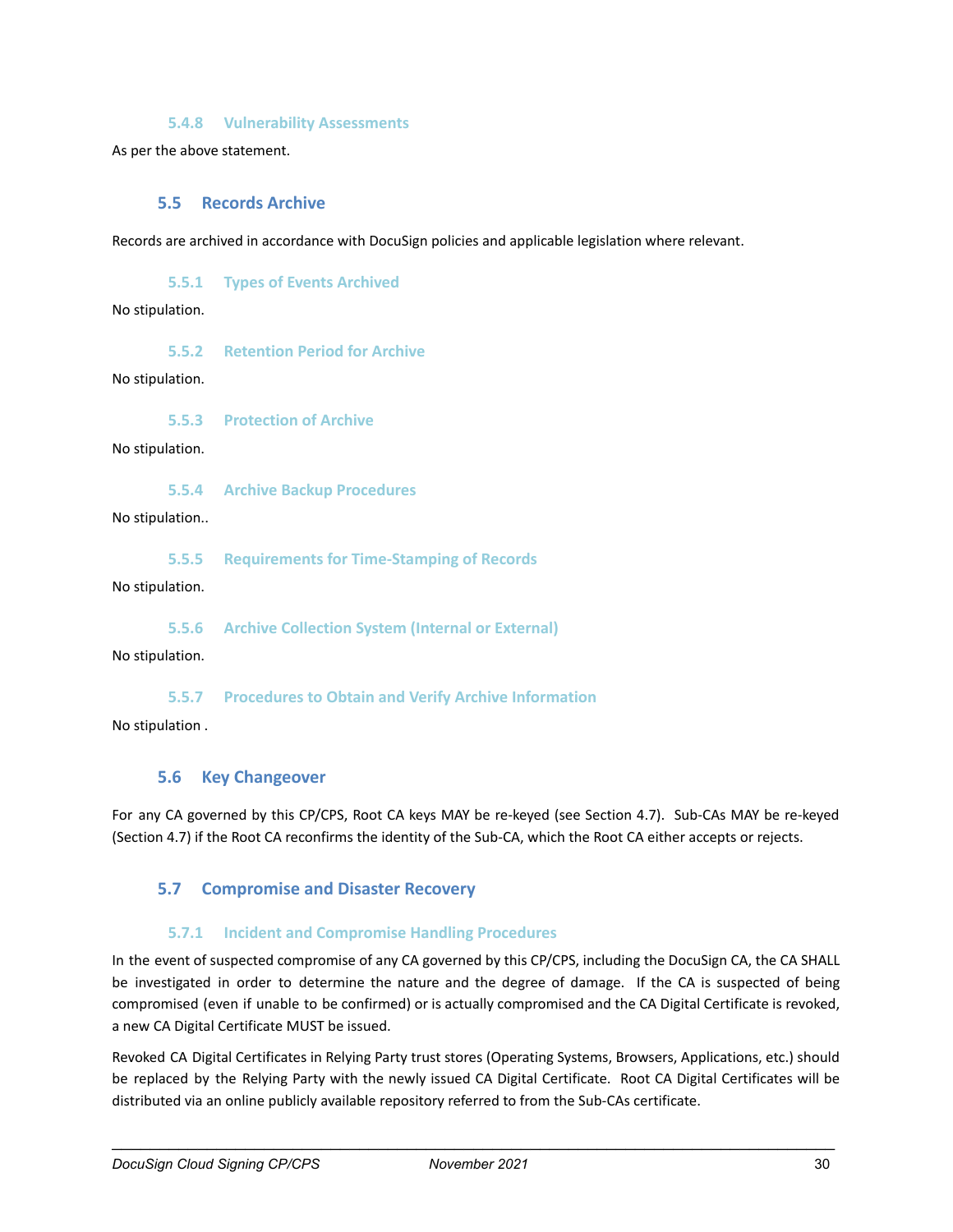#### **5.7.2 Computing Resources, Software, and/or Data Are Corrupted**

<span id="page-31-1"></span><span id="page-31-0"></span>No stipulation.

#### **5.7.3 CA Private Key Compromise Procedures**

For any CA governed by this CP/CPS, compromised CA Private Keys should be revoked. Follow procedures in Section 5.3.6 if the CA operator is suspected of compromising the CA's Public Key.

#### **5.7.4 Business Continuity Capabilities After a Disaster**

<span id="page-31-2"></span>For any CA governed by this CP/CPS, in the case of a disaster in which the CA equipment is damaged and inoperative:

- The Root CA operations SHALL be established as quickly as possible, giving priority to the ability to issue CA Digital Certificates.
- · The Sub-CA operations SHALL be reestablished as quickly as possible, giving priority to the ability to issue Subscriber Digital Certificates.

#### <span id="page-31-3"></span>**5.8 CA and RA Termination**

For any CA governed by this CP/CPS, in the event a CA terminates, or ceases operation, the CA MUST destroy its Signing Engine, which contains the CA's Private Key. Termination procedures will follow procedures laid down in ETSI 319 410 v2.3.0 and ETSI 319 411-2.

# <span id="page-31-4"></span>**6 Technical Security Controls**

#### <span id="page-31-5"></span>**6.1 Key Pair Generation and Installation**

#### **6.1.1 Key Pair Generation**

<span id="page-31-6"></span>For any CA governed by this CP/CPS, CA keys MUST be generated in the Signing Engine and the CA Private Keys MUST NOT leave the Signing Engine.

Subscriber Keys MUST be generated by the DocuSign Cloud Signing Service, and Private Keys MUST be stored in a Signing Engine. Subscriber key pairs MUST NOT be duplicated to other DocuSign signature engines. There MAY be more than one key pair per subscriber.

#### **6.1.2 Private Key Delivery to Certificate Subject**

<span id="page-31-8"></span><span id="page-31-7"></span>For any CA governed by this CP/CPS, the Private Key SHALL NOT be provided to the Subscriber (see Section 1.4).

#### **6.1.3 Public Key Delivery to Certificate Issuer**

<span id="page-31-9"></span>A Certificate Subject's Public Key and identity SHALL be delivered securely to the CA in certification request (see Section 3.2).

#### **6.1.4 CA Public Key Delivery to Relying Parties**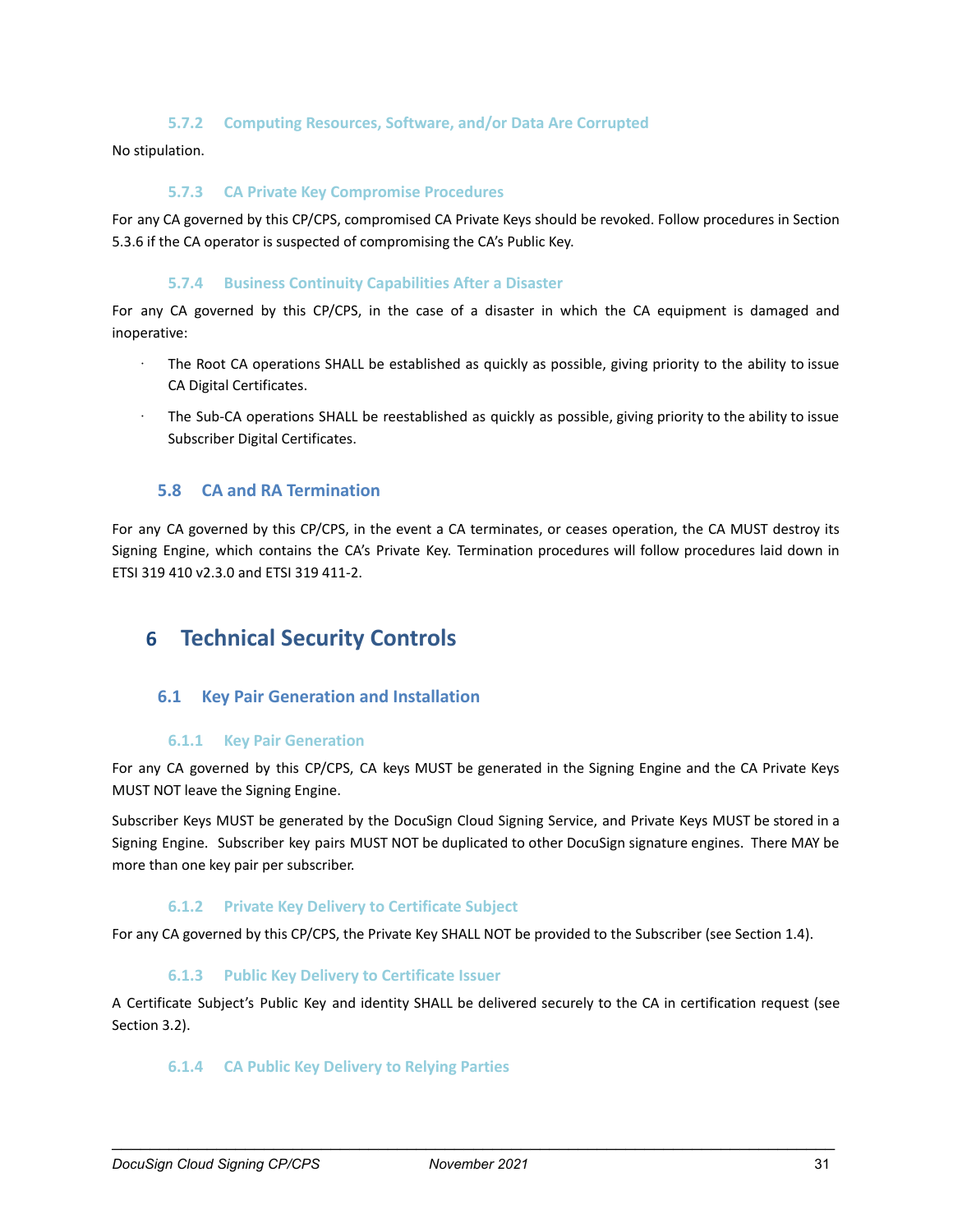For any CA governed by this CP/CPS, CA Public Keys SHALL be delivered to the Relying Party as part of the digitally signed document, if the Relying Party elects to download the document from the DocuSign Cloud Signing Service. (Note that in this workflow, the Relying Party is the sender of the document to be signed). Otherwise, the DocuSign Cloud Signing Service utilizes CA Public Keys to facilitate signature validation.

#### **6.1.5 Key Sizes**

<span id="page-32-1"></span><span id="page-32-0"></span>For any CA governed by this CP/CPS, Keys MUST be 3072 bits or longer.

#### **6.1.6 Public Key Parameters Generation and Quality Checking**

<span id="page-32-2"></span>See PKCS #1 for key generation requirements.

#### **6.1.7 Key Usage Purposes (as per X.509v3 key usage field)**

<span id="page-32-3"></span>See Section 7.

### **6.2 Private Key Protection and Cryptographic Module Engineering Controls**

#### **6.2.1 Cryptographic Module Standards and Controls**

<span id="page-32-4"></span>For any CA governed by this CP/CPS, the relevant standard for cryptographic modules SHALL be certified to either Common Criteria EAL4+ certified or FIPS PUB 140-2.

#### **6.2.2 Private Key Multi-Person Control**

<span id="page-32-5"></span>For any CA governed by this CP/CPS, Root CA Private Keys must be under dual-access control.

<span id="page-32-6"></span>For the DocuSign CA, there is no stipulation for Sub-CAs or Subscriber Private Keys.

#### **6.2.3 Private Key Escrow**

<span id="page-32-7"></span>No stipulation.

#### **6.2.4 Private Key Backup**

<span id="page-32-8"></span>No stipulation.

#### **6.2.5 Private Key Archival**

<span id="page-32-9"></span>No stipulation.

#### **6.2.6 Private Key Transfer into or from a Cryptographic Module**

For any CA governed by this CP/CPS, Root CA Private Keys SHALL never leave the cryptographic module of the Signing Engine.

For any CA governed by this CP/CPS, Sub-CA and Subscriber Private Keys SHALL never leave the cryptographic module of the Signing Engine.

#### **6.2.7 Private Key Storage on Cryptographic Module**

<span id="page-32-11"></span><span id="page-32-10"></span>For any CA governed by this CP/CPS, Private keys SHALL be encrypted when not in use.

#### **6.2.8 Method of Activating Private Keys**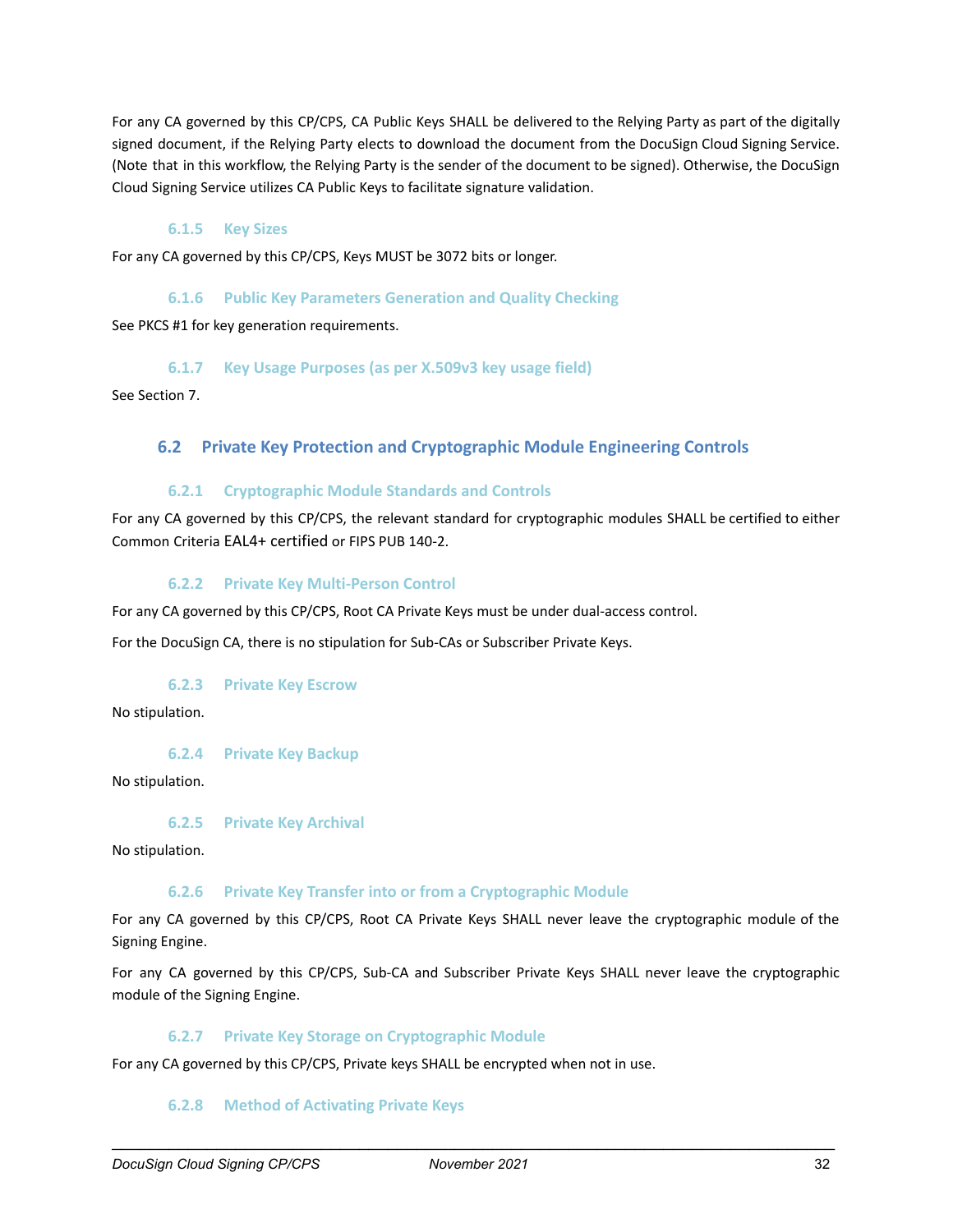For any CA governed by this CP/CPS, activation of the Root CA Private Key MAY be under single-person control.

For any CA governed by this CP/CPS, Sub-CAs SHALL be online and used when a request is provided to the Sub-CA.

For the DocuSign CA, Subscriber Private Keys SHALL be activated by the Subscriber through the DocuSign Cloud Signing Service.

<span id="page-33-0"></span>For non-DocuSign CAs, no stipulation for Subscriber Private Keys.

#### **6.2.9 Methods of Deactivating Private Keys**

For any CA governed by this CP/CPS, Root CA Private Keys SHALL be deactivated and the media holding the Root CA Private Key SHALL be stored in a secure container (see Section 5.1.6).

For any CA governed by this CP/CPS, Sub-CA Private Keys SHALL be deactivated when not in use.

<span id="page-33-1"></span>For any CA governed by this CP/CPS, Subscriber Private Keys SHALL be deactivated when not in use.

#### **6.2.10 Method of Destroying Private Key**

<span id="page-33-2"></span>No stipulation.

**6.2.11 Cryptographic Module Rating**

<span id="page-33-3"></span>No stipulation.

#### **6.3 Other Aspects of Key Management**

#### **6.3.1 Public Key Archival**

<span id="page-33-5"></span><span id="page-33-4"></span>No stipulation.

#### **6.3.2 Certificate Operational Periods/Key Usage Periods**

Root CA certificate lifetimes SHALL be limited to 20 years or less.

For any CA governed by this CP/CPS, Sub-CAs certificates SHALL be limited to 10 years or less.

For any CA governed by this CP/CPS, Subscriber certificates SHALL be limited to 3 years or less, not including renewal times.

#### <span id="page-33-6"></span>**6.4 Activation Data**

#### **6.4.1 Activation Data Generation and Installation**

<span id="page-33-7"></span>For any CA governed by this CP/CPS, activation data generation and installation for CA Private Keys SHALL use methods that protect the activation data to the extent necessary to prevent the loss, theft, modification, unauthorized disclosure, or unauthorized use of such Private Keys.

<span id="page-33-8"></span>For the DocuSign CA, Subscriber Private Keys SHALL be activated via the processes and conditions outlined in Section 1.4.

#### **6.4.2 Activation Data Protection**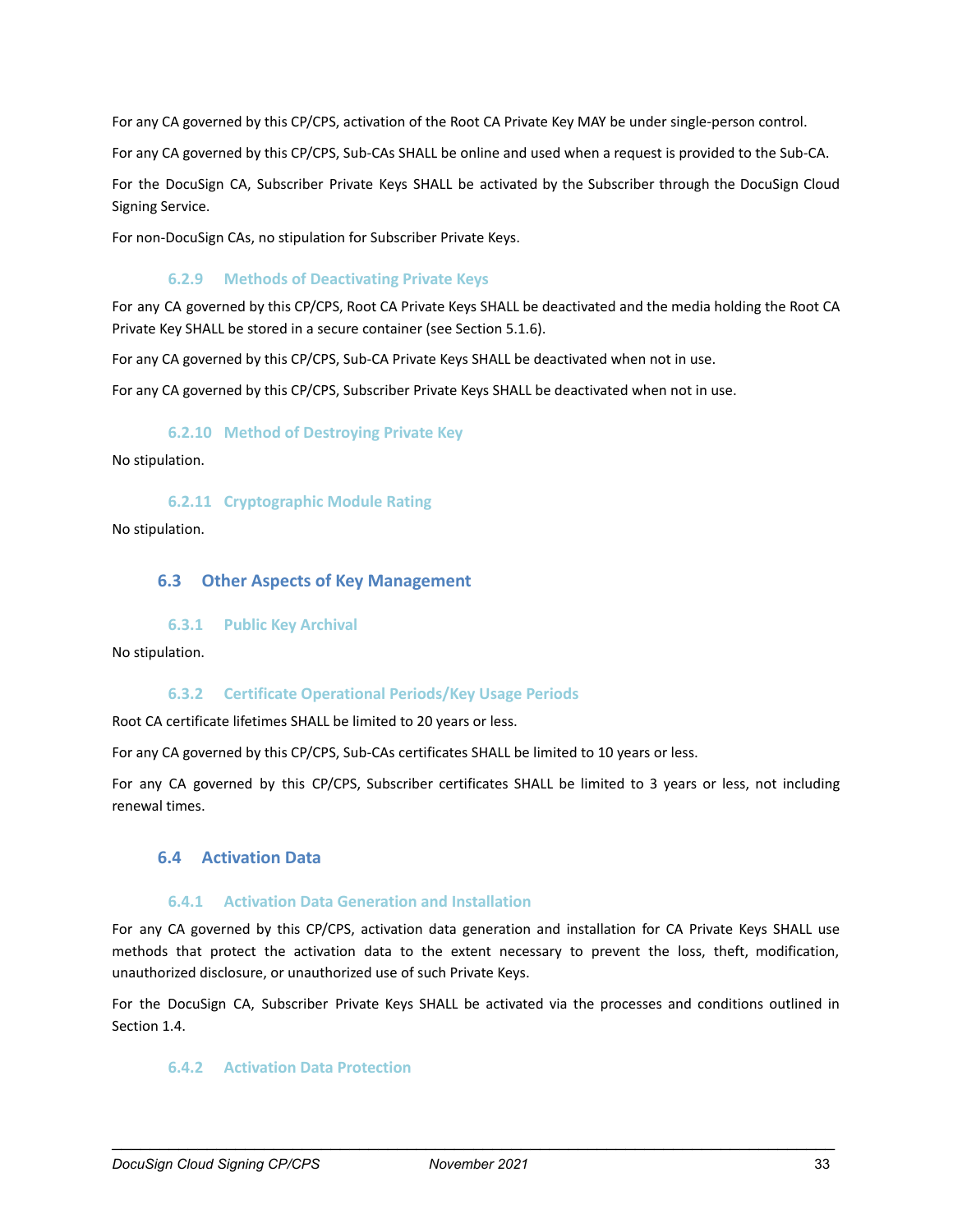For any CA governed by this CP/CPS, activation data to invoke Private Keys SHALL be protected from disclosure by a combination of cryptographic and physical access control mechanisms.

#### **6.4.3 Other Aspects of Activation Data**

<span id="page-34-0"></span>For any CA governed by this CP/CPS, before the Root CA Private Key activation data MAY be entered, the media storing the Root CA's Private Key MUST be retrieved from the locked container by a CA Operator.

<span id="page-34-1"></span>No stipulation for Sub-CAs or Subscriber Digital Certificates.

### **6.5 Computer Security Controls**

#### **6.5.1 Specific Computer Security Technical Requirements**

<span id="page-34-2"></span>For any CA governed by this CP/CPS, the computer security functions listed below are required. These functions MAY be provided by the operating system, or through a combination of operating system, software, and physical safeguards. The CA and its ancillary parts SHALL include the following functionality:

- Require authenticated logins;
- Require identification and authentication;
- <span id="page-34-3"></span>Require use of cryptography for session communications and database security;

### **6.5.2 Computer Security Rating**

<span id="page-34-4"></span>No Stipulation.

### **6.6 Life-Cycle Security Controls**

#### **6.6.1 System Development Controls**

<span id="page-34-5"></span>For any CA governed by this CP/CPS, the System Development Controls for the CA are as follows:

- For commercial off-the-shelf software, the software SHALL be designed and developed under a formal, documented development methodology.
- For hardware and software developed specifically for a particular CA, the applicant SHALL demonstrate that security requirements were achieved through a combination of software verification and validation as well as structure development lifecycle management.
- Where open source software has been utilized, the software SHALL demonstrate that security requirements were achieved through software verification and validation as well as structure development lifecycle management.
- · Proper care SHALL be taken to prevent malicious software from being loaded onto the CA equipment.
- · Hardware and software updates SHALL be purchased or developed in the same manner as original equipment, and be installed by trusted and trained personnel in a defined manner.
- <span id="page-34-6"></span>Any code returned to open source community does not disclose security relevant information.

#### **6.6.2 Security Management Controls**

No stipulation.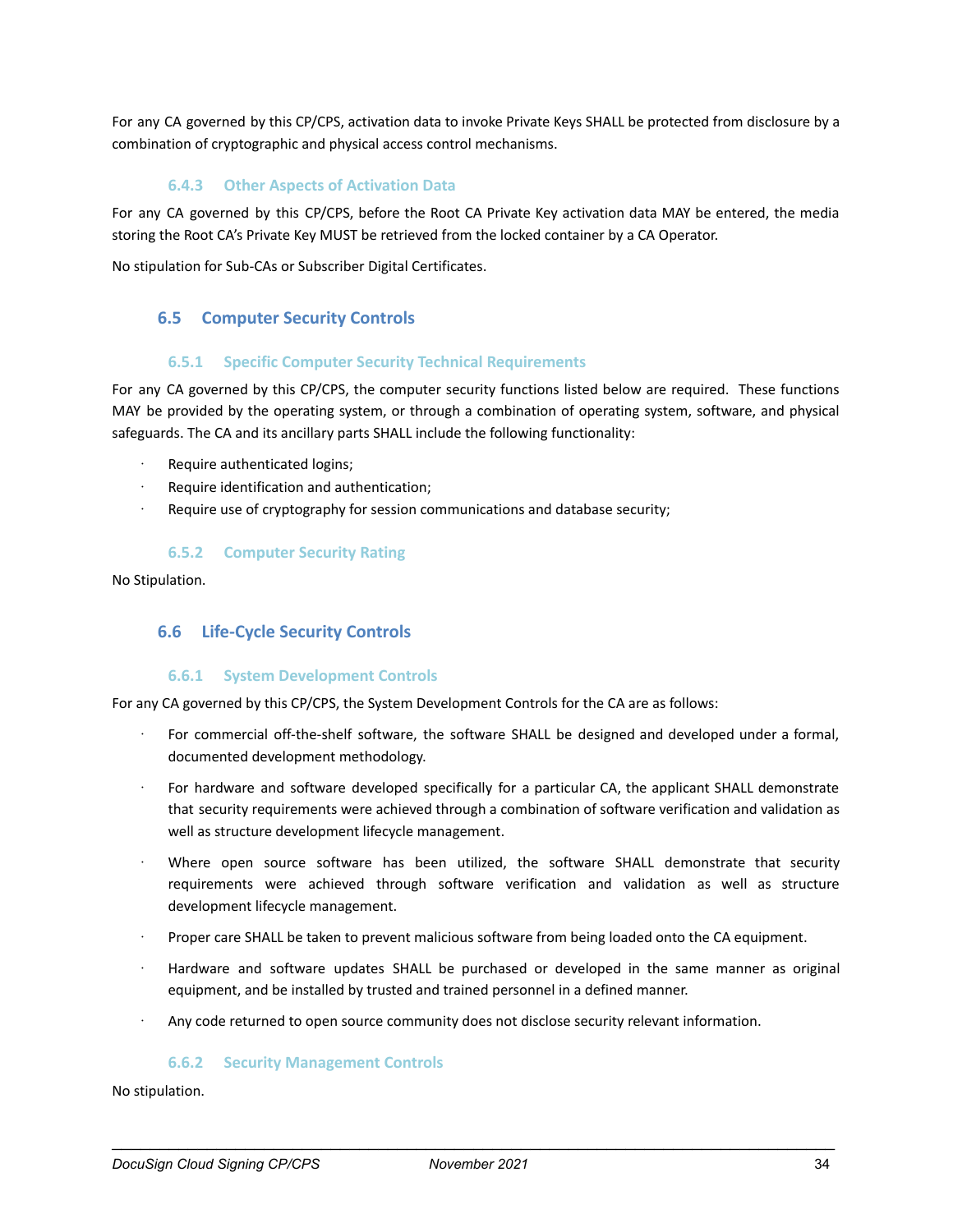#### **6.6.3 Life Cycle Security Ratings**

<span id="page-35-1"></span><span id="page-35-0"></span>No stipulation.

#### **6.7 Network Security Controls**

For any CA governed by this CP/CPS, CAs SHALL be protected to prevent unauthorized access, tampering, and denial-of-service. Communications of sensitive information to and from CAs SHALL be protected using point-to-point encryption for confidentiality and digital signatures for non-repudiation and authentication.

<span id="page-35-2"></span>Root CAs SHOULD be offline.

#### **6.8 Time Stamping**

For the DocuSign CA, times asserted in Digital Certificates SHALL be accurate to within three minutes of the DocuSign Cloud Signing Service clock. Electronic or manual procedures MAY be used to maintain system time. Clock adjustments are auditable events (See Section 5.4.1).

<span id="page-35-3"></span>There are no stipulations regarding an external trusted time source.

# **7 Certificate Profiles Format**

### <span id="page-35-4"></span>**7.1 Certificate Profile**

<span id="page-35-5"></span>The fields listed in the tables below SHALL be the only ones populated in Digital Certificates issued by DocuSign CAs.

#### **7.1.1 Root CA Certificate Profile**

| <b>Attribute</b>   | <b>Sub-Attribute</b>       | <b>Value</b> |
|--------------------|----------------------------|--------------|
| Subject            |                            |              |
| <b>Common Name</b> | DocuSign Inc Root CA       |              |
| Organization       | DocuSign Inc.              |              |
| OrganizationUnit   | <b>DocuSign Compliance</b> |              |
| Country            | US                         |              |
| <b>Public Key</b>  | <b>RSA3072</b>             |              |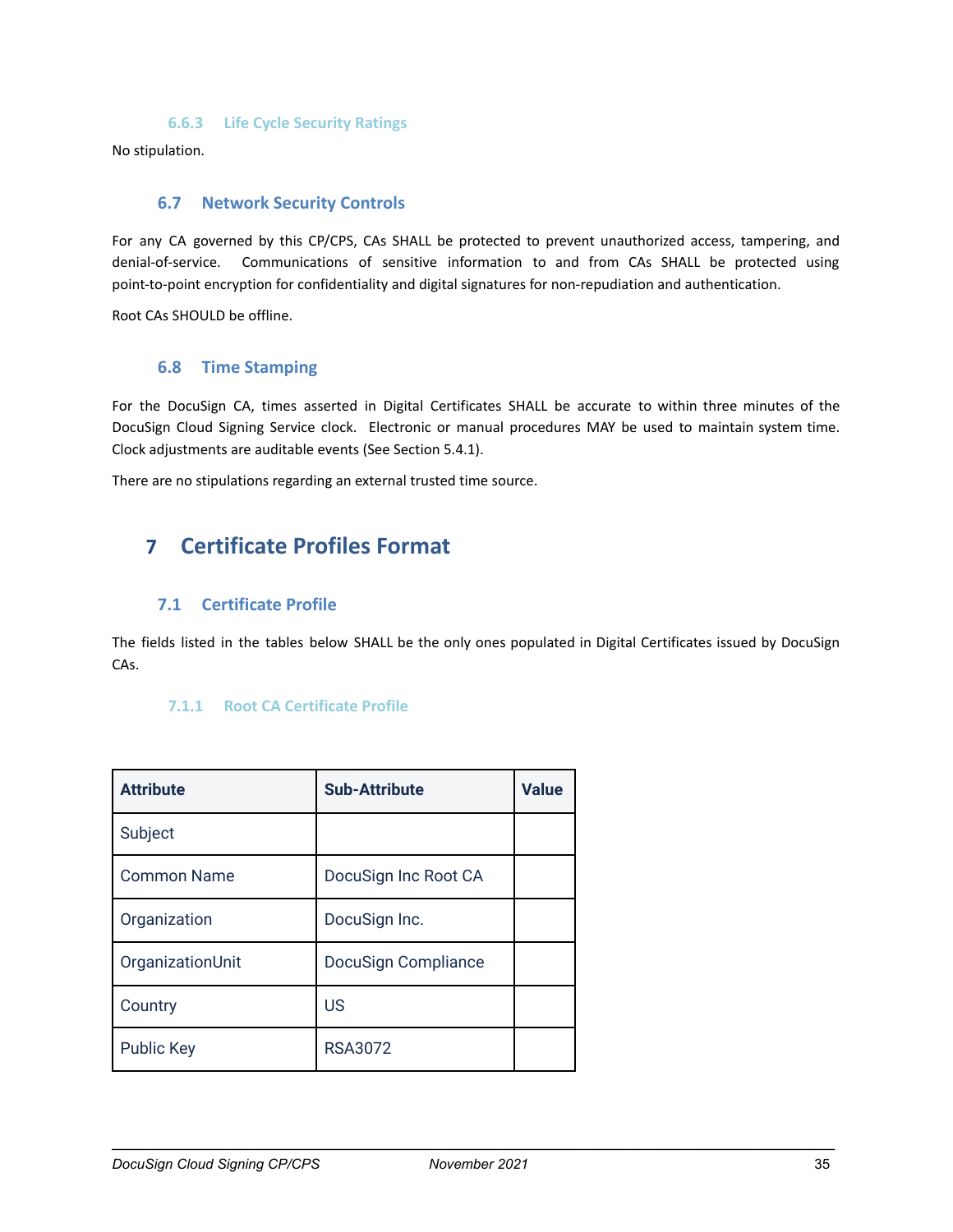| Key usage                | Sign CRL,<br><b>Sign Certificate</b><br><b>Digital Signature</b><br>Offline CRL Signing |  |
|--------------------------|-----------------------------------------------------------------------------------------|--|
| Authority Key Identifier | Random                                                                                  |  |
| Subject Key Identifier   | Random (as above)                                                                       |  |
| <b>BasicConstraints</b>  | None                                                                                    |  |

# <span id="page-36-0"></span>**7.1.2 Sub-CA Certificate Profile**

| <b>Attribute</b>         | <b>Sub-Attribute</b> | <b>Value</b>                            |         | <b>Compliance</b>                               |
|--------------------------|----------------------|-----------------------------------------|---------|-------------------------------------------------|
| Subject                  | common<br>name       | Cloud<br>DocuSign<br><b>CA-US-Email</b> | Signing | Support<br>input<br>as<br>an<br>addition to CSR |
|                          |                      | Cloud<br>DocuSign<br>CA-US-SSO          | Signing |                                                 |
| <b>Public Key</b>        |                      | <b>RSA3072</b>                          |         |                                                 |
| Key usage                |                      | Sign CRL,<br><b>Sign Certificate</b>    |         |                                                 |
| ExtendedKeyUsage         |                      |                                         |         |                                                 |
| Authority Key Identifier |                      | TBD by Root CA                          |         |                                                 |
| Subject Key Identifier   |                      | Random                                  |         |                                                 |
| <b>CDP</b>               |                      | TBD by Root CA                          |         |                                                 |
| <b>AIA</b>               |                      | TBD by Root CA                          |         |                                                 |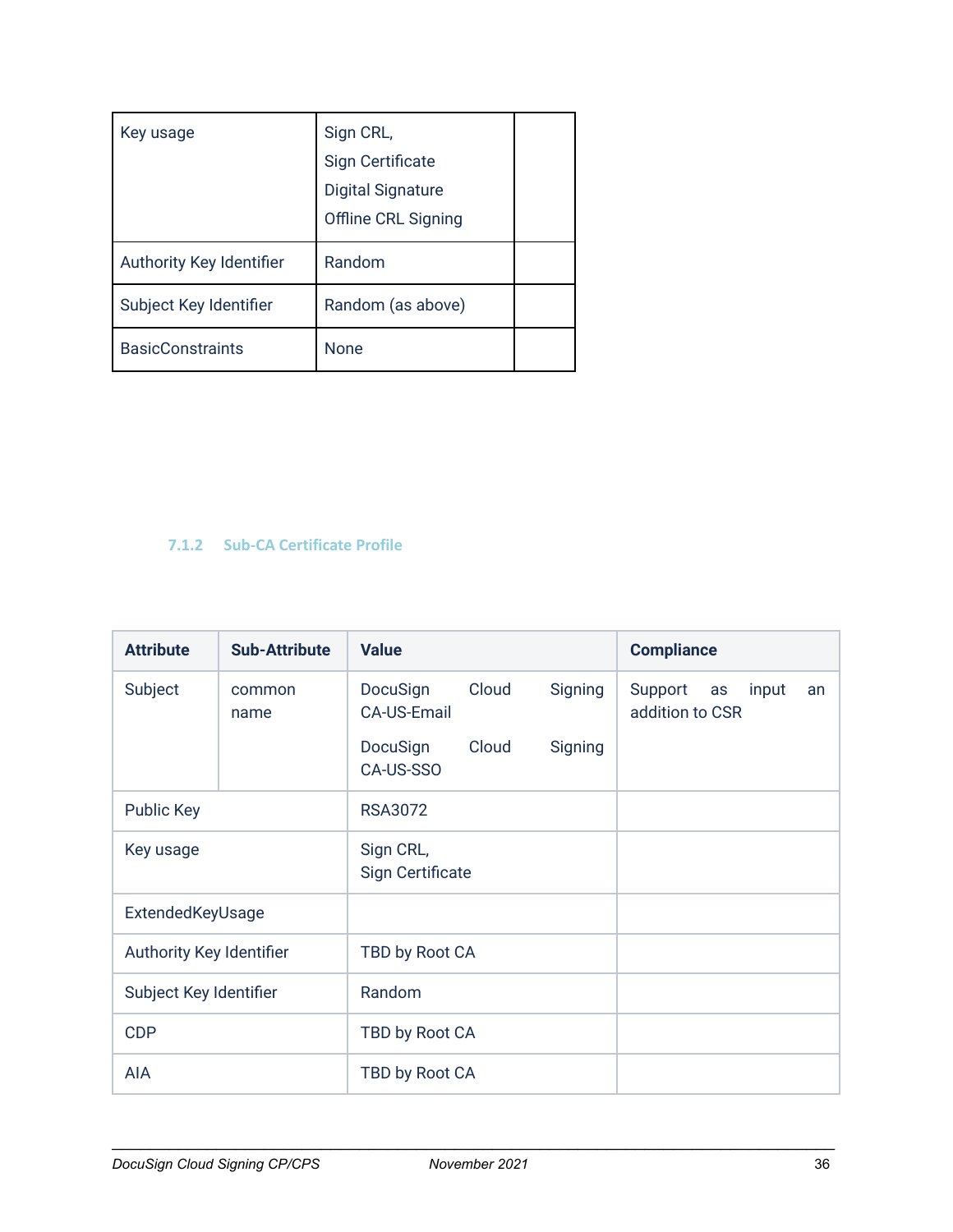| <b>BasicConstraints</b> |  |  |
|-------------------------|--|--|
|-------------------------|--|--|

# <span id="page-37-0"></span>**7.1.3 DocuSign Subscriber Certificate Profile**

# **Email-based**:

| <b>Attribute</b>                   | <b>Sub-Attribute</b>                                      | <b>Value</b>                                  |
|------------------------------------|-----------------------------------------------------------|-----------------------------------------------|
| Subject                            | Subscriber email address                                  |                                               |
| <b>Common Name</b>                 | Cloud<br>DocuSign<br><b>Signing</b><br><b>CA-US-Email</b> | Support as input an addition to<br><b>CSR</b> |
| <b>Public Key</b>                  | <b>RSA2048</b>                                            |                                               |
| Key usage                          | Document Signing<br><b>Acrobat Authentic Documents</b>    |                                               |
| <b>Authority Key</b><br>Identifier | TBD by SubCA                                              |                                               |
| Subject Key Identifier             | Random                                                    |                                               |
| <b>CDP</b>                         | TBD by SubCA                                              |                                               |
| AIA                                | TBD by SubCA                                              |                                               |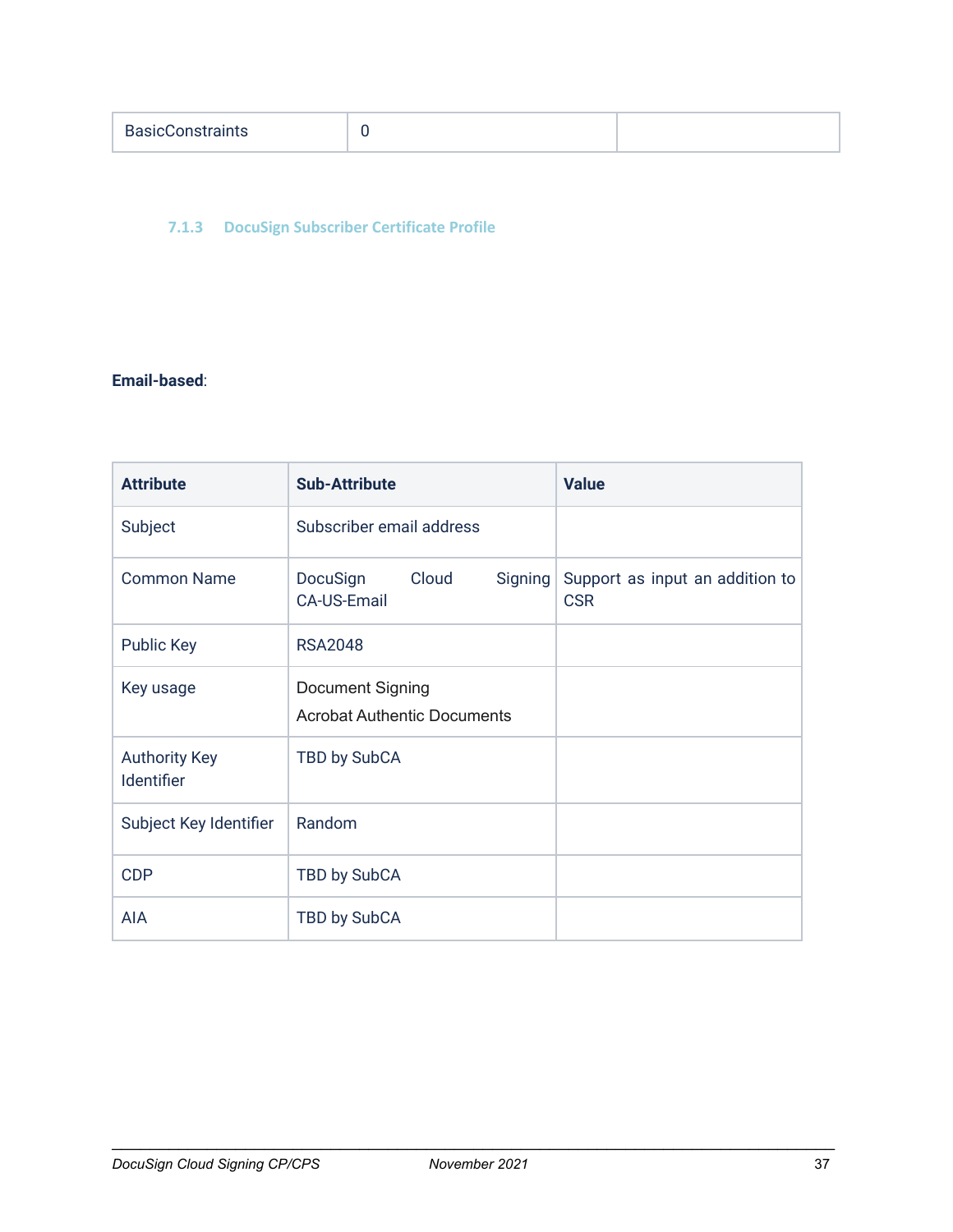# **SSO-based:**

| <b>Attribute</b>               | <b>Sub-Attribute</b>                                   | <b>Value</b>                                          |
|--------------------------------|--------------------------------------------------------|-------------------------------------------------------|
| Subject                        | Subscriber Common Name as per<br>IdP                   |                                                       |
| <b>Common Name</b>             | Cloud<br>DocuSign<br>CA-US1-SSO                        | Signing Support as input an addition to<br><b>CSR</b> |
| <b>Public Key</b>              | <b>RSA2048</b>                                         |                                                       |
| Key usage                      | Document Signing<br><b>Acrobat Authentic Documents</b> |                                                       |
| Authority<br>Key<br>Identifier | TBD by Root CA                                         |                                                       |
| Subject Key Identifier         | Random                                                 |                                                       |
| <b>CDP</b>                     | TBD by SubCA                                           |                                                       |
| AIA                            | TBD by SubCA                                           |                                                       |

# <span id="page-38-0"></span>**7.2 CRL Profile**

# **7.2.1 DocuSign Root CRL Profile**

<span id="page-38-1"></span>

| <b>Field</b>                     | <b>Value or Value Constraint</b>                                                      |  |
|----------------------------------|---------------------------------------------------------------------------------------|--|
| Version                          | 2(0x1)                                                                                |  |
| Signature Algorithm:             | sha256WithRSAEncryption                                                               |  |
| Issuer:                          | /CN=DocuSign Inc Root CA                                                              |  |
| Last Update:                     | This field specifies the date and time of the last update of the CRL.                 |  |
| Next Update:                     | This field specifies the latest date and time that the next CRL will be<br>published. |  |
| <b>CRL</b> extensions:           |                                                                                       |  |
| X509v3 Authority Key Identifier: | Non-critical field that provides the Authority Key ID.                                |  |
| X509v3 CRL Number:               | Non-critical as per RFC 5280.                                                         |  |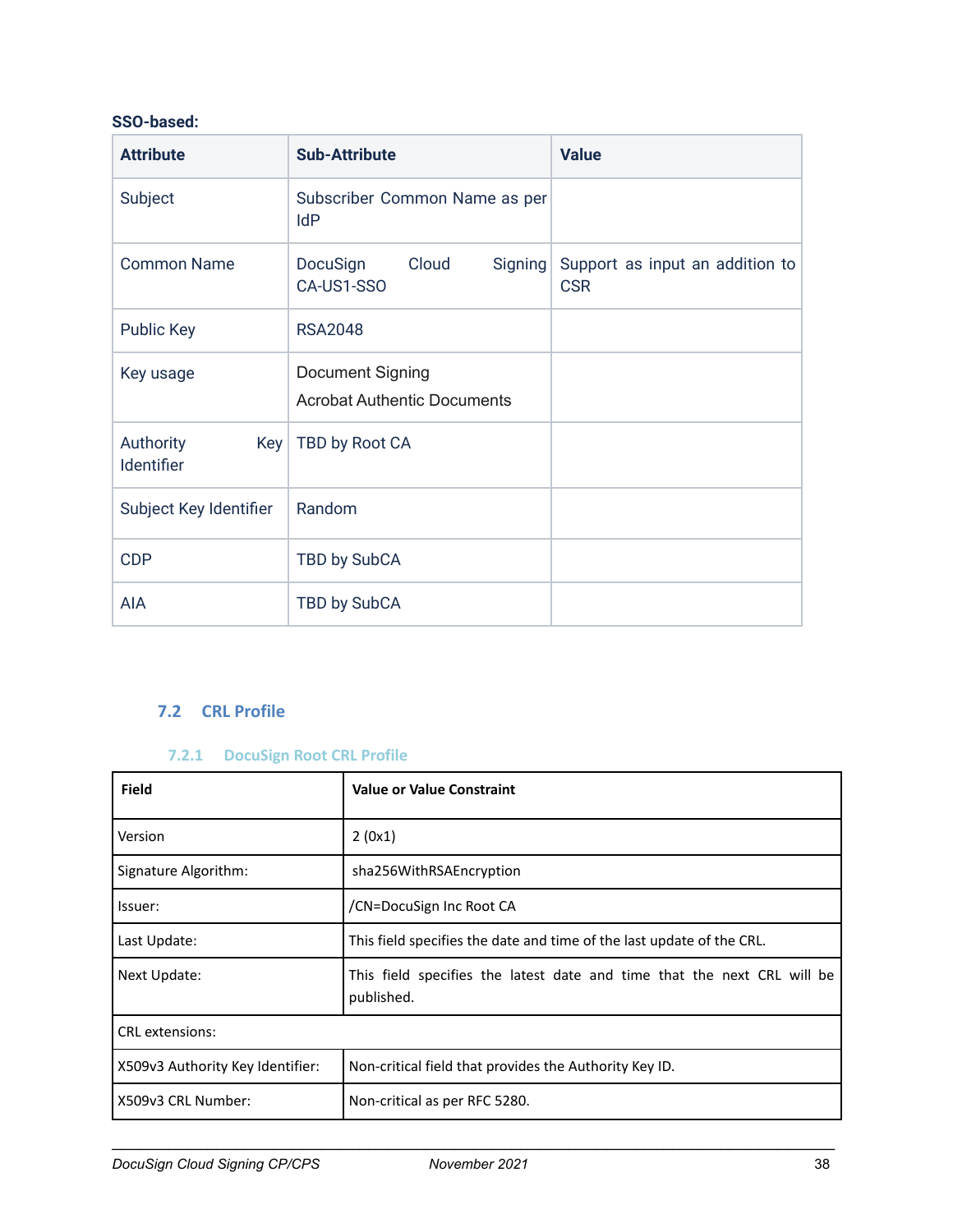| l Revoked Certificates               |  | Revoked are listed in this field.                               |  |
|--------------------------------------|--|-----------------------------------------------------------------|--|
| Signature<br>sha256WithRSAEncryption |  | Algorithm: The CRL is signed. Signature provided in this field. |  |

## **7.2.2 DocuSign Sub-CA CRL Profile**

<span id="page-39-0"></span>

| <b>Field</b>                         | <b>Value or Value Constraint</b>                                                      |  |  |
|--------------------------------------|---------------------------------------------------------------------------------------|--|--|
| Version                              | 2(0x1)                                                                                |  |  |
| Signature Algorithm:                 | sha256WithRSAEncryption                                                               |  |  |
| Issuer:                              | Issuer of the CRL is listed in this field: C, O, OU, CN                               |  |  |
| Last Update:                         | This field specifies the date and time of the last update of the CRL.                 |  |  |
| Next Update:                         | This field specifies the latest date and time that the next CRL will be<br>published. |  |  |
| <b>Revoked Certificates</b>          | Revoked are listed in this field.                                                     |  |  |
| <b>CRL</b> extensions:               |                                                                                       |  |  |
| X509v3 Authority Key Identifier:     | Non-critical field that provides the Authority Key ID.                                |  |  |
| X509v3 CRL Number:                   | Non-critical as per RFC 5280.                                                         |  |  |
| Signature<br>sha256WithRSAEncryption | Algorithm:   The CRL is signed. Signature provided in this field.                     |  |  |

# <span id="page-39-1"></span>**SubCA CRL publication**

- 1. Published **every day**, consider twice a day, valid for **6-7 days**.
- 2. CRL should not include expired certificates.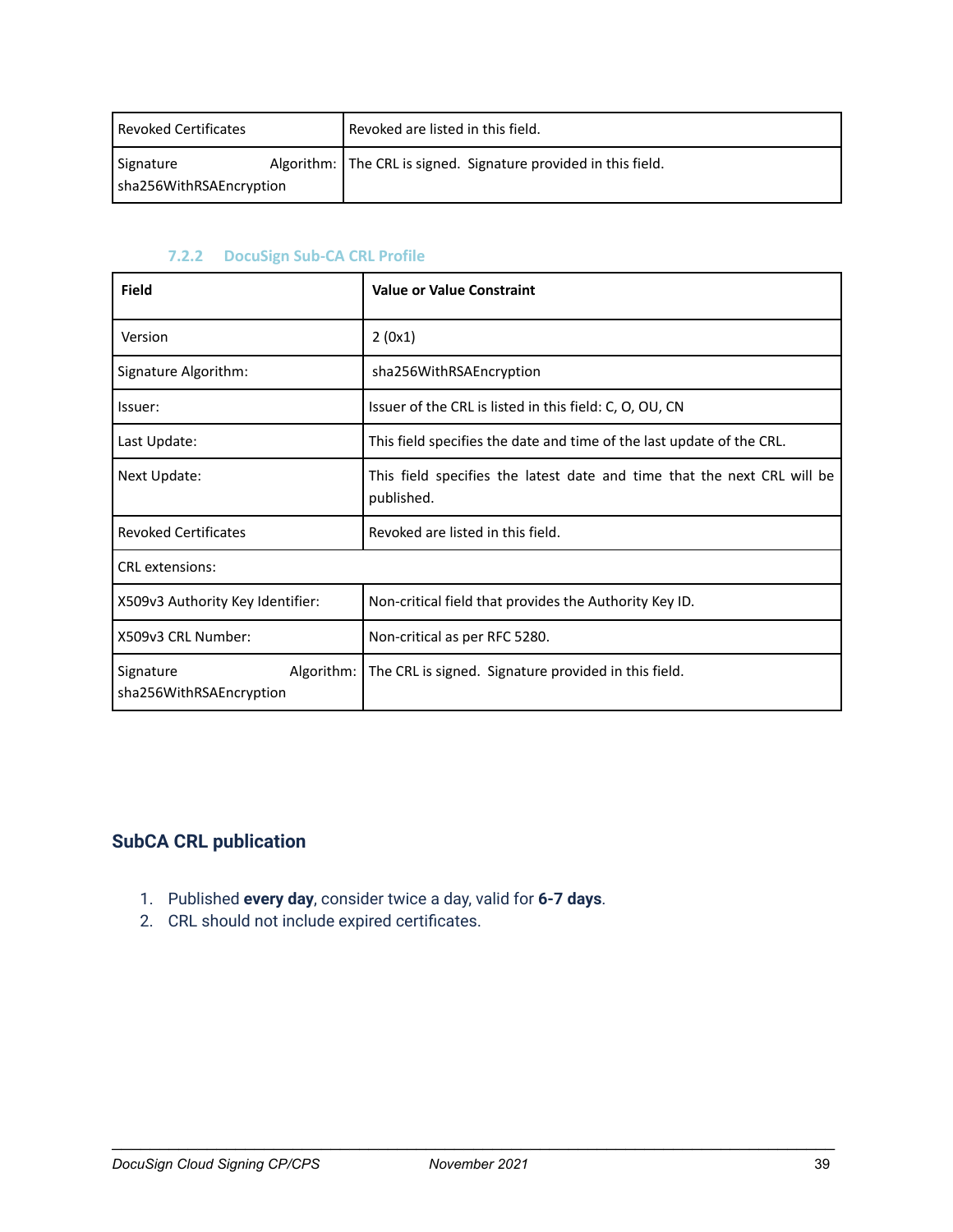# <span id="page-40-0"></span>**8 Compliance Audit and Other Assessments**

### <span id="page-40-1"></span>**8.1 Frequency of Audit or Assessments**

<span id="page-40-2"></span>No stipulation.

## **8.2 Identity and Qualifications of Assessor**

<span id="page-40-3"></span>No stipulation.

### **8.3 Assessor's Relationship to Assessed Entity**

<span id="page-40-4"></span>No stipulation.

### **8.4 Topics Covered By Assessment**

<span id="page-40-5"></span>No stipulation.

### **8.5 Actions Taken As A Result of Deficiency**

<span id="page-40-6"></span>No stipulation.

# **8.6 Communication of Results**

<span id="page-40-7"></span>No stipulation.

# **9 Other Business and Legal Matters**

<span id="page-40-8"></span>This chapter specifies requirements on general business and legal matters.

### **9.1 Fees**

#### **9.1.1 Certificate Issuance/Renewal Fees**

<span id="page-40-10"></span><span id="page-40-9"></span>Any CA governed by this CP/CPS MAY charge fees for the issuance or renewal of Certificates.

#### **9.1.2 Certificate Access Fees**

<span id="page-40-11"></span>Any CA governed by this CP/CPS MAY charge fees for access to Certificates.

#### **9.1.3 Revocation or Status Information Access Fee**

<span id="page-40-12"></span>Any CA governed by this CP/CPS SHALL NOT charge fees for access to revocation or status information.

#### **9.1.4 Fees for other Services**

Any CA governed by this CP/CPS MAY charge fees for other services.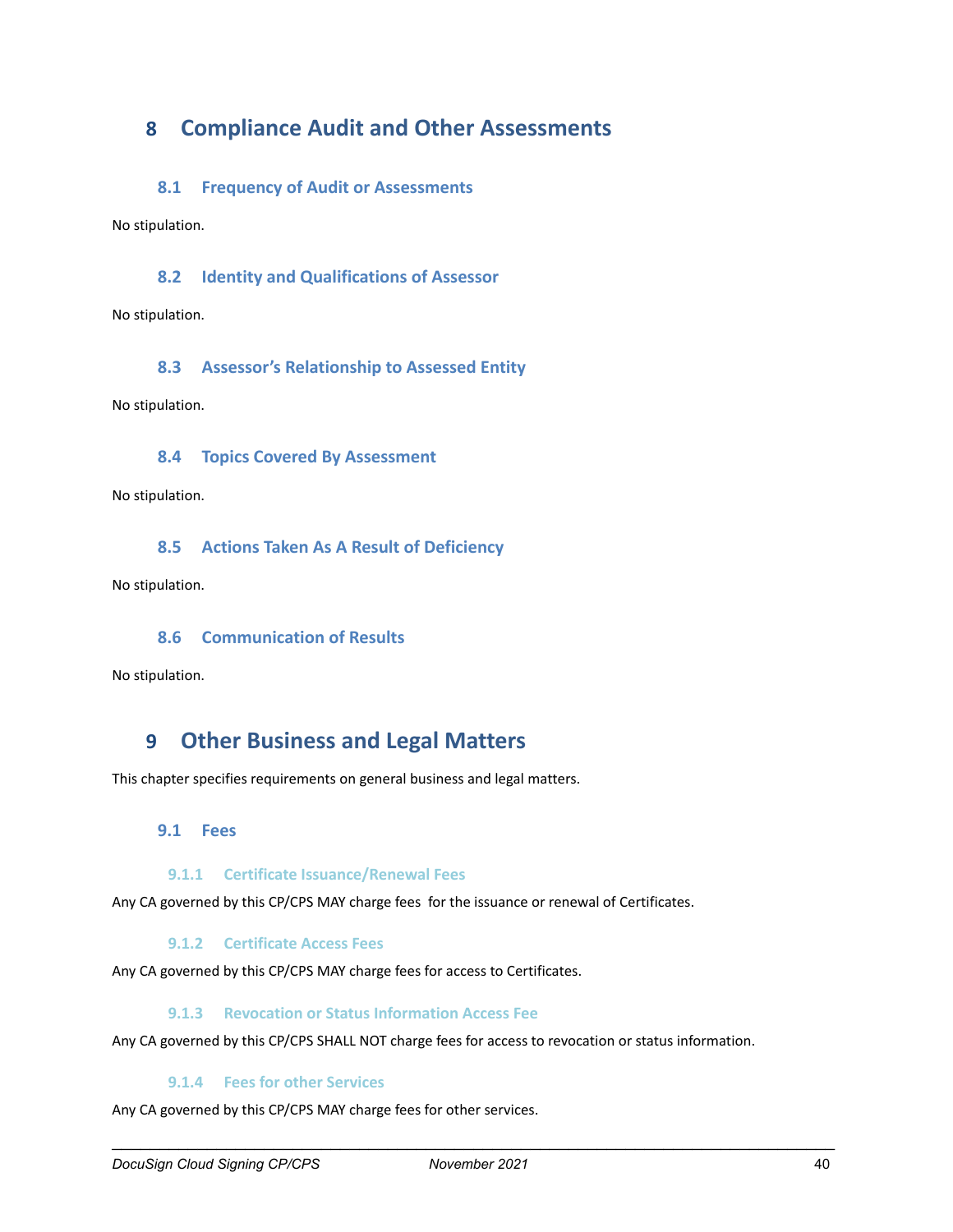#### **9.1.5 Refund Policy**

<span id="page-41-1"></span><span id="page-41-0"></span>Any CA governed by this CP/CPS MAY develop a refund policy.

### **9.2 Financial Responsibility**

#### **9.2.1 Insurance Coverage**

<span id="page-41-2"></span>Relying Parties and Subscribers are encouraged to maintain a commercially reasonable level of insurance coverage for errors and omissions, either through an errors and omissions insurance program with an insurance carrier or a self-insured retention.

<span id="page-41-3"></span>For the DocuSign CA, DocuSign maintains such errors and omissions insurance coverage.

#### **9.2.2 Other Assets**

Any CA operating under the governance of this CP/CPS shall have sufficient financial resources to maintain their operations and perform their duties, and they must be reasonably able to bear the risk of liability to Subscribers and Relying Parties.

#### **9.2.3 Insurance/warranty Coverage for End-Entities**

<span id="page-41-5"></span><span id="page-41-4"></span>No stipulations.

### **9.3 Confidentiality of Business Information**

#### **9.3.1 Scope of Confidential Information**

<span id="page-41-6"></span>The following records of Subscribers and Relying Parties, subject to Section 9.3.2, SHALL be kept confidential and private ("Confidential/Private Information"):

- Private keys held by the CAs, and information needed to utilize such Private Keys,
- Transactional records (both full records and the audit trail of transactions),
- Audit trail records created or retained by the CA or a Customer,
- Audit reports created by the CA or a Customer (to the extent such reports are maintained), or their respective auditors (whether internal or public),
- Contingency planning and disaster recovery plans, and
- Security measures controlling the operations of CA hardware and software and the administration of Certificate services and designated enrollment services.

#### **9.3.2 Information Not Within the Scope of Confidential Information**

<span id="page-41-7"></span>Certificates, Certificate revocation and other status information, CA repositories and information contained within them SHALL NOT be considered Confidential/Private Information. Information not expressly deemed Confidential/Private Information under Section 9.3.1 SHALL be considered neither confidential nor private.

This section is subject to applicable privacy laws.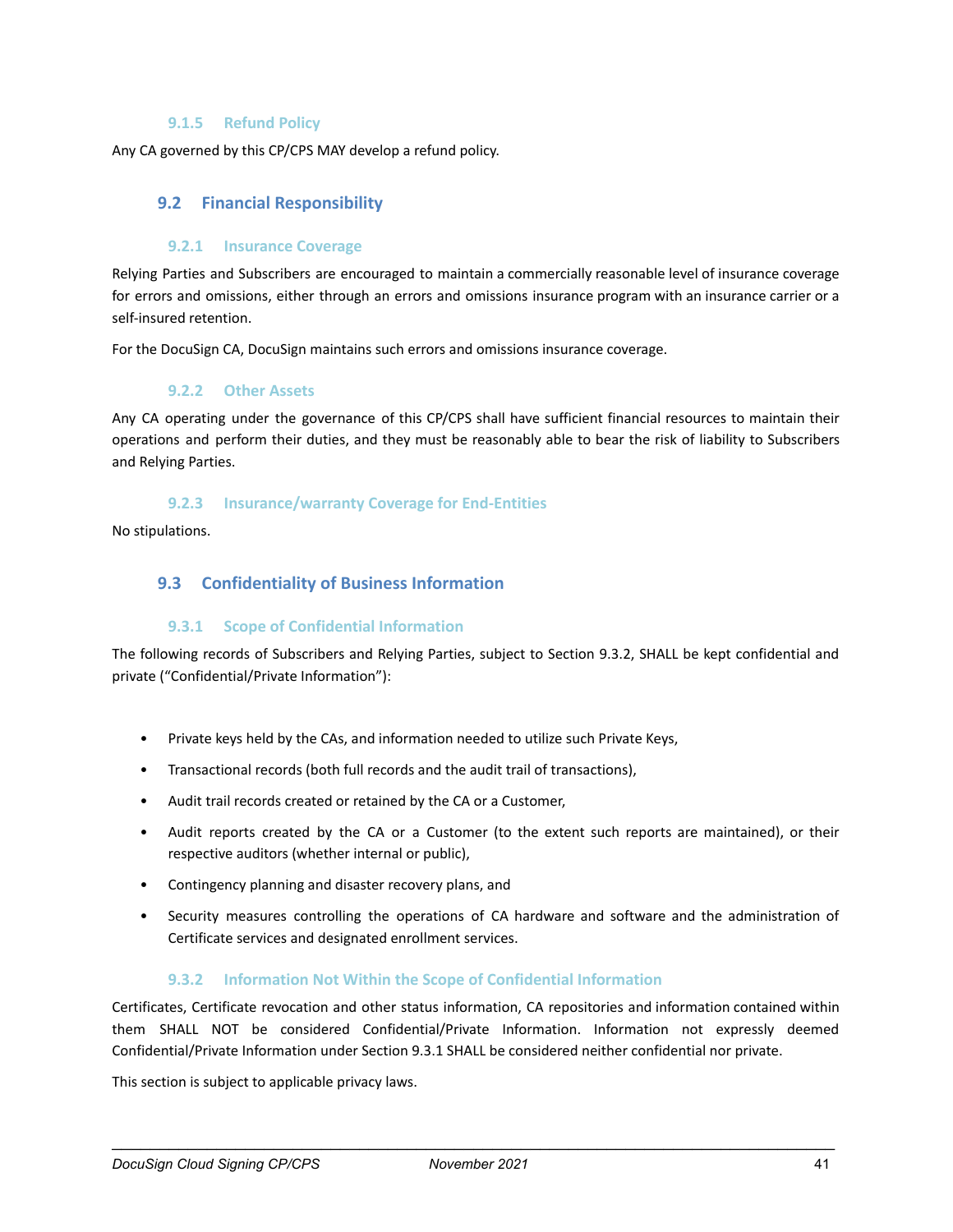#### **9.3.3 Responsibility to Protect Confidential Information**

<span id="page-42-1"></span><span id="page-42-0"></span>Any CA governed by this CP/CPS SHALL secure confidential information from unauthorized access by third parties.

#### **9.4 Privacy of Personal Information**

#### **9.4.1 Privacy Plan**

<span id="page-42-2"></span>Any CA governed by this CP/CPS SHALL develop and publish a Privacy Plan or Privacy Policy, which SHALL be made available to CA participants such as Relying Parties, Subscribers, etc.

#### **9.4.2 Information Treated as Private**

<span id="page-42-3"></span>Any CA governed by this CP/CPS SHALL treat as private any information about Subscribers that is not publicly available through the content of the issued certificate, certificate directory and online CRLs.

#### **9.4.3 Information Not Deemed Private**

<span id="page-42-5"></span><span id="page-42-4"></span>Any CA governed by this CP/CPS SHALL NOT treat as private any information made public within a certificate.

#### **9.4.4 Responsibility to Protect Private Information**

Recipients of private information shall secure it from unauthorized access and disclosure to third parties and shall comply with all applicable local privacy laws in their jurisdiction.

#### **9.4.5 Notice and Consent to use Private Information**

<span id="page-42-6"></span>Unless otherwise stated in this CP/CPS, the applicable Privacy Policy or by agreement, private information SHALL NOT be used without the consent of the party to whom that information applies.

<span id="page-42-7"></span>This section is subject to applicable privacy laws.

#### **9.4.6 Disclosure Pursuant to Judicial/Administrative Process**

Any CA governed by this CP/CPS shall be entitled to disclose Confidential/Private Information if, in good faith, DocuSign believes that:

- Disclosure is necessary in response to subpoenas and search warrants.
- Disclosure is necessary in response to judicial, administrative, or other legal process during the discovery process in a civil or administrative action, such as subpoenas, interrogatories, requests for admission, and requests for production of documents.

<span id="page-42-8"></span>This section is subject to applicable privacy laws.

#### **9.4.7 Other Information Disclosure Circumstances**

Any CA governed by this CP/CPS, including the DocuSign CA, Privacy Plans or Privacy Policies shall contain provisions relating to the disclosure of Confidential/Private Information to the person disclosing it to DocuSign. This section is subject to applicable privacy laws.

#### <span id="page-42-9"></span>**9.5 Intellectual Property Rights**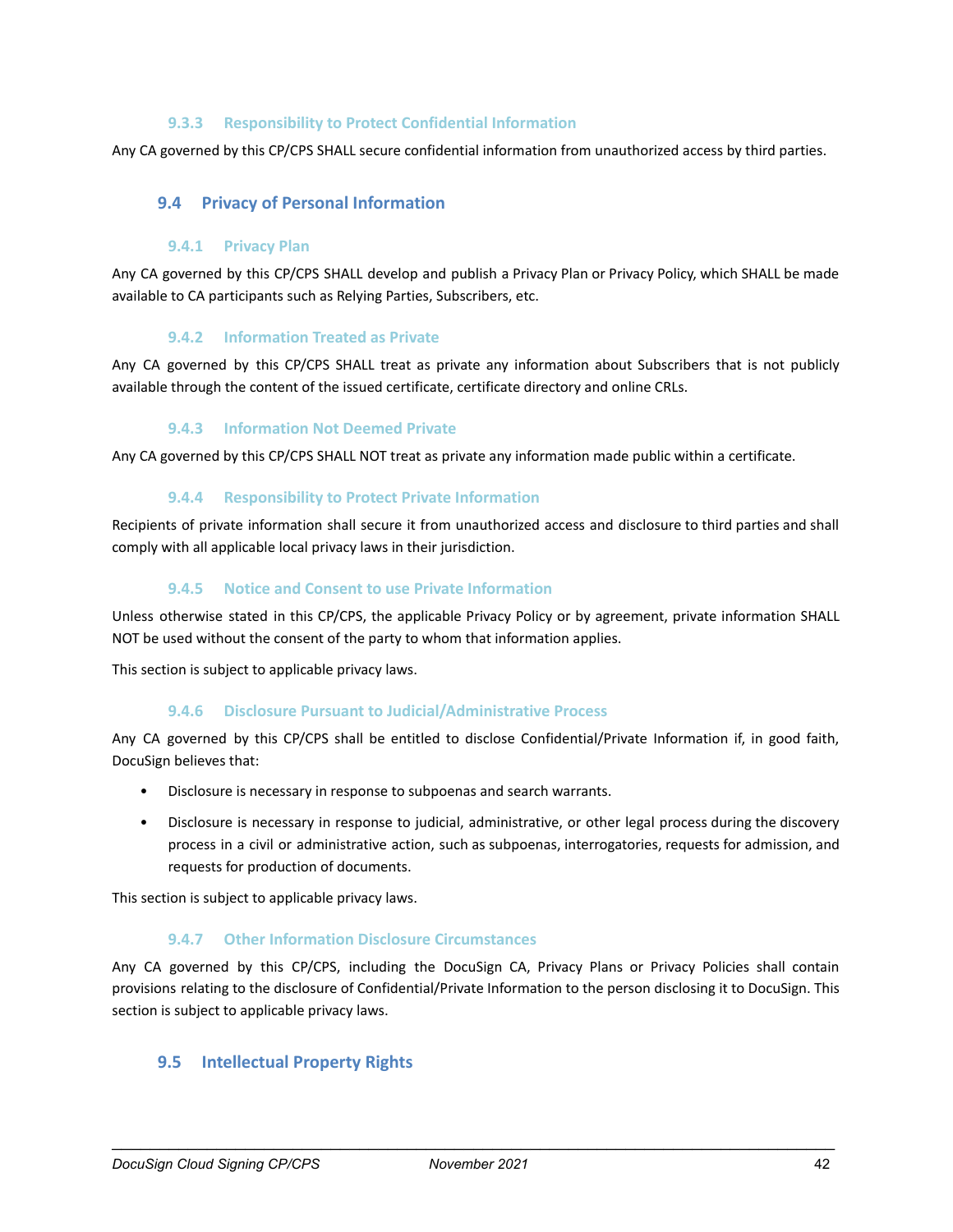DocuSign owns and reserves all intellectual property rights associated with the products developed by DocuSign to operate the DocuSign CAs, including but not limited to, its databases, web sites, the DocuSign Cloud Signing Service, DocuSign Digital Certificates and any other publication whatsoever originating from DocuSign, including this CP/CPS.

Subscribers and Relying Parties of these services have no intellectual property rights to the elements that support such services. The Distinguished names of all CAs of the DocuSign CA remain the sole property of DocuSign, which enforces these rights.

### <span id="page-43-0"></span>**9.6 Representations and Warranties**

### **9.6.1 PMA**

<span id="page-43-2"></span><span id="page-43-1"></span>Any CA governed by this CP/CPS SHALL form and maintain a PMA (Policy Management Authority).

#### **9.6.2 Generally Applicable Representations and Warranties**

<span id="page-43-3"></span>See 9.6.3.

#### **9.6.3 CA Representations and Warranties**

Any CA governed by this CP/CPS SHALL be in charge of:

- Validation and publication of this CP/CPS, and the respective CA's CP/CPS;
- Compliance of issued certificates as per this CP/CPS, and the respective CA's CP/CPS;
- Adherence to the security principles for all the components of the CAs and their subsequent controls.

#### **9.6.4 RA Representations and Warranties**

<span id="page-43-5"></span><span id="page-43-4"></span>See above.

### **9.6.5 Certificate Subject Representations and Warranties**

#### **9.6.6 Relying Parties Representations and Warranties**

<span id="page-43-6"></span>Relying Parties using certificates from any CA governed by this CP/CPS SHALL:

- Verify and adhere to the usage for which the certificate has been issued;
- Verify the revocation status of the certificate;
- <span id="page-43-7"></span>• Verify and adhere to the obligations defined in this CP/CPS and in the Relying Party Agreement.

#### **9.6.7 Subscriber Representation and Warranties**

Subscribers using certificates from any CA governed by this CP/CPS SHALL:

- Communicate correct and up-to-date information;
- Protect the access to the Subscriber Private Key, along with any credentials that allow for use of it;
- Use an issued certificate(s) for authorized and legal purposes, consistent with this CP/CPS;
- Only use these certificates and keys for document signing;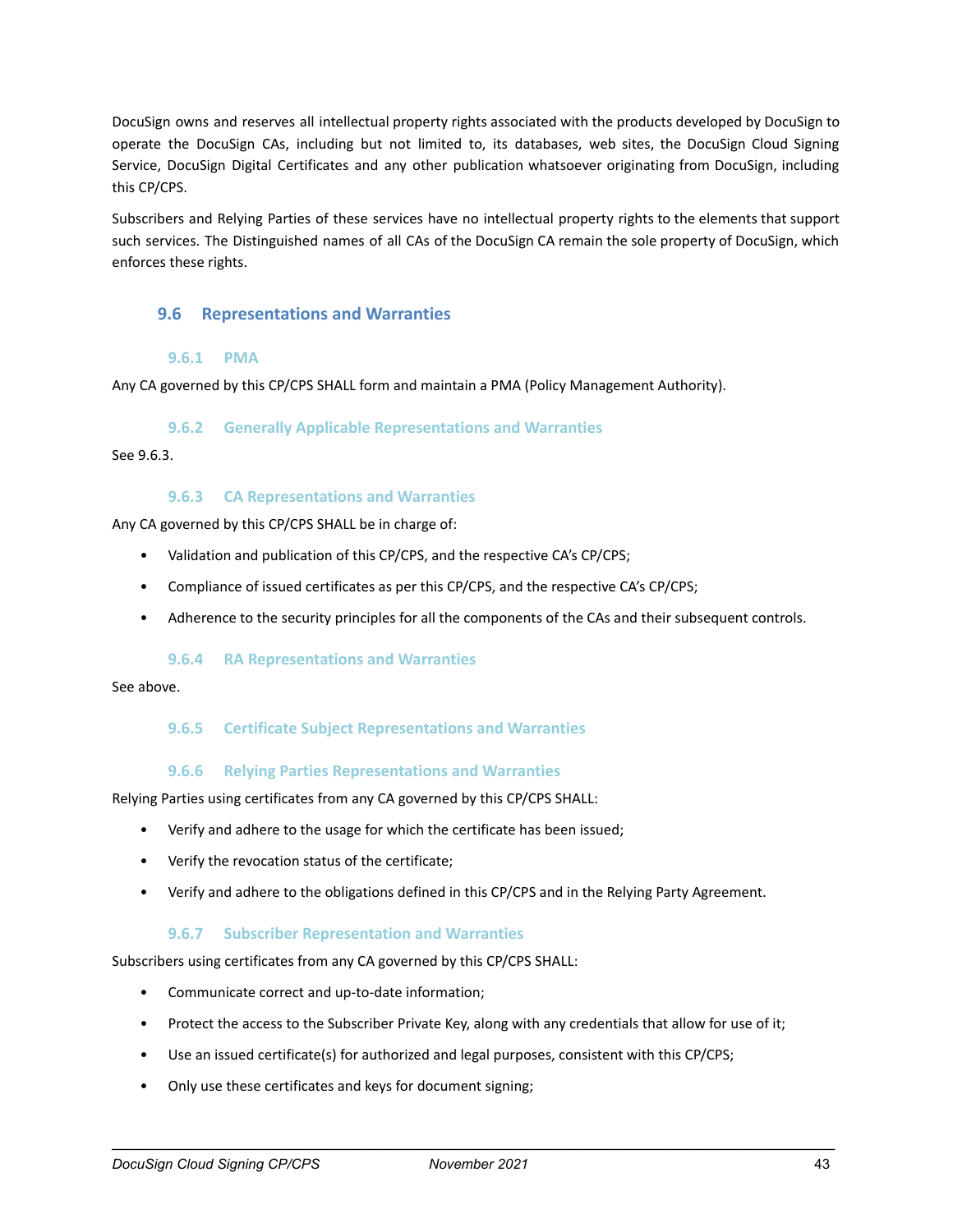<span id="page-44-0"></span>• Verify and adhere to the obligations defined in this CP/CPS and in the Subscriber Agreement.

#### **9.6.8 Representations and Warranties of Other Participants**

<span id="page-44-1"></span>Not applicable.

## **9.7 Disclaimers of Warranties**

To the extent permitted by applicable law, Subscriber Agreements and Relying Party Agreements shall disclaim DocuSign's possible warranties, including any warranty of merchantability or fitness for a particular purpose.

# <span id="page-44-2"></span>**9.8 Limitations of Liability**

#### **9.8.1 PMA**

<span id="page-44-3"></span>For non-DocuSign CAs, no stipulation.

For the DocuSign CA, the remainder of Section 9.8.1 applies

DocuSign shall not be liable for non-authorized or non-compliant usage of the certificate(s), the associated Private Keys, the revocation status information or any other hardware or software provided.

DocuSign shall not be liable for any damage resulting from errors or inaccuracies of information contained in the certificates, when these errors or inaccuracies are a direct result of erroneous information provided by the Subscriber or Relying Party.

To the extent permitted by applicable law, the liability of DocuSign toward a Subscriber or a Relying Party is limited according to what is stated in this CP/CPS.

Under no circumstances will DocuSign be liable for:

- Any loss of profits.
- Any loss of data.
- Any indirect, consequential or punitive damages arising from or in connection with the use, delivery, license, and performance or non-performance of certificates or digital signatures.
- Any transactions or services offered or within the framework of this CP/CPS.
- Any other damages except for those due to reliance on the verified information in a certificate, except for information featured on free, test or demo certificates.
- Any liability incurred in any case if the error in such verified information is the result of fraud or willful misconduct of the Subscriber or Relying Party.

In any case, whatever originating facts and prejudices and their aggregate amounts, DocuSign's total aggregate liability of any kind is limited to five hundred dollars (\$500.00 USD). The aggregate liability provided shall be the same regardless of the number of digital signatures, transactions, or claims related to a Digital Certificate.

#### **9.8.2 Other Participants.**

<span id="page-44-4"></span>Not Applicable.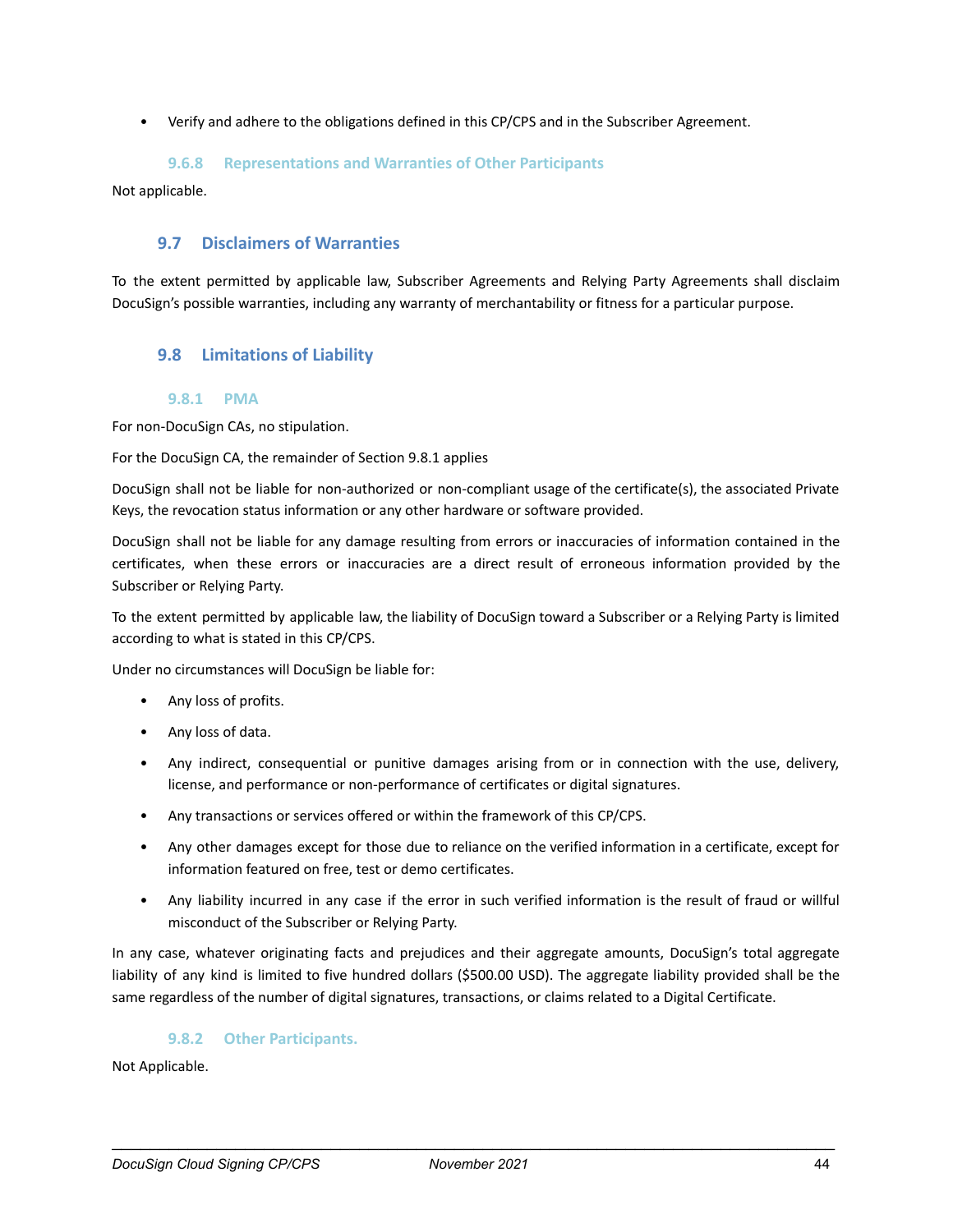## <span id="page-45-0"></span>**9.9 Indemnities**

#### **9.9.1 PMA**

<span id="page-45-1"></span>For non-DocuSign CAs, no stipulation.

For the DocuSign CA, the remainder of Section 9.9.1 applies

To the extent permitted by applicable law, the Subscriber agrees to indemnify and hold DocuSign harmless from any acts or omissions resulting in liability, any loss or damage, and any suits and expenses of any kind, including reasonable attorney's fees that DocuSign may incur as a result of failure to:

- Protect Subscriber's Private Key
- Use a trustworthy system as required
- Take precautions necessary to prevent the compromise, loss, disclosure, modification, or unauthorized use of the Subscriber's Private Key
- <span id="page-45-2"></span>• Attend to the integrity of the DocuSign Root.

#### **9.9.2 Other Participants**

<span id="page-45-3"></span>Not applicable.

#### **9.10 Term and Termination**

#### <span id="page-45-4"></span>**9.10.1 Term**

#### *9.10.1.1 CP/CPS Term*

<span id="page-45-6"></span><span id="page-45-5"></span>For any CA governed by this CP/CPS, this CP/CPS is effective as soon as it is published in the DocuSign Repository and remains in force until the expiration of the last certificate is issued under it.

#### *9.10.1.2* **Other Agreements**

#### <span id="page-45-7"></span>**9.10.2 Termination**

#### **9.10.2.1 CP/CPS Termination**

<span id="page-45-8"></span>For any CA governed by this CP/CPS, this CP/CPS shall remain in force until notice of termination is communicated by DocuSign on its website or Repository or until it is replaced by a new version.

<span id="page-45-9"></span>For the DocuSign CA, on termination of this CP/CPS, DocuSign CA participants are still bound by the conditions of this CP/CPS for all certificates issued during the validity period, until the expiration of the last certificate.

#### *9.10.2.2* **Other Agreements**

#### <span id="page-45-10"></span>**9.10.3 Effect of Modification**

#### **9.10.3.1 CP/CPS**

<span id="page-45-12"></span><span id="page-45-11"></span>Notified changes are appropriately marked by an indicated version. Following publications, changes become applicable 15 days thereafter.

#### *9.10.3.2* **Other Agreements**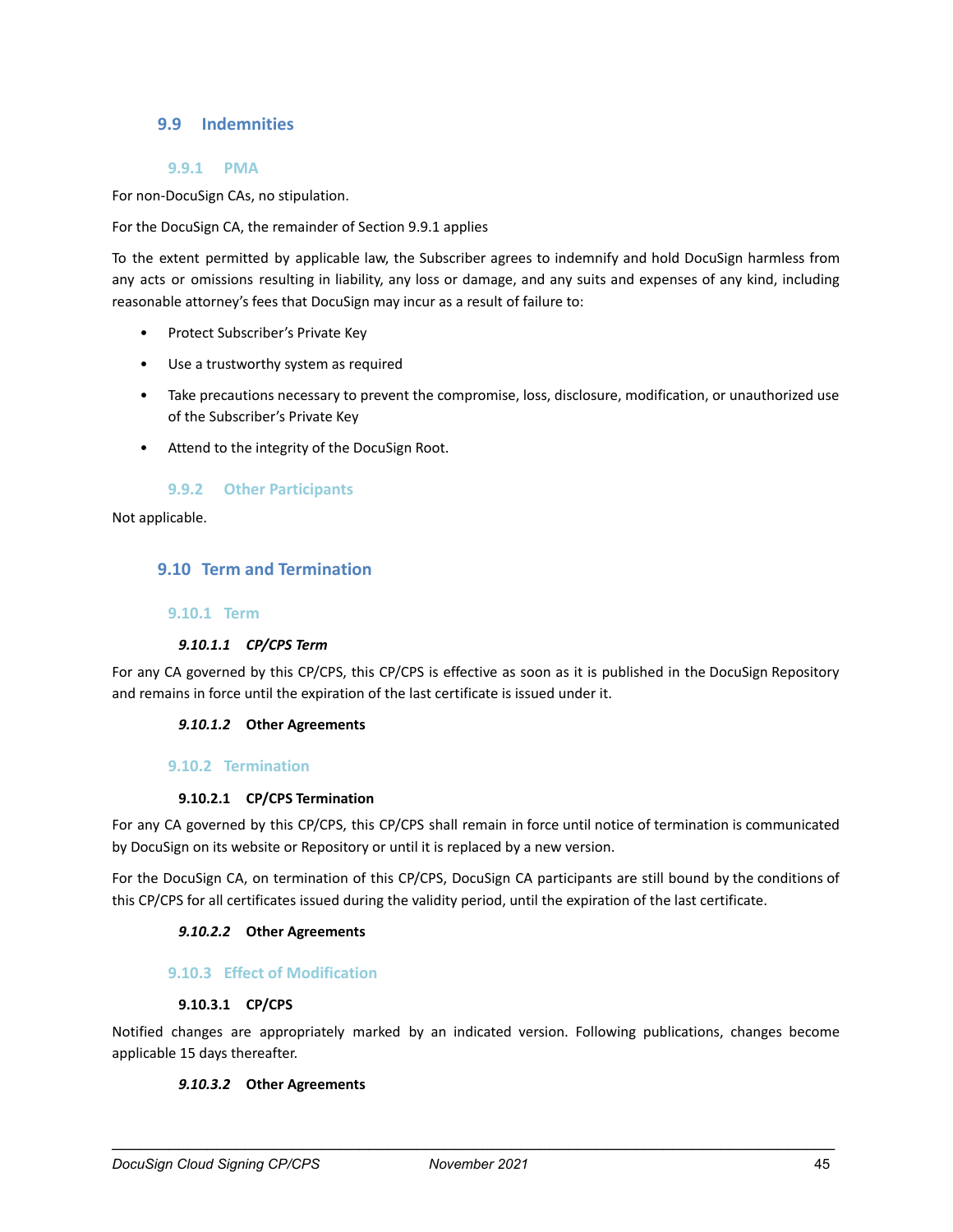# **9.11 Individual Notices and Communications With participants**

<span id="page-46-0"></span>For any CA governed by this CP/CPS, unless otherwise agreed upon by the relevant parties, all notices and other communications to be provided, delivered or sent in compliance with the current CP/CPS should be written and sent with means providing reasonable confidence of origin and reception.

# <span id="page-46-1"></span>**9.12 Amendments**

#### <span id="page-46-3"></span><span id="page-46-2"></span>**9.12.1 Procedure for Amendment**

#### *9.12.1.1 CP/CPS*

#### **9.12.1.2 CP/CPS and Participant Agreements.**

<span id="page-46-4"></span>The DocuSign Policy Management Authority (PMA) may make amendments to this CP/CPS. Amendments shall either be in the form of a document containing an amended form of the CP/CPS or an update. Amended versions or updates shall be linked to the DocuSign Repository.

Updates supersede any designated or conflicting provisions of the referenced version of the CP/CPS. The PMA shall determine whether changes to the CP/CPS require a change in the Certificate Policy.

#### **9.12.2 Notification Mechanism and Period**

<span id="page-46-5"></span>DocuSign and the PMA reserves the right to amend the CP/CPS without notification for amendments that are not material, including without limitation, editorial or typographic corrections of errors, changes to URLs, and changes to contact information. The PMA's decision to designate amendments as material or non-material shall be within the PMA's sole discretion.

Proposed amendments to the CP/CPS will be published for comments in the DocuSign Repository located at <http://www.docusign.com/certificates> with an indication of the proposed effective date.

When a new version of the CP/CPS is published, all Subscribers and Relying Parties of the DocuSign CA are informed of the nature, the time and the date of change, through publication on the DocuSign web site.

At the end of the comments period, the PMA can decide to publish the new CP/CPS, restart the amendment process with a new version or withdraw the proposed version.

Unless otherwise stated, the new version of the CP/CPS will take effect immediately after its publication and will remain in effect until a new version takes effect.

#### **9.12.3 Circumstances Under Which OID Must Be Changed**

<span id="page-46-6"></span>If the PMA determines that a change is necessary in the object identifier corresponding to a Certificate policy, the amendment shall contain new object identifiers for the Certificate policies corresponding to each Class of Certificate. Otherwise, amendments shall not require a change in Certificate policy object identifier.

### <span id="page-46-7"></span>**9.13 Dispute Resolution Provisions**

To the extent permitted by applicable law, Subscriber Agreements and Relying Party Agreements shall contain a dispute resolution clause.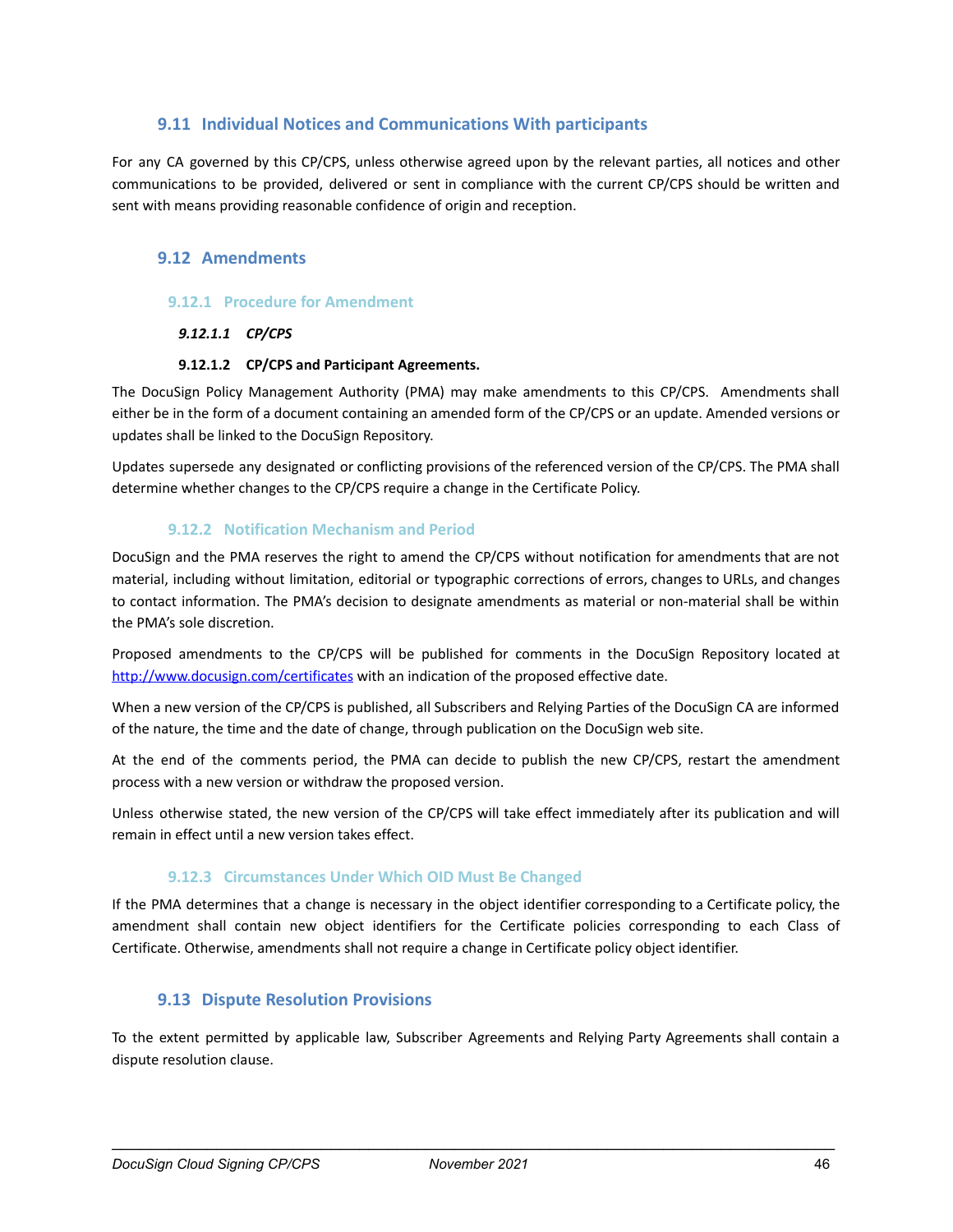#### **9.14 Governing Law**

<span id="page-47-0"></span>This CP/CPS will be interpreted, construed, and enforced in all respects in accordance with the local laws of the State of California, U.S.A., without reference to its choice of law rules to the contrary. This choice of law is made to ensure uniform interpretations of this CP/CPS, regardless of the place of residence or place of use of the DocuSign CA or other products and services and regardless of the venue, country and legal entity offering and selling DocuSign CA.

#### <span id="page-47-1"></span>**9.15 Compliance with Applicable Law**

This CP/CPS is subject to applicable laws of the United States. Export of certain types of software used in the DocuSign CA may require the approval of appropriate public or private authorities. DocuSign, Subscribers and Relying Parties agree to conform to applicable export laws .

#### <span id="page-47-2"></span>**9.16 Miscellaneous Provisions**

#### <span id="page-47-3"></span>**9.16.1 Document Incorporated into CP/CPS**

**9.16.2 Entire agreement**

<span id="page-47-5"></span><span id="page-47-4"></span>Not applicable.

#### **9.16.3 Assignment**

This CP/CPS shall be binding upon the successors, executors, heirs, representatives, administrators, and assigns, whether express, implied, or apparent, of the parties that this CP/CPS applies to. The rights and obligations detailed in this CP/CPS are assignable by the parties, by operation of law (including as a result of merger or a transfer of a controlling interest in voting securities) or otherwise, provided such assignment is undertaken consistent with this CP/CPS articles on termination or cessation of operations, and provided that such assignment does not affect a notation of any other debts or obligations the assigning party owes to other parties at the time of such assignment.

#### **9.16.4 Severability**

<span id="page-47-6"></span>If any provision of this CP/CPS, including limitation of liability clauses, is found to be invalid or unenforceable, the remainder of the CP/CPS shall be interpreted in such a manner as to represent the original intentions of the parties.

#### **9.16.5 Waiver**

<span id="page-47-7"></span>No provision of this CP shall be modified, waived or discharged unless the modification, waiver or discharge is agreed to in writing. No waiver by DocuSign of any breach of, or of compliance with, any condition or provision of this CP by any Subscriber or Relying Party shall be considered a waiver of any other condition or provision or of the same condition or provision at another time.

**9.16.6 Attorneys' Fees**

<span id="page-47-9"></span><span id="page-47-8"></span>Not applicable.

#### **9.16.7 Force Majeure**